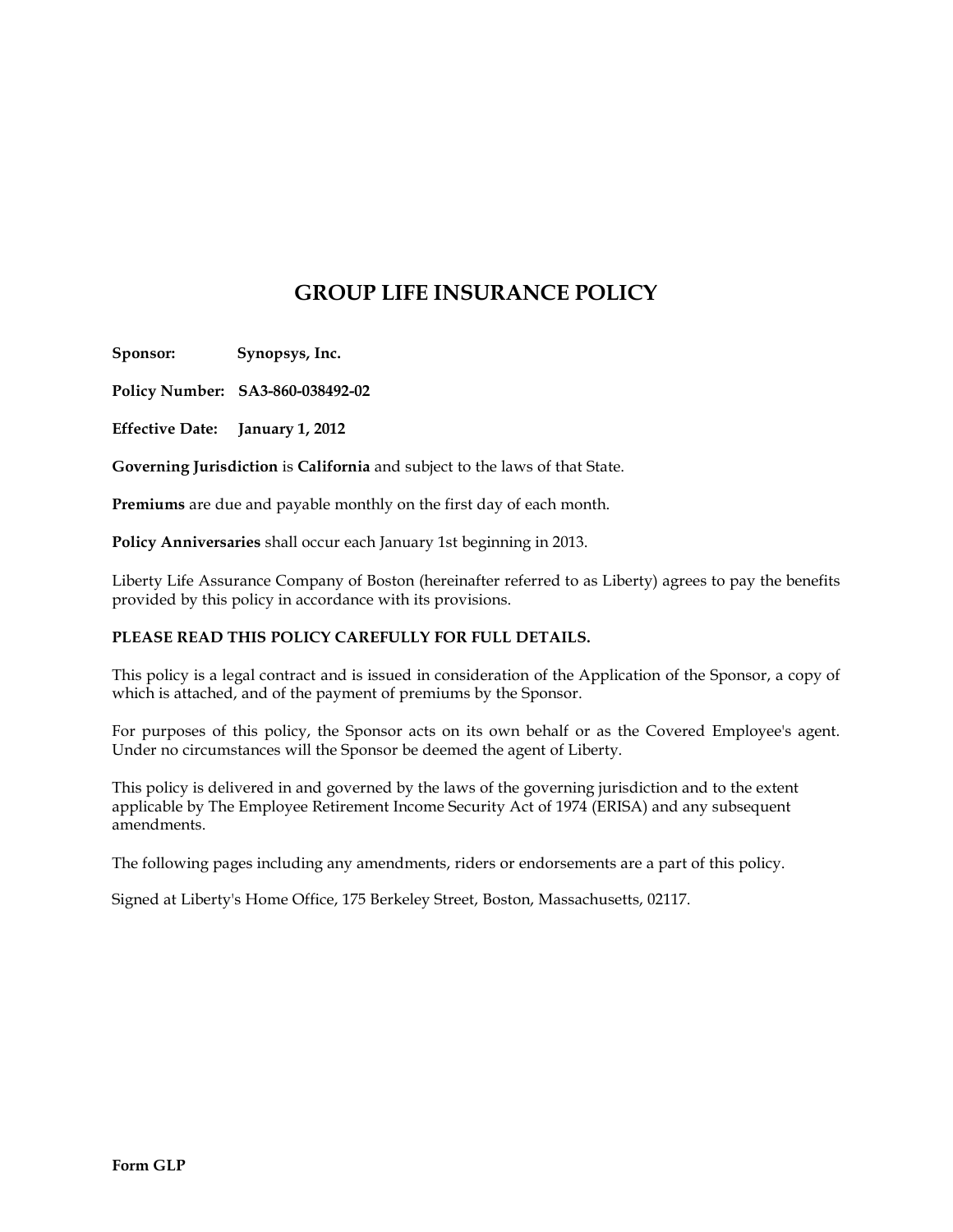## $\tt\t**TABLE OF CONTENTS**$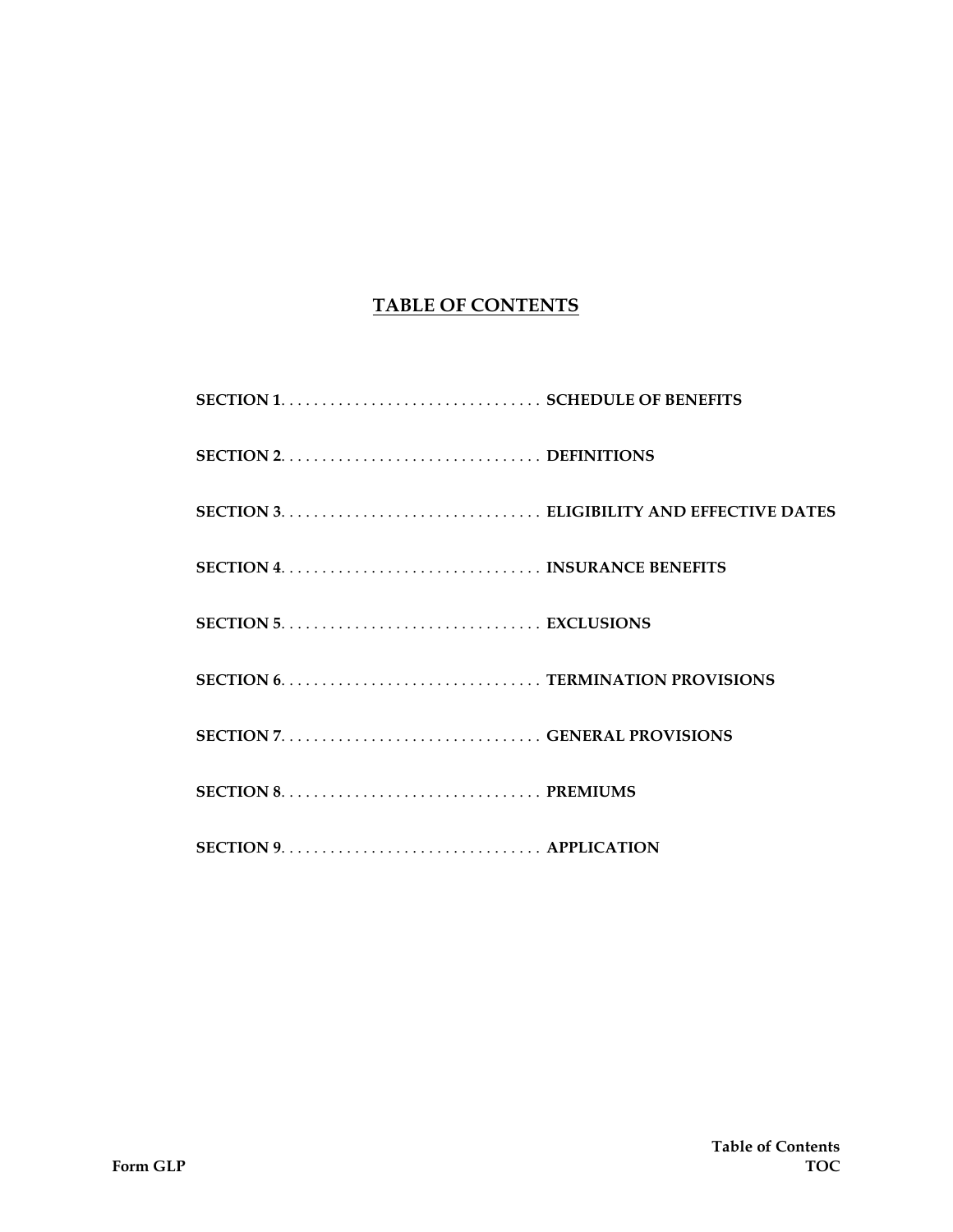## **SECTION 1 - SCHEDULE OF BENEFITS**

## **ELIGIBILITY REQUIREMENTS FOR INSURANCE BENEFITS**

#### **Minimum Hourly Requirement:**

Employees working a minimum of 20 regularly scheduled hours per week

#### **Classification of Covered Employees:**

Class 1: All full-time Employees

**Note:** Temporary and seasonal Employees and Employees who are not United States citizens or legal residents working in the United States are not covered under this policy.

#### **Eligibility Waiting Period:**

- 1. If the Covered Person is employed by the Sponsor on the policy effective date None
- 2. If the Covered Person begins employment for the Sponsor after the policy effective date None

#### **Employee Contributions Required:**

| Employee Basic Life Insurance Benefits:                                   | No  |
|---------------------------------------------------------------------------|-----|
| Employee Optional Life Insurance Benefits:                                | Yes |
| Employee Basic Accidental Death and Dismemberment Insurance Benefits:     | No. |
| Employee Optional Accidental Death and Dismemberment Insurance Benefits:  | Yes |
| Dependent Optional Life Insurance Benefits:                               | Yes |
| Dependent Optional Accidental Death and Dismemberment Insurance Benefits: | Yes |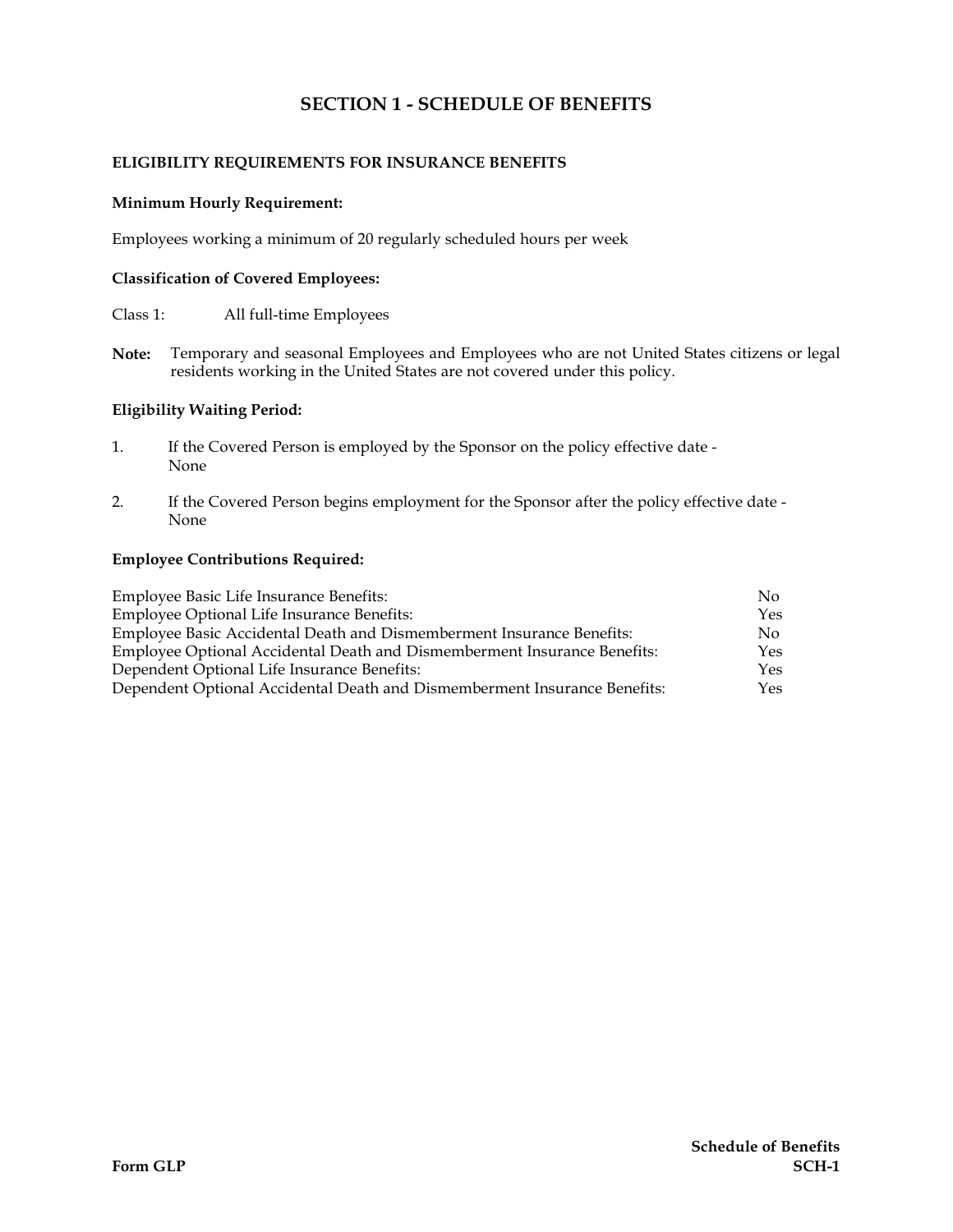#### **SECTION 1 - SCHEDULE OF BENEFITS** (Continued)

#### **LIFE INSURANCE**

#### **Amount of Insurance:**

#### **Employee Basic Life Insurance:**

An amount equal to 2 times Annual Earnings. If not a multiple of \$1,000.00, this amount will be rounded to the next higher multiple of \$1,000.00. This amount may not exceed \$1,000,000.00.

#### **Employee Optional Life Insurance:**

An amount in increments of \$10,000.00. This amount may not exceed the lesser of 8x Annual Earnings or \$1,000,000.00.

#### **Dependent Optional Life Insurance:**

There are three Dependent Life options available: Spouse only, Spouse and Children, Children only.

#### **SPOUSE**

Spouse or Domestic Partner:

An amount in increments of \$5,000.00. This amount may not exceed \$150,000.00.

#### **CHILD**

Children (Age at Death):

Live birth, but under 26 years.

| Option 1 | \$1,000.00  |
|----------|-------------|
| Option 2 | \$5,000.00  |
| Option 3 | \$10,000.00 |

**Note:** The amount of Dependent Life Insurance may not exceed 50.00% of the amount of Employee Life Insurance in force on the Covered Employee.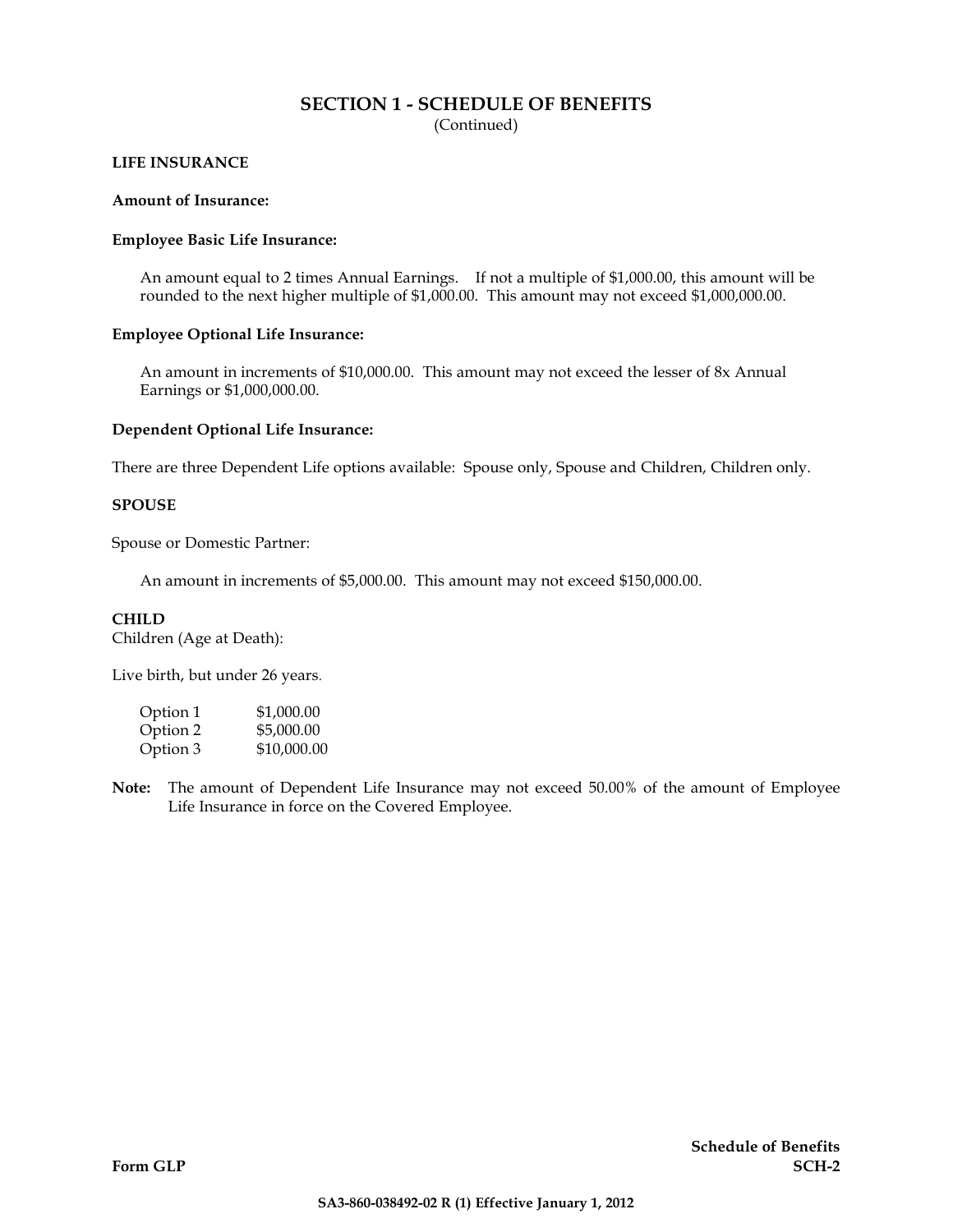# **SECTION 1 - SCHEDULE OF BENEFITS**

#### (Continued)

#### **ACCIDENTAL DEATH AND DISMEMBERMENT INSURANCE**

#### **Full Amount of Insurance:**

#### **Employee Basic Accidental Death and Dismemberment Insurance:**

\$50,000.00

**Employee Optional Accidental Death and Dismemberment Insurance:**

| Option 1  | \$100,000.00   |
|-----------|----------------|
| Option 2  | \$150,000.00   |
| Option 3  | \$200,000.00   |
| Option 4  | \$300,000.00   |
| Option 5  | \$400,000.00   |
| Option 6  | \$500,000.00   |
| Option 7  | \$600,000.00   |
| Option 8  | \$700,000.00   |
| Option 9  | \$800,000.00   |
| Option 10 | \$900,000.00   |
| Option 11 | \$1,000,000.00 |

#### **Dependent Optional Accidental Death and Dismemberment Insurance:**

#### **SPOUSE**

Spouse or Domestic Partner:

Without Children: An amount equal to 60% of the Covered Employee's elected Optional Accidental Death and Dismemberment Full Amount of Insurance. With Children: An amount equal to 50% of the Covered Employee's elected Optional Accidental Death and Dismemberment Full Amount of Insurance.

#### **CHILD**

Children (Age at Death):

Live birth, but under 26 years.

Without Spouse: An amount equal to 15% of the Covered Employee's elected Optional Accidental Death and Dismemberment Full Amount of Insurance. This amount may not exceed \$50,000. With Spouse: An amount equal to 10% of the Covered Employee's elected Optional Accidental Death and Dismemberment Full Amount of Insurance. This amount may not exceed \$50,000.

**Note:** The amount of Dependent Optional Accidental Death and Dismemberment Insurance may not exceed 50.00% of the amount of Employee Optional Accidental Death and Dismemberment Insurance in force on the Covered Employee.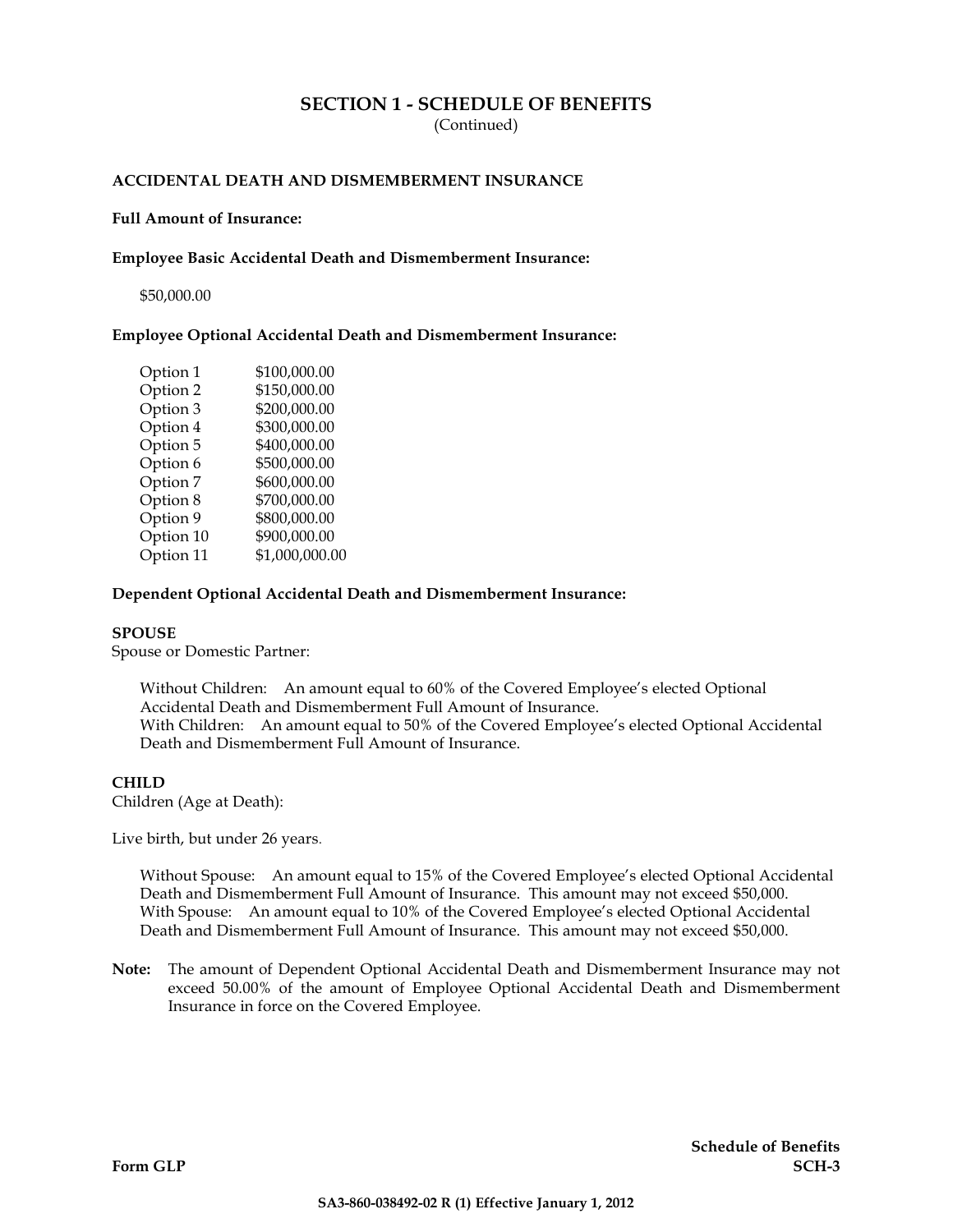## **SECTION 1 - SCHEDULE OF BENEFITS** (Continued)

## **ADDITIONAL ACCIDENTAL DEATH AND DISMEMBERMENT INSURANCE**

| Employee and Dependent spouse or Domestic Partner Seat Belt Benefit:                                                                                                     |                                         |  |  |
|--------------------------------------------------------------------------------------------------------------------------------------------------------------------------|-----------------------------------------|--|--|
| Maximum Benefit Amount:<br>10.00% of Full Amount up to \$10,000.00                                                                                                       |                                         |  |  |
| Employee and Dependent spouse or Domestic Partner Air Bag Benefit:                                                                                                       |                                         |  |  |
| Maximum Benefit Amount:                                                                                                                                                  | 5.00% of Full Amount up to \$5,000.00   |  |  |
| Employee and Dependent spouse or Domestic Partner Child Education Benefit:                                                                                               |                                         |  |  |
| Maximum Annual Benefit (Per Dependent child):<br>Maximum Lifetime Family Benefit Amount:                                                                                 | \$2,500.00<br>\$20,000.00               |  |  |
| Dependent Children Maximum Age:                                                                                                                                          | 26 years                                |  |  |
| Employee and Dependent spouse or Domestic Partner Child Care Benefit:                                                                                                    |                                         |  |  |
| Maximum Annual Benefit (Per Dependent child):<br>Maximum Lifetime Family Benefit Amount:                                                                                 | \$2,500.00<br>\$5,000.00                |  |  |
| Dependent spouse or Domestic Partner Training Benefit:                                                                                                                   |                                         |  |  |
| Maximum Benefit Amount:                                                                                                                                                  | \$5,000.00                              |  |  |
| Employee and Dependent spouse or Domestic Partner Coma Benefit:                                                                                                          |                                         |  |  |
| Maximum Benefit Amount:                                                                                                                                                  | 10.00% of Full Amount up to \$25,000.00 |  |  |
| Employee and Dependent spouse or Domestic Partner Rehabilitation Benefit:                                                                                                |                                         |  |  |
| Maximum Benefit Amount:<br>1.00% of Full Amount up to \$500.00                                                                                                           |                                         |  |  |
| Employee and Dependent spouse or Domestic Partner Adaptive Home or Adaptive Vehicle Benefit:                                                                             |                                         |  |  |
| Maximum Benefit Amount:                                                                                                                                                  | 10.00% of Full Amount up to \$25,000.00 |  |  |
| <b>Reduction Formula:</b>                                                                                                                                                |                                         |  |  |
| Applicable to Basic Insurance:                                                                                                                                           |                                         |  |  |
| The amount of Life and Accidental Death and Dismemberment Insurance applicable to the Covered<br>Employee's class of benefits will reduce at age 70 or older as follows: |                                         |  |  |

| ages 70 - 74:            | to $65.00\%$ |
|--------------------------|--------------|
| ages 75 - 79:            | to $45.00\%$ |
| ages 80 - 84:            | to 30.00%    |
| ages $85 \& \text{up}$ : | to 15.00%    |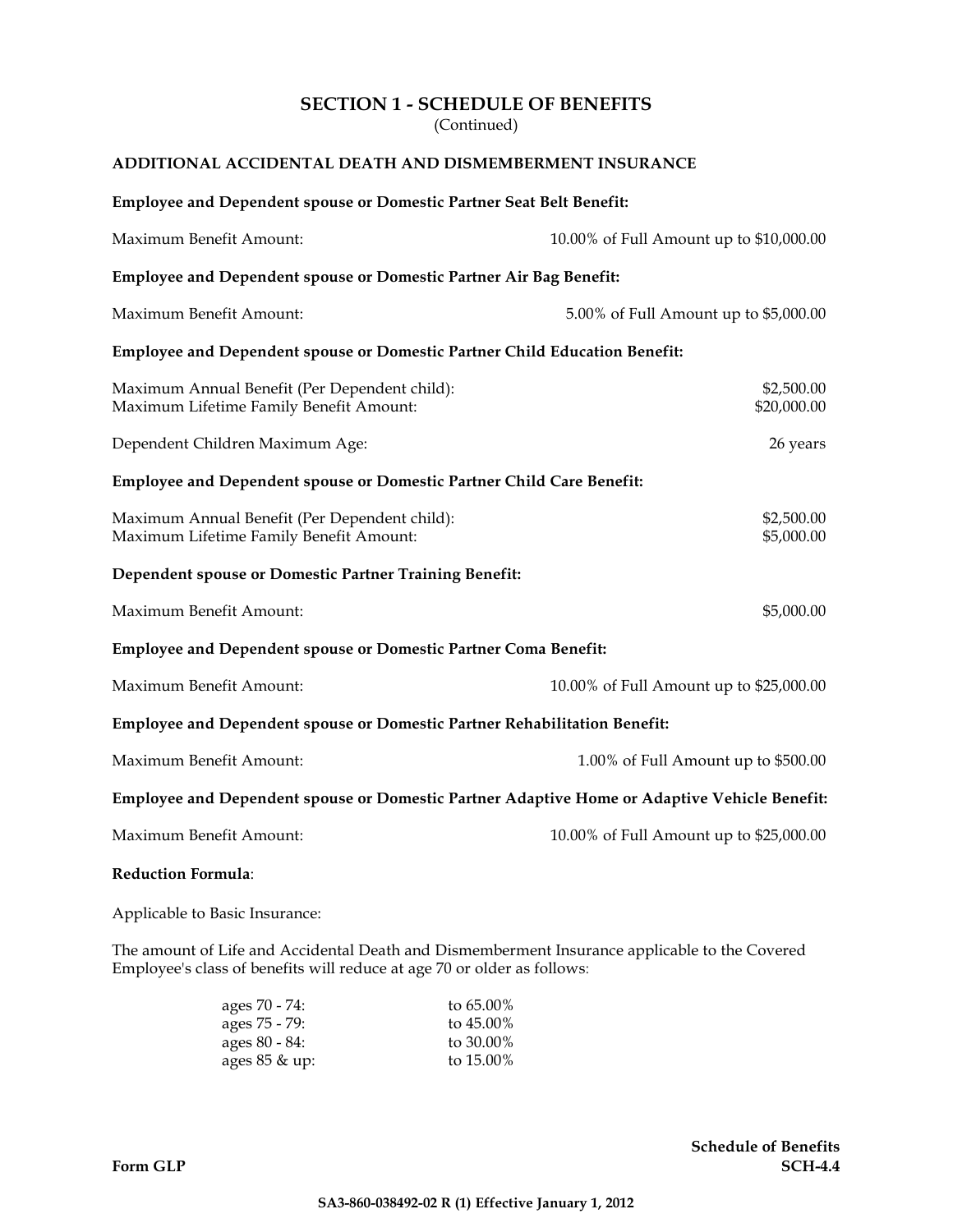Applicable to Optional Insurance excluding Dependent Optional Life, Dependent Optional Accidental Death and Dismemberment:

The amount of Life and Accidental Death and Dismemberment Insurance applicable to the Covered Employee's class of benefits will reduce at age 70 or older as follows:

| ages 70 - 74:     | to $65.00\%$ |
|-------------------|--------------|
| ages 75 - 79:     | to $45.00\%$ |
| ages 80 - 84:     | to 30.00%    |
| ages $85 \& up$ : | to 15.00%    |

Applicable to Dependent Optional Life Insurance:

The reduction formula does not apply to Dependent Optional Life Insurance.

Applicable to Dependent Optional Accidental Death & Dismemberment Insurance:

The reduction formula does not apply to Dependent Optional Accidental Death and Dismemberment Insurance.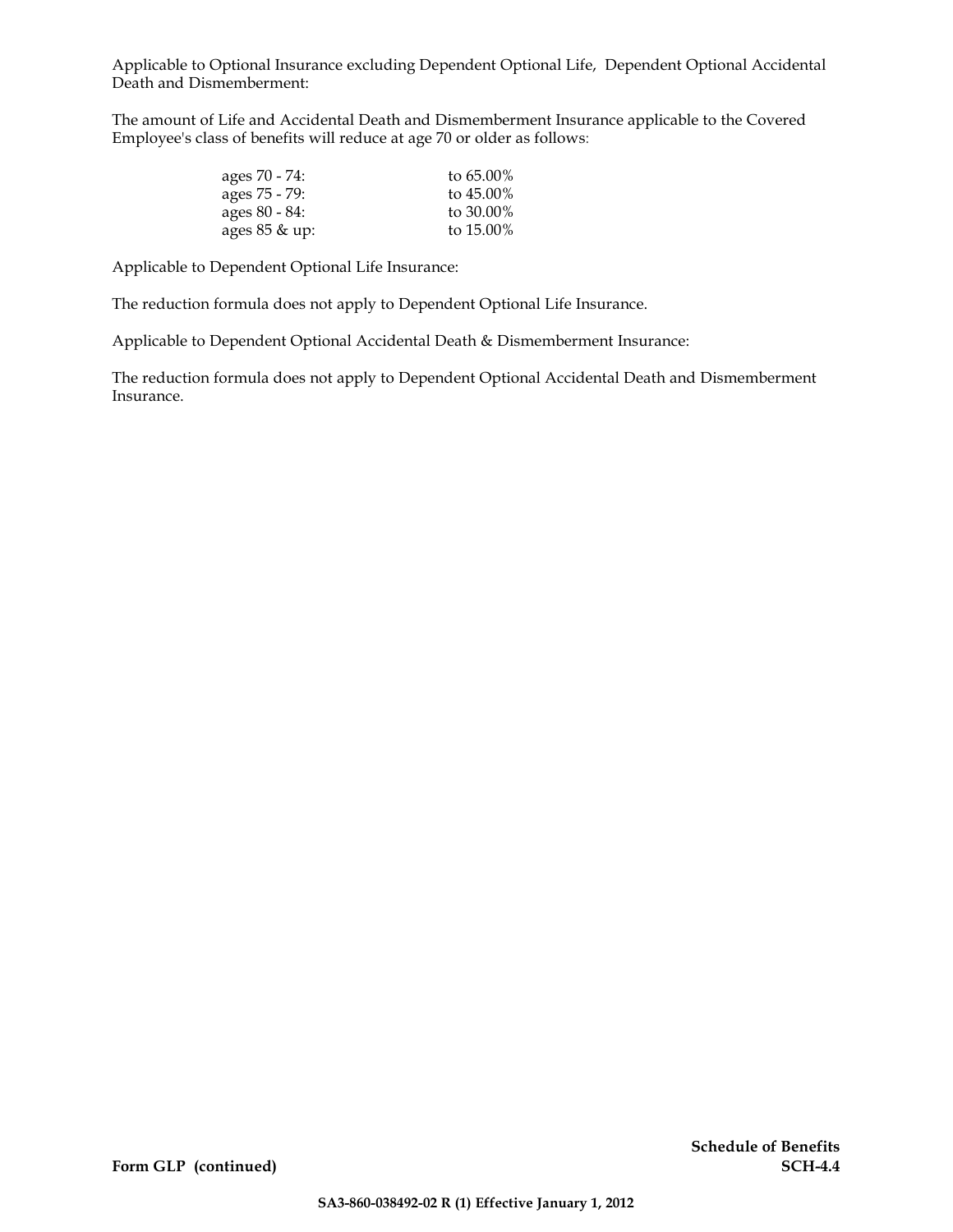## **SECTION 1 - SCHEDULE OF BENEFITS**

(Continued)

#### **Evidence of Insurability Requirements**

#### **Non-Medical Maximum:**

Employee Optional Life Insurance Benefits: The lesser of 5x Annual Earnings or

\$500,000.00

Dependent Spouse or Domestic Partner Optional Life Insurance Benefits: \$50,000.00

Any amounts of insurance in excess of the amount shown above that are due solely to salary increases are not subject to Evidence of Insurability.

#### **Annual Enrollment:**

Employee Optional Life Insurance Benefits:

Any increases of more than \$50,000.00 above the current benefit level will be subject to Evidence of Insurability.

Any increases elected during Annual Enrollment will be subject to Evidence of Insurability if an Employee has previously been denied coverage. The Non-Medical Maximum will apply to any changes made during the Annual Enrollment Period.

Dependent Spouse or Domestic Partner Optional Life Insurance:

#### **Family Status Change:**

Employee Optional Life Insurance Benefits: Any increases above the current benefit level will be subject to Evidence of Insurability.

Any increases of more than \$50,000.00 above the current benefit level will be subject to Evidence of Insurability.

Any increases elected due to a Family Status Change will be subject to Evidence of Insurability if an Employee has previously been denied coverage. The Non-Medical Maximum will apply to any changes made due to a Family Status Change.

Dependent Spouse or Domestic Partner Optional Life Insurance:

Any increases above the current benefit level will be subject to Evidence of Insurability.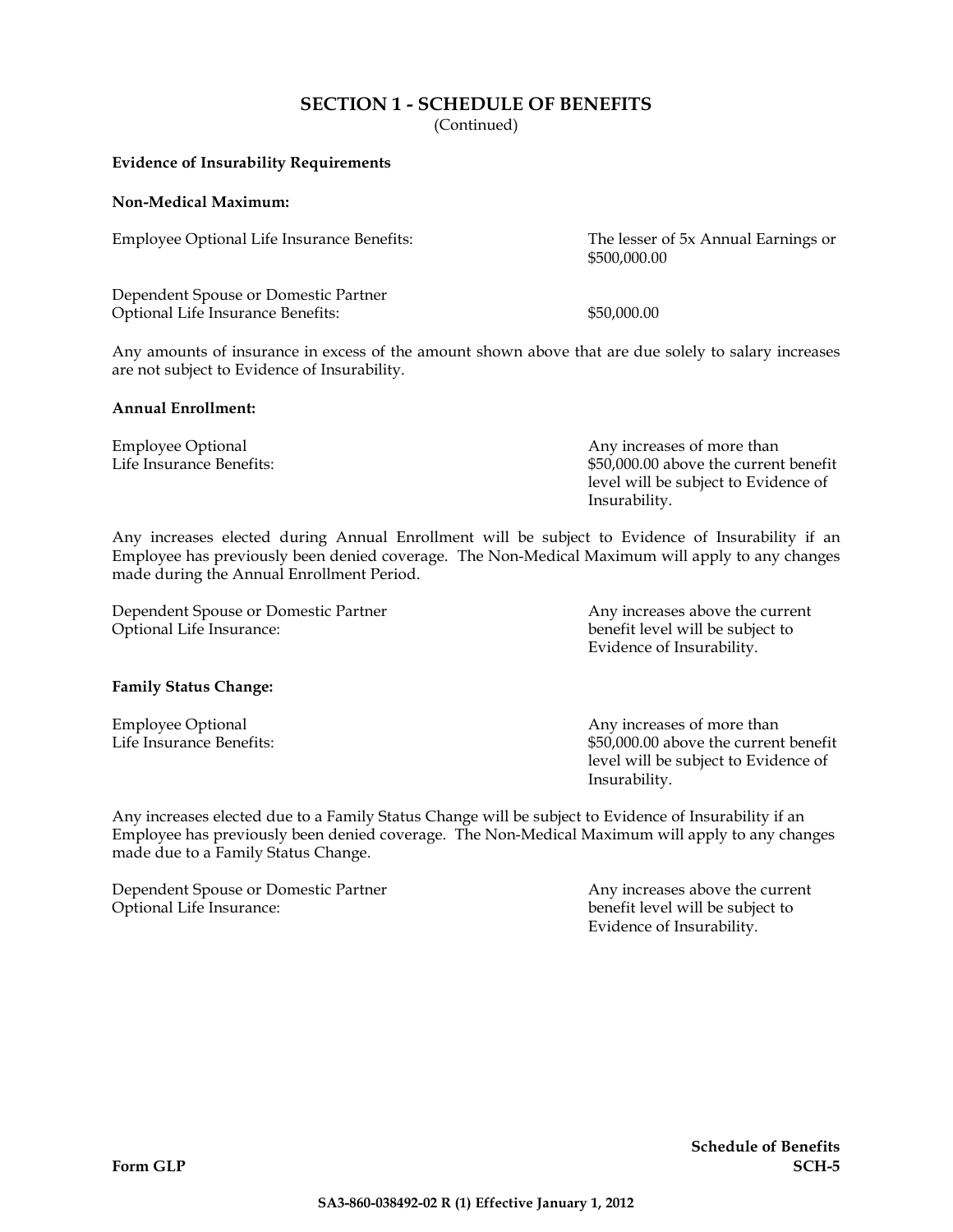In this section Liberty defines some basic terms needed to understand this policy. The male pronoun whenever used in this policy includes the female.

**"Active Employment"** means the Employee must be actively at work for the Sponsor:

- 1. on a full-time basis and paid regular earnings;
- 2. for at least the minimum number of hours shown in the Schedule of Benefits; and either perform such work:
	- a. at the Sponsor's usual place of business; or
	- b. at a location to which the Sponsor's business requires the Employee to travel.

An Employee will be considered actively at work if he was actually at work on the day immediately preceding:

- 1. a weekend (except where one or both of these days are scheduled work days);
- 2. holidays (except when the holiday is a scheduled work day);
- 3. paid vacations;
- 4. any non-scheduled work day;
- 5. an excused leave of absence (except medical leave for the Covered Person's own disabling condition and lay-off); and
- 6. an emergency leave of absence (except emergency medical leave for the Covered Person's own disabling condition).

**"Administrative Office"** means Liberty Life Assurance Company of Boston, 9 Riverside Road, Weston, MA 02493.

**"Annual Earnings"** means the Covered Person's gross annual rate of earnings from the Sponsor. However, such earnings will not include bonuses, overtime pay and extra compensation other than commissions. Commissions will be averaged over the lesser of (a) the 12 month period prior to the date of loss; or (b) the period of employment.

**"Annual Enrollment Period"** or **"Enrollment Period"** means the period before each policy anniversary so designated by the Sponsor and Liberty during which an Employee may enroll for coverage under this policy.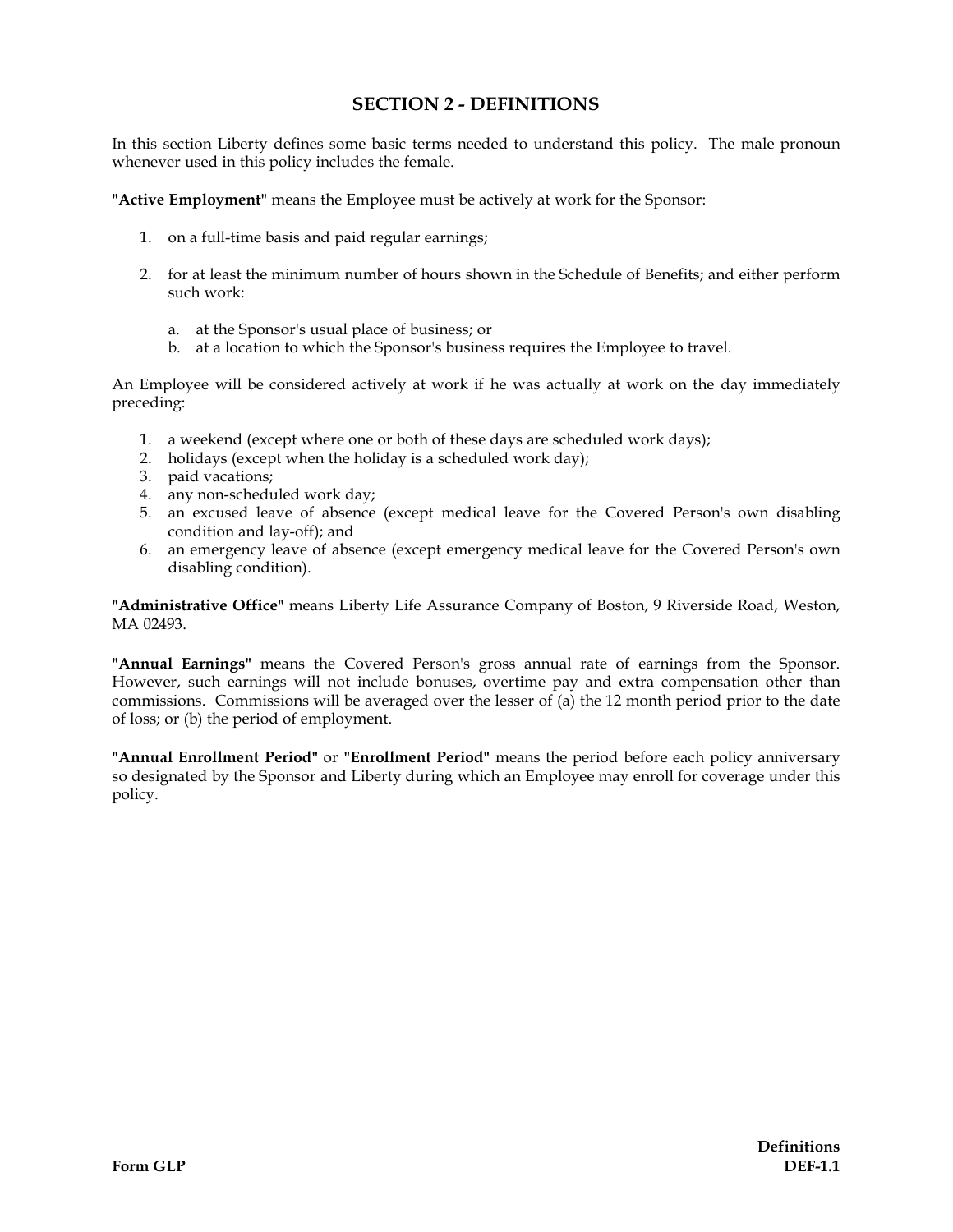(Continued)

**"Application"** is the document designated in Section 9; it is attached to and is made a part of this policy.

**"Confined"** means confinement in a hospital, skilled nursing facility or rehabilitation facility.

**"Covered Dependent"** means a Dependent whose coverage is in effect. It does not include a Dependent whose coverage has ended.

**"Covered Employee"** means a person in Active Employment insured under this policy.

**"Covered Person"** means an Employee in Active Employment or a Dependent insured under this policy.

#### **"Dependent"** means:

- 1. a Covered Employee's lawful spouse, including a legally separated spouse or Domestic Partner; and
- 2. a Covered Employee's unmarried children, who meet the age requirements shown in the Schedule of Benefits.

Children include the Covered Employee's own natural offspring, lawfully adopted children, and full-time students as defined by the school being attended. A child will be considered adopted on the date of placement in the Covered Employee's home.

They also include stepchildren who are dependent on the Covered Employee for support and maintenance and living with the Covered Employee in a regular parent-child relationship.

They also include children who, on and after the date on which insurance would otherwise end because of the children's age, are Continuously Disabled.

With respect to this provision, **"Continuously Disabled"** means a child who is incapable of self-sustaining employment because of mental or physical disabilities and is chiefly dependent on the Covered Employee for support and maintenance, or institutionalized because of mental or physical disabilities.

Dependent does not include a person who is an eligible Employee or a member of the armed forces.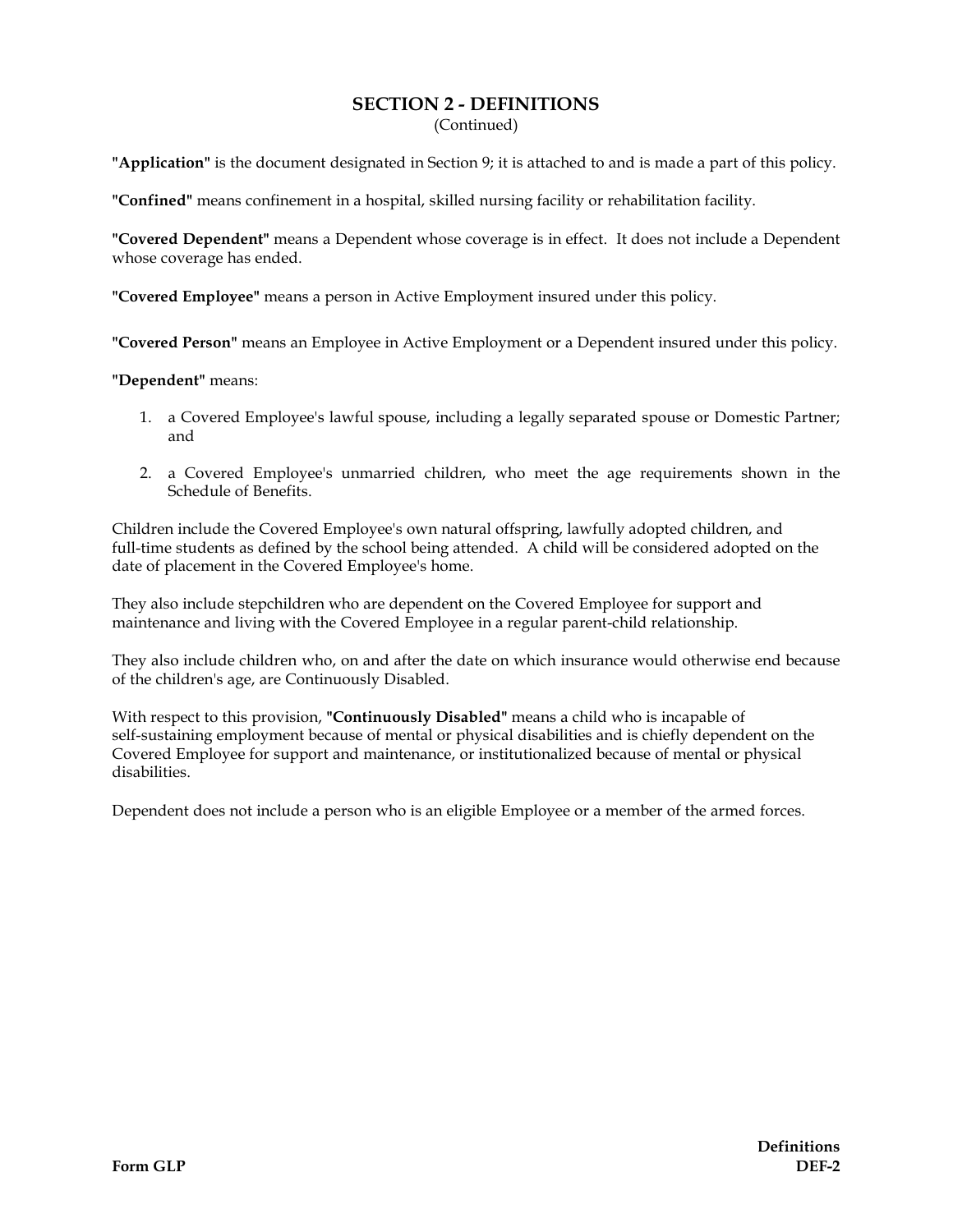(Continued)

**"Domestic Partner"** means an unmarried person of the same or opposite sex with whom the Covered Employee shares a committed relationship, is jointly responsible for the other's welfare and financial obligations, at least 18 years of age and mentally competent to consent to a contract, not related by blood to a degree that could prohibit legal marriage in the state where legally residing, maintains the same residence(s) and is not married to or legally separated from anyone else. A Domestic Partner certification must be completed and filed with the Sponsor before the partner can be designated as a Dependent.

**"Eligibility Date"** means the date an Employee becomes eligible for insurance under this policy. Eligibility Requirements are shown in the Schedule of Benefits.

**"Eligibility Waiting Period"** means the continuous length of time an Employee must be in Active Employment in an eligible class to reach his Eligibility Date.

**"Employee"** means a person in Active Employment with the Sponsor.

**"Enrollment Form"** is the document completed by the Covered Employee, if required, when enrolling for coverage. This form must be satisfactory to Liberty.

**"Evidence of Insurability"** means a statement of proof of the Covered Person's medical history upon which acceptance for insurance will be determined by Liberty.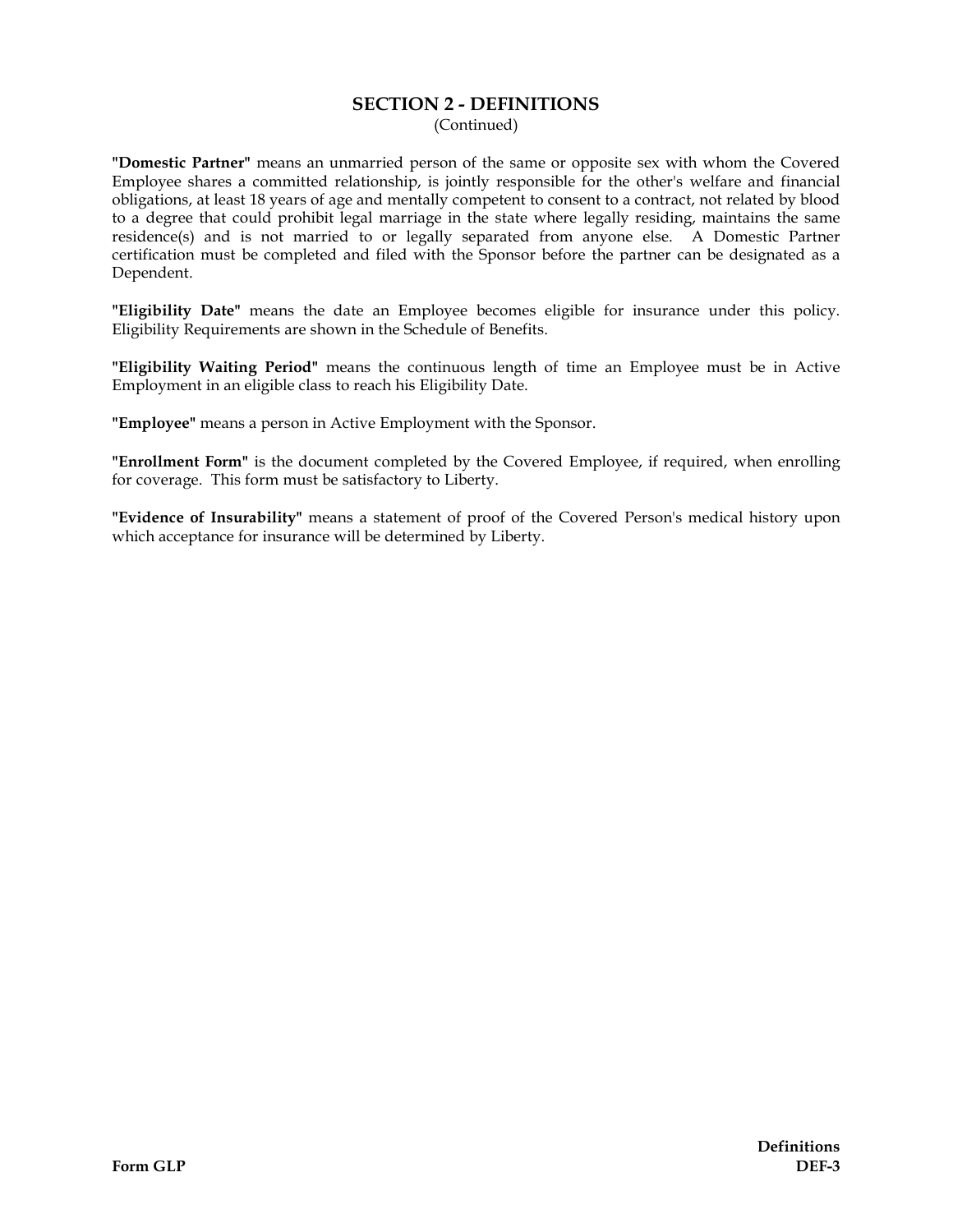(Continued)

**"Family and Medical Leave"** means a leave of absence for the birth, adoption or foster care of a child, or for the care of the Covered Employee's child, spouse or parent or for the Covered Employee's own serious health condition as those terms are defined by the Federal Family and Medical Leave Act of 1993 (FMLA) and any amendments, or by applicable state law.

**"Family Status Change"** means any one of the following events that may occur:

- 1. the Employee's marriage or divorce;
- 2. the Employee's filing or rescinding of a Domestic Partner certification;
- 3. the birth of a child to the Employee;
- 4. the adoption of a child by the Employee;
- 5. the death of the Employee's spouse or Domestic Partner or child;
- 6. the commencement or termination of employment of the Employee's spouse or Domestic Partner;
- 7. the change from part-time employment to full-time employment by the Employee or the Employee's spouse or Domestic Partner;
- 8. the change from full-time employment to part-time employment by the Employee or the Employee's spouse or Domestic Partner;
- 9. the taking of unpaid leave of absence by the Employee or the Employee's spouse or Domestic Partner.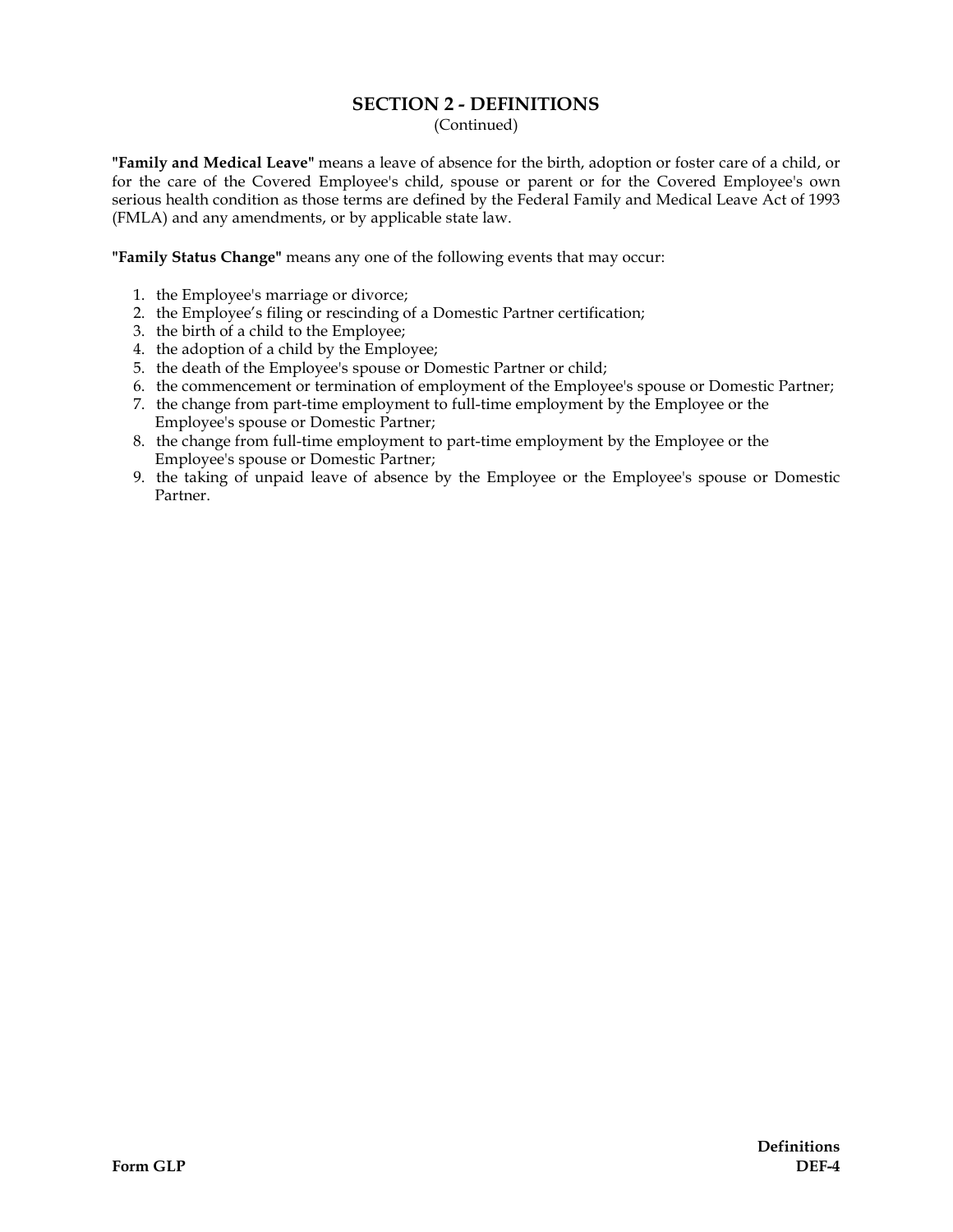(Continued)

**"Initial Enrollment Period"** means one of the following periods during which an Employee may first enroll for coverage under this policy:

- 1. if the Employee is eligible for insurance on the policy effective date, a period before the policy effective date set by the Sponsor and Liberty.
- 2. if the Employee becomes eligible for insurance after the policy effective date, the period which ends 31 days after his Eligibility Date.

**"Injury"** means bodily impairment resulting directly from an accident and independently of all other causes.

**"Non-Medical Maximum"** means an amount of insurance on a Covered Person which is not subject to Evidence of Insurability. The Non-Medical Maximum amounts are shown in the Schedule of Benefits. Any amounts of insurance in excess of the Non-Medical Maximums are subject to Evidence of Insurability. Evidence of Insurability will be at the Covered Employee's expense.

**"Physician"** means a person who:

- 1. is licensed to practice medicine and is practicing within the terms of his license; or
- 2. is a licensed practitioner of the healing arts in a category specifically favored under the health insurance laws of the state where the treatment is received and is practicing within the terms of his license.

It does not include a Covered Person, any family member or domestic partner.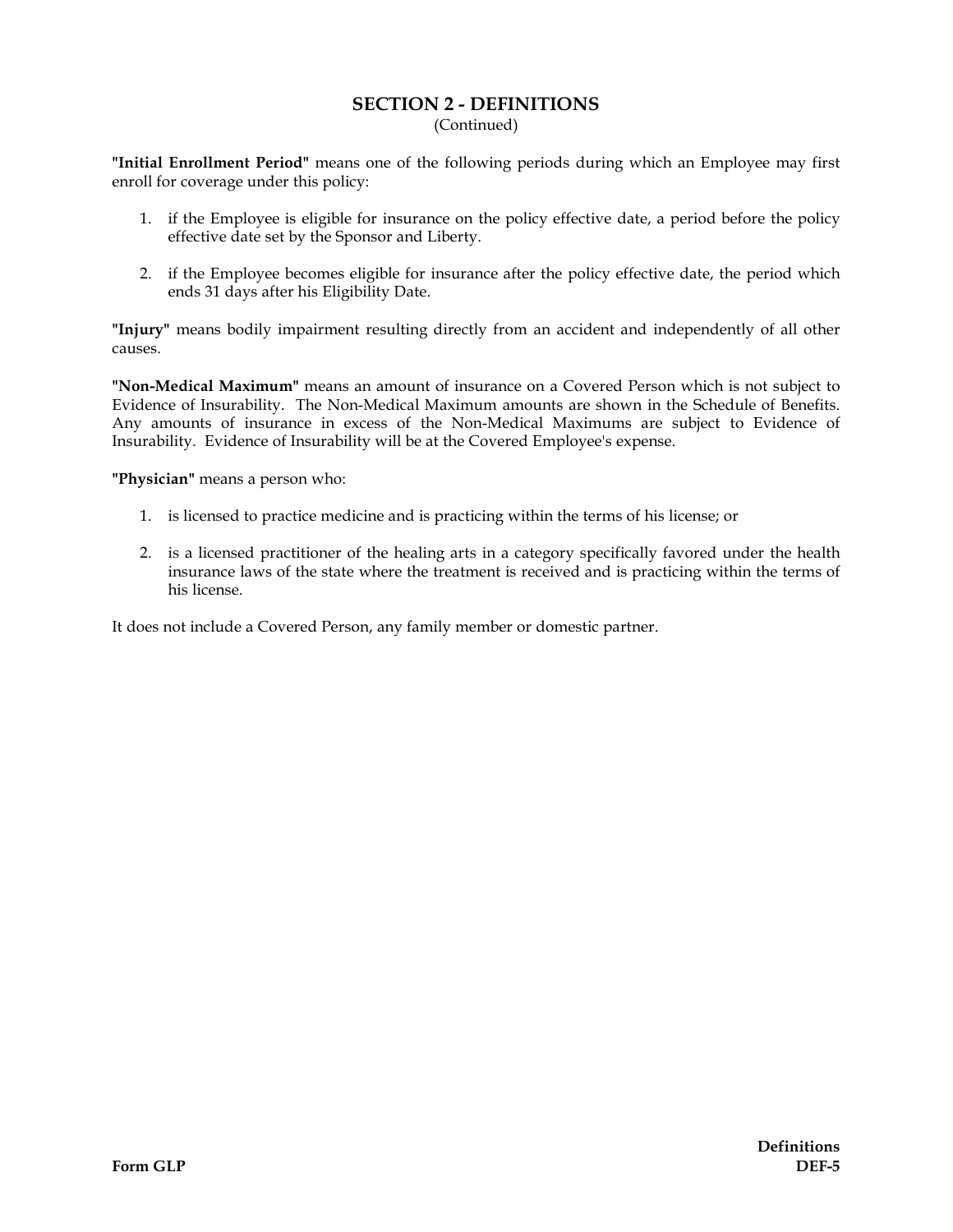(Continued)

**"Proof"** means the evidence in support of a claim for benefits and includes, but is not limited to, the following:

- 1. a claim form completed and signed (or otherwise formally submitted) by the Covered Employee or his beneficiary claiming benefits;
- 2. an attending Physician's statement completed and signed (or otherwise formally submitted) by the Covered Person's attending Physician; and
- 3. the provision by the attending Physician of standard diagnosis, chart notes, lab findings, test results, x-rays and/or other forms of objective medical evidence in support of a claim for benefits;
- 4. a certified copy of a death certificate.

Proof must be submitted in a form or format satisfactory to Liberty.

**"Schedule of Benefits"** means the section of this policy which shows, among other things, the Eligibility Requirements, Eligibility Waiting Period, and Amount of Insurance Benefit.

**"Sickness"** means disease or illness including related conditions and recurrent symptoms of the sickness. Sickness also includes pregnancy.

**"Sponsor"** means the entity to whom this policy is issued.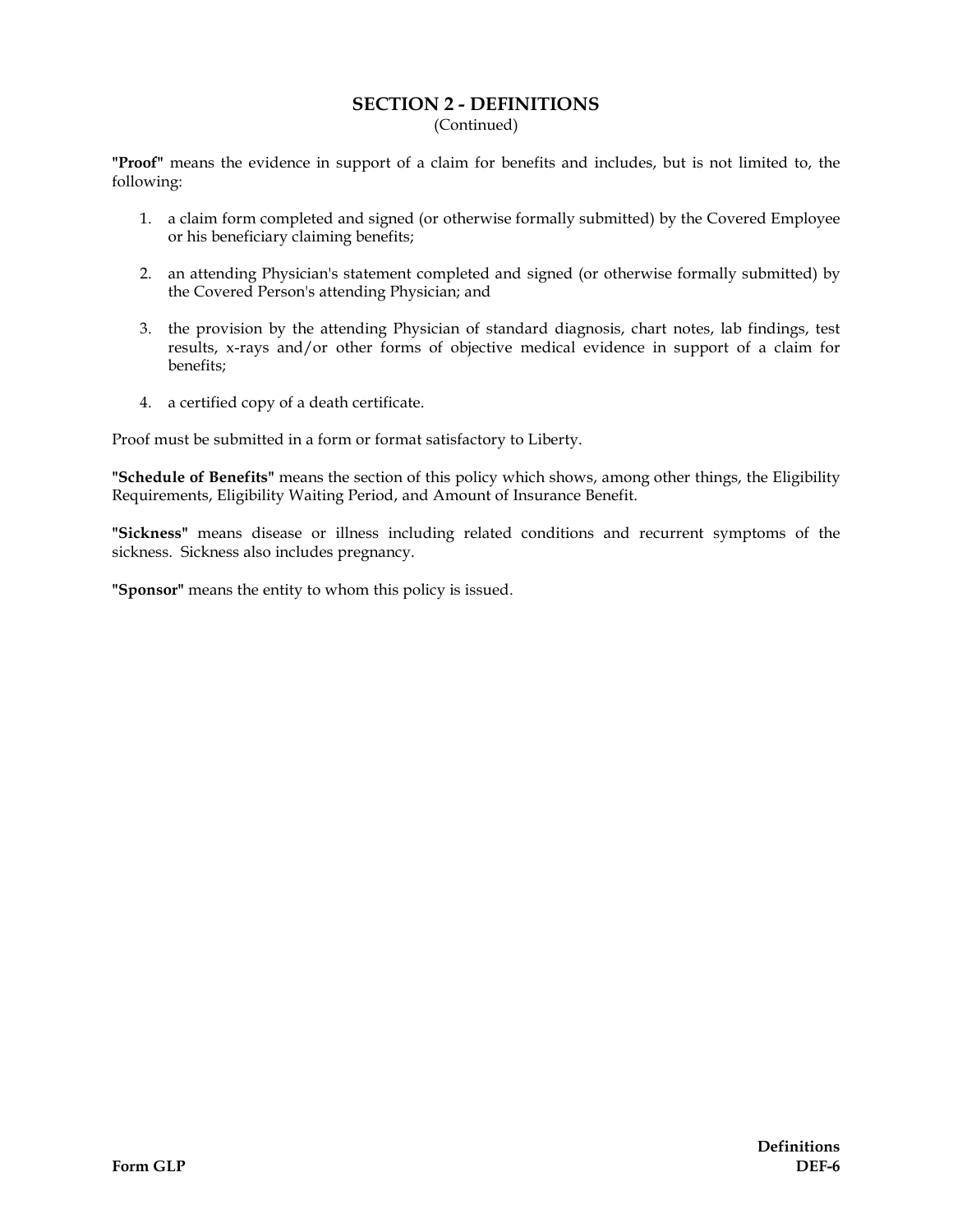#### **Eligibility Requirements for Employee and Dependent Insurance Benefits**

The eligibility requirements for insurance benefits are shown in the Schedule of Benefits.

#### **Eligibility Date for Insurance Benefits**

#### **Employee Coverage:**

If the Employee is in an eligible class he will qualify for insurance on the later of:

- 1. this policy's effective date; or
- 2. the day after he completes the Eligibility Waiting Period shown in the Schedule of Benefits.

#### **Dependent Coverage:**

If the Employee is eligible for Employee coverage he will be eligible for Dependent coverage on the later of:

- 1. the date he is eligible for Employee coverage if on that date he has a Dependent; or
- 2. the date he acquires a Dependent if on that date he is eligible for Employee coverage.

If both parents are Employees, only one will be eligible for Dependent coverage with respect to their Dependent children.

#### **Annual Enrollment Period**

During each Annual Enrollment Period, an Employee may keep his coverage at the same level or make any one of the following changes in coverage for the next policy year, subject to any Evidence of Insurability Requirements as shown in the Schedule of Benefits:

- 1. decrease his coverage;
- 2. increase his coverage including enrolling for the first time.

If an Employee fails to enroll for a change in his coverage option during any Annual Enrollment Period he will continue to be insured for the same coverage option during the next policy year, unless the Covered Employee experiences a Family Status Change.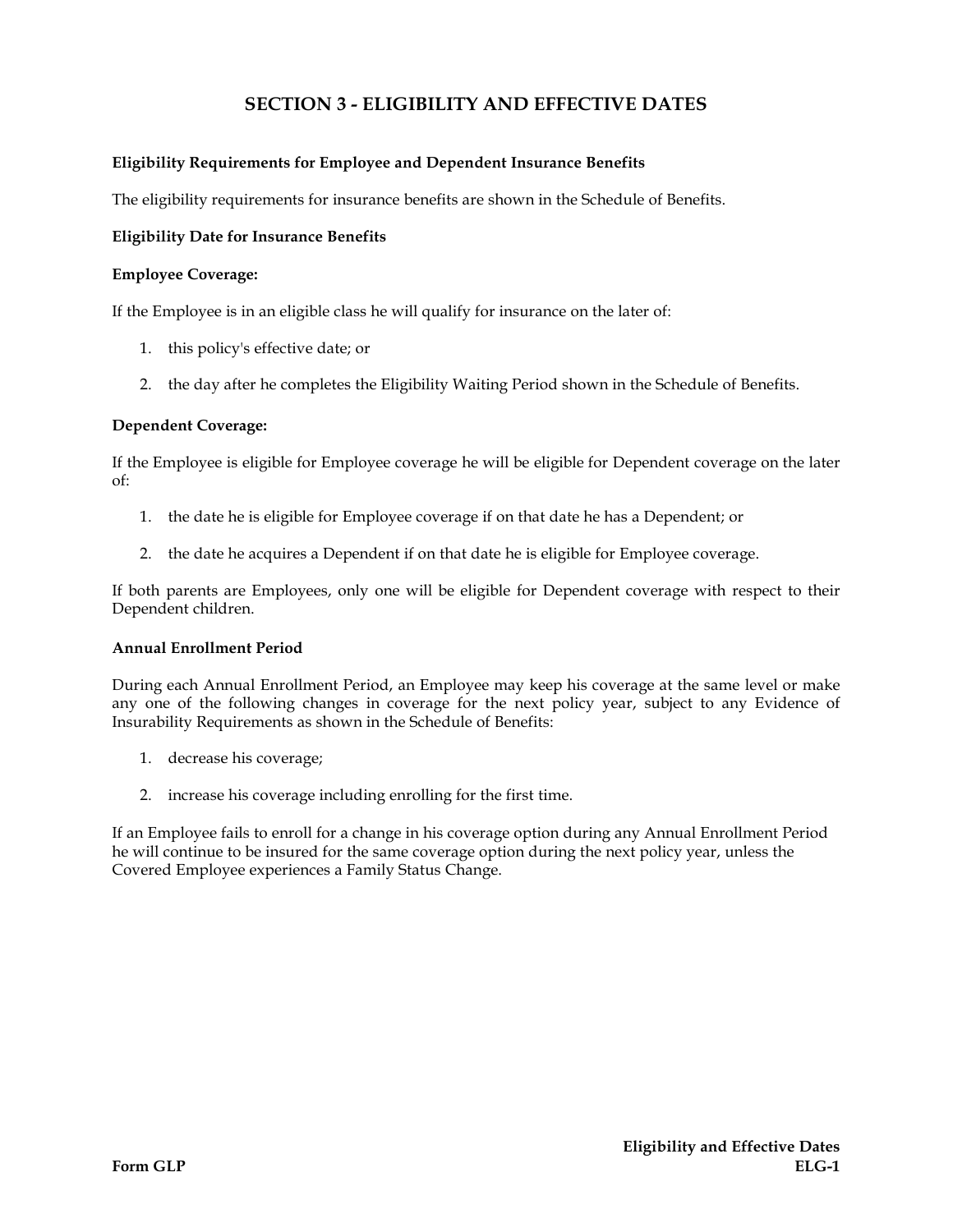(Continued)

#### **Family Status Change**

When a Covered Employee experiences a Family Status Change, a Covered Employee may keep his coverage at the same level or make any one of the following changes in coverage, subject to any Evidence of Insurability Requirements as shown in the Schedule of Benefits:

- 1. decrease his coverage;
- 2. increase his coverage including enrolling for the first time.

The Covered Employee must apply for the change in coverage within 31 days of the date of the Family Status Change. Such changes in coverage must be due to or consistent with the reason that the change in coverage was permitted. A change in coverage is consistent with a Family Status Change only if it is necessary or appropriate as the result of the Family Status Change.

#### **Effective Date for Insurance Benefits**

Insurance will be effective at 12:01 A.M. Standard Time in the governing jurisdiction on the day determined as follows, but only if the Employee's application or enrollment for insurance is made with Liberty through the Sponsor in a form or format satisfactory to Liberty.

#### **Employee Coverage:**

- 1. For non-contributory coverage not subject to Evidence of Insurability, the Covered Employee will be insured on his Eligibility Date.
- 2. For non-contributory coverage subject to Evidence of Insurability, the Covered Employee will be insured on the later of the date Liberty gives approval or his Eligibility Date.
- 3. For contributory coverage not subject to Evidence of Insurability, the Covered Employee will be insured on the later of the date he makes application or his Eligibility Date, provided he makes application no later than 31 days after his Eligibility Date.
- 4. For contributory coverage subject to Evidence of Insurability, the Covered Employee will be insured on the later of the date Liberty gives approval or his Eligibility Date, provided he makes application no later than 31 days after his Eligibility Date.

Evidence of Insurability will be at the Covered Employee's Expense.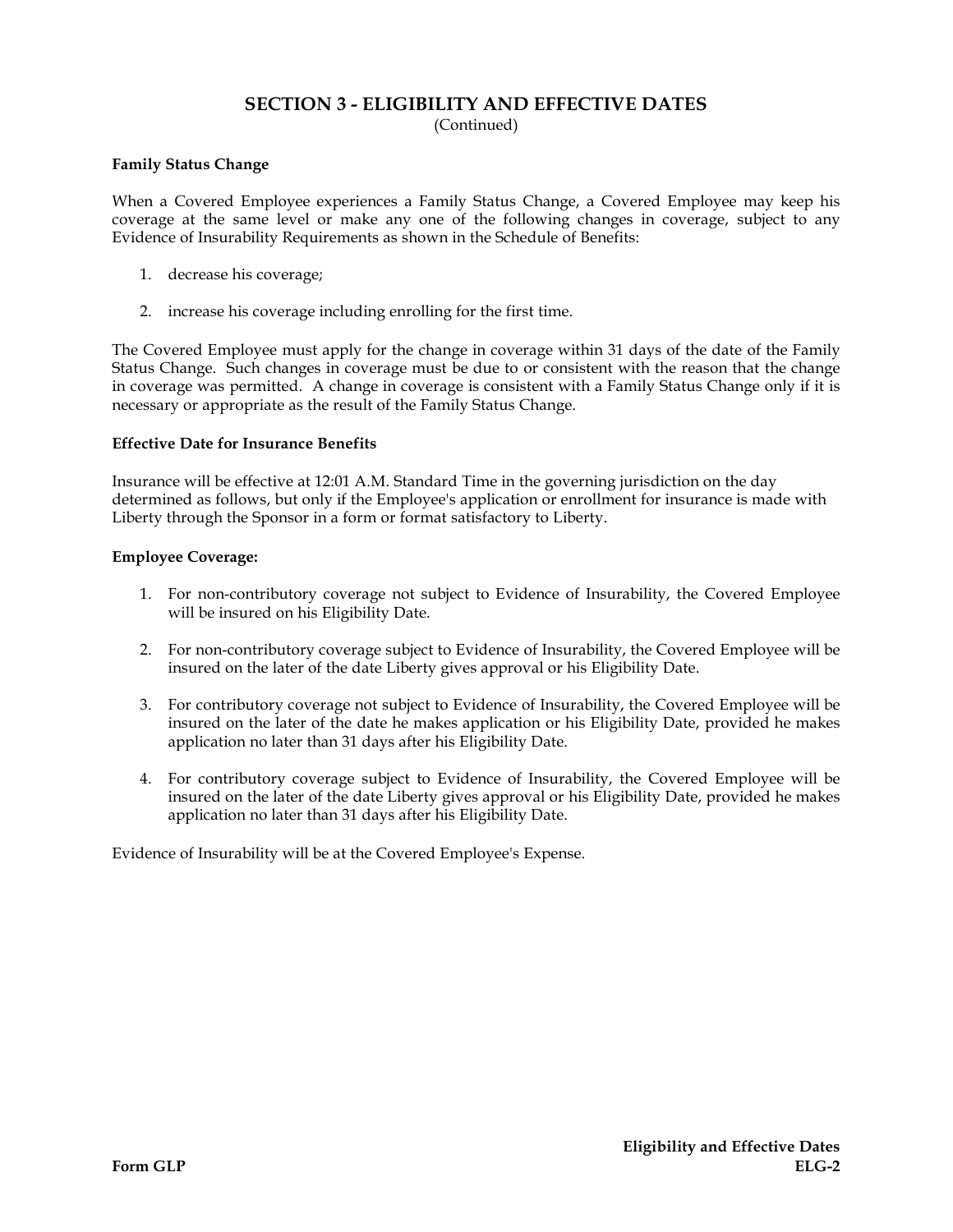(Continued)

#### **Effective Date for Insurance Benefits** (Continued)

#### **Dependent Coverage:**

- 1. For contributory coverage not subject to Evidence of Insurability, the Covered Employee's Dependent will be insured on the later of the date the Covered Employee makes application or his Eligibility Date, provided he makes application no later than 31 days after his Eligibility Date.
- 2. For contributory coverage subject to Evidence of Insurability, the Covered Employee's Dependent will be insured on the later of the date Liberty gives approval or his Eligibility Date, provided he makes application no later than 31 days after his Eligibility Date.

Evidence of Insurability will be at the Covered Employee's Expense.

#### **Increases or Decreases:**

Any increase in or addition to coverage will take effect on the date of the change.

Any decrease in or deletion of coverage will take effect on the date of the change.

Any such change applies to loss of life or accidental Injury that occurs on or after the effective date of the change.

#### **Delayed Effective Date for Employee Insurance**

The effective date of any initial, increased or additional insurance will be delayed for an individual if he is not in Active Employment because of Injury or Sickness. The initial, increased or additional insurance will begin on the date the individual returns to Active Employment.

#### **Delayed Effective Date for Dependent Insurance**

If a Covered Dependent is Confined on the date the increase or addition is to take effect, it will take effect when the confinement ends.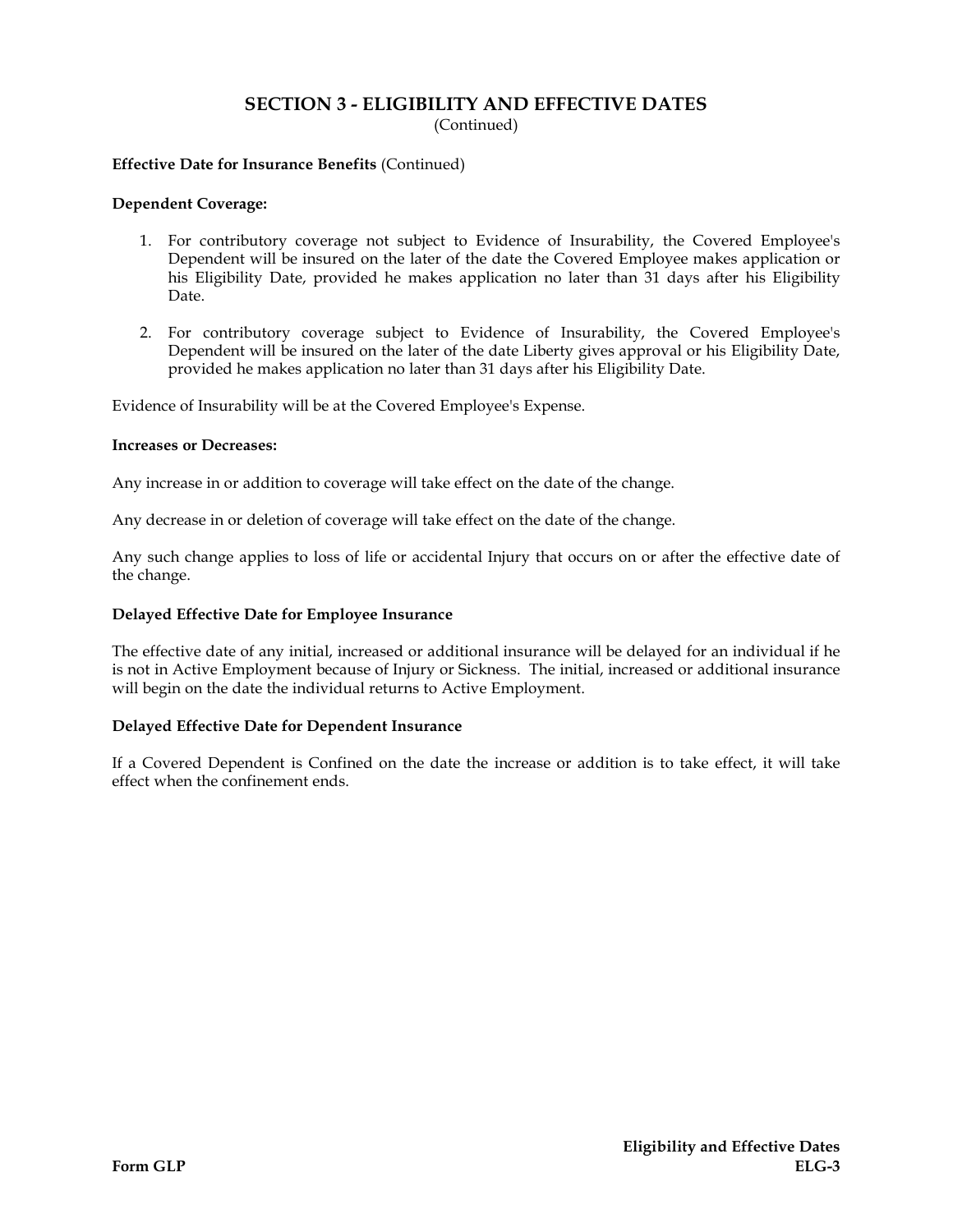(Continued)

#### **Family and Medical Leave**

A Covered Employee's coverage may be continued under this policy for an approved family or medical leave of absence for up to 12 weeks following the date coverage would have terminated, subject to the following:

- 1. the authorized leave is in writing;
- 2. the required premium is paid;
- 3. the Covered Employee's benefit level, or the amount of earnings upon which the Covered Employee's benefit may be based, will be that in effect on the date before said leave begins; and
- 4. continuation of coverage will cease immediately if any one of the following events should occur:
	- a. the Covered Employee returns to work;
	- b. this policy terminates;
	- c. the Covered Employee is no longer in an eligible class;
	- d. nonpayment of premium when due by the Sponsor or the Covered Employee;
	- e. the Covered Employee's employment terminates.

#### **Leave of Absence Due to Disability**

The Sponsor may continue the Covered Employee's coverage(s) by paying the required premiums, if the Covered Employee is granted an approved leave of absence due to a disability.

The Covered Employee's coverage(s) will not continue beyond a period of nine months. In continuing such coverage(s) under this provision, the Sponsor agrees to treat all Covered Employees equally.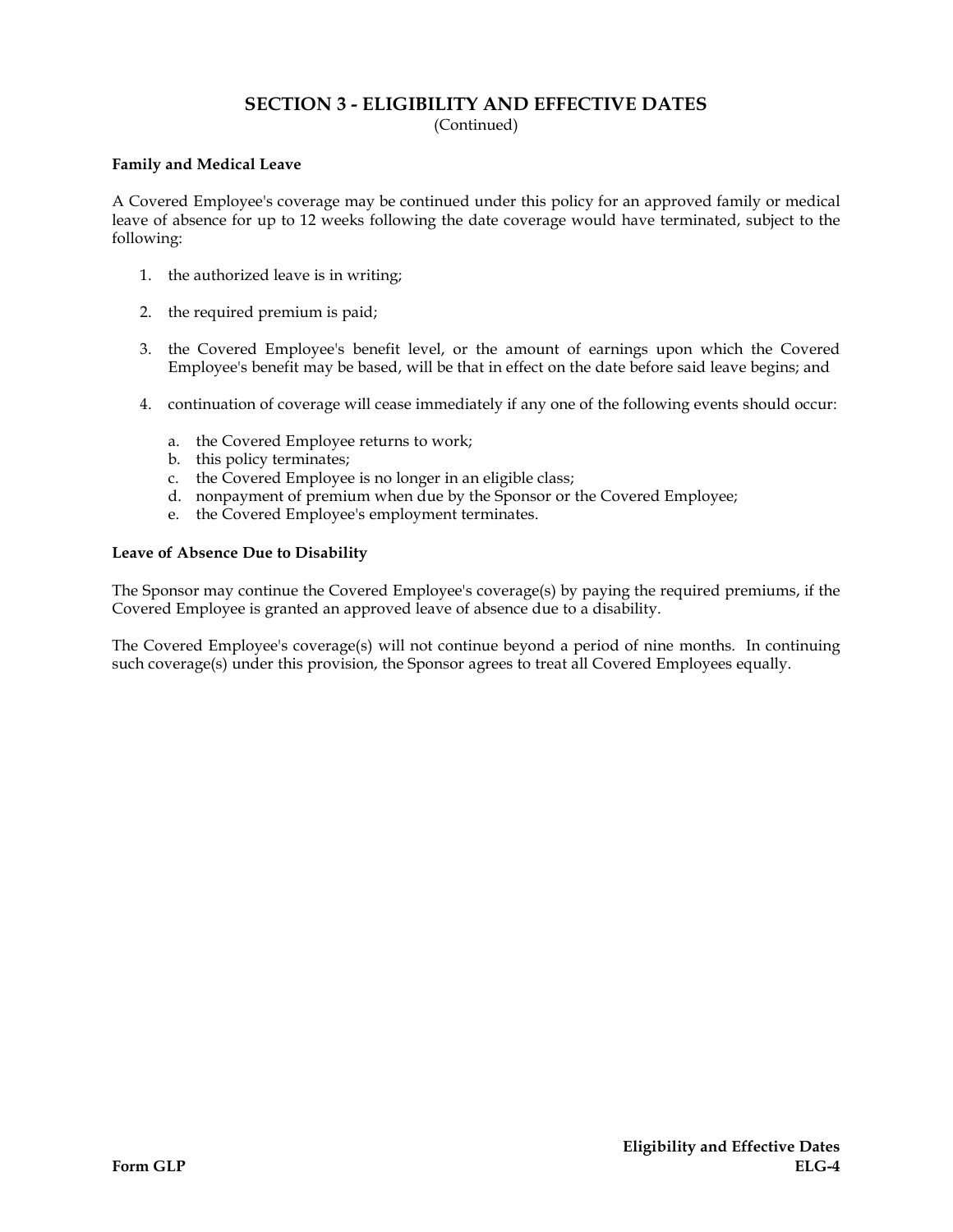(Continued)

#### **Continuation During a Labor Dispute**

#### **ELIGIBILITY**

A Covered Employee whose coverage under this policy ends because he stops active work as a result of a labor dispute may have the right to have continued coverage. To continue coverage, the required premium must be paid to the Sponsor when due.

To qualify for continued coverage, a Covered Employee must have been covered by this policy on the date of cessation of work.

If any premium was due prior to the date of cessation of work and is unpaid at the date of cessation of work, continuation may be contingent upon payment of such premium.

#### **PAYMENT FOR CONTINUED COVERAGE**

The Covered Employee must pay his individual contribution of premium and any contribution due from the employer for the period of cessation of work. The premium will be 100% of the total employer and employee cost of providing the same benefits if the cessation of work had not occurred. The individual premium rate may be increased up to an additional 20%, or a higher percent if approved by the Commissioner of Insurance of California.

### **BENEFITS UNDER CONTINUED COVERAGE**

This continued coverage will at all times provide the same benefits as would have been afforded to the Covered Employee the work cessation not occurred. This includes any changes in the coverage under this policy as may become effective while continued coverage is in effect.

#### **TERMINATION OF CONTINUED COVERAGE**

A Covered Employee's continued coverage under this provision will end at the earliest of these dates:

- -the date which ends the "maximum period" as defined below;
- -the date ending the last period for which the covered person has made any required payment for continued coverage on a timely basis;
- -the date work cessation ends;
- -the date on which the number of persons for which premium is paid is less than 75% of those eligible to continue coverage;
- -the date a Covered Employee takes full-time employment with another employer.

The "maximum period" referred to above will start with the first day of the period of work cessation and will end with the date 6 months after the work cessation began.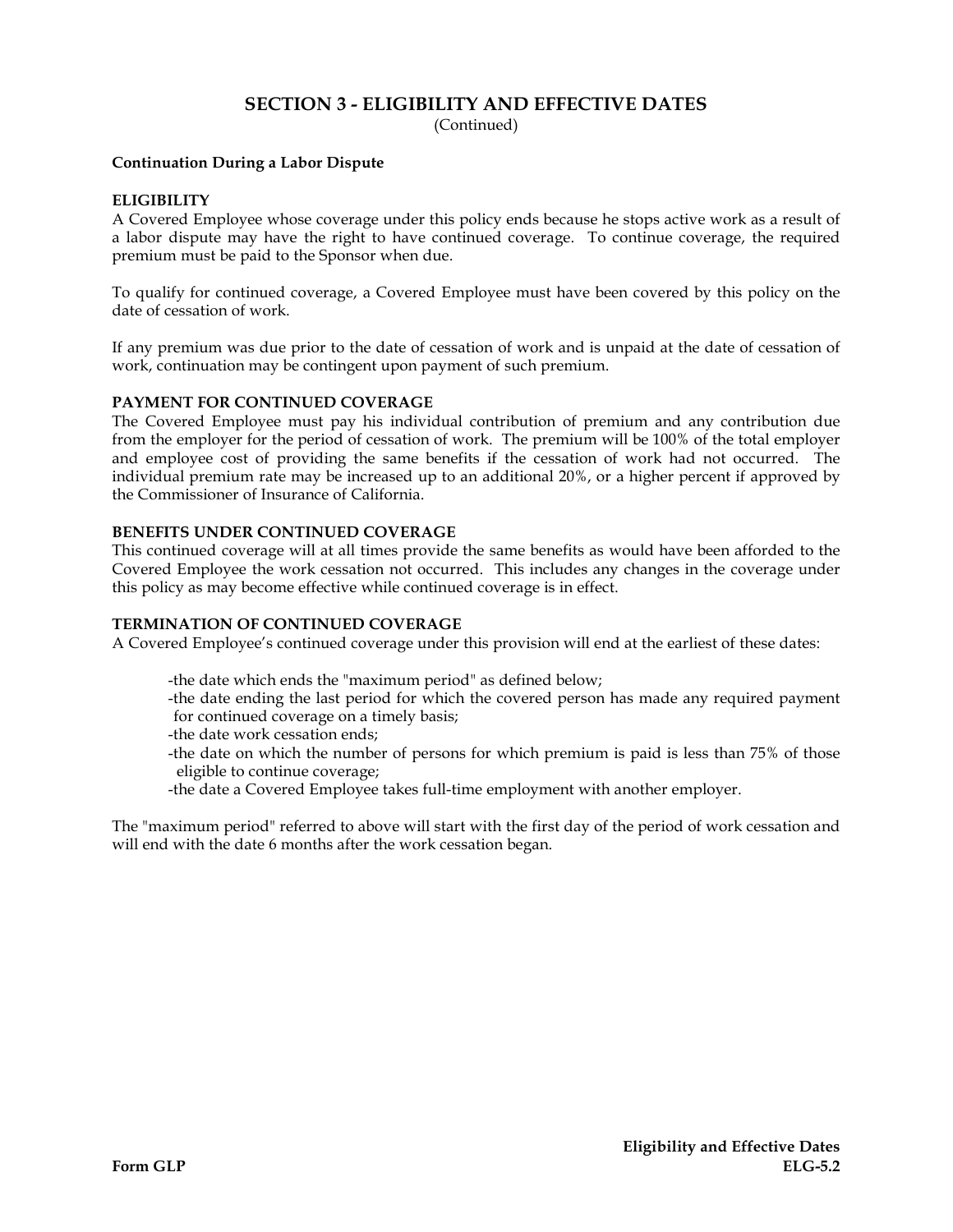#### **EMPLOYEE LIFE INSURANCE**

#### **B en e fi t s**

When Liberty receives satisfactory Proof of the Covered Employee's death, Liberty will pay the proceeds of the Life Insurance in force on the Covered Employee's life under this policy. The benefit payable is shown in the Schedule of Benefits.

#### **C on v e r s io n P r i v i le g e**

#### Conversion Privilege at Individual Termination or Reduction of Benefits:

If all or part of a Covered Employee's coverage ends, the Covered Employee may convert the amount If all or part of a Covered Employee's coverage ends, the Covered Employee may convert the amount<br>that ends to an individual Life Insurance policy. Conversion is subject to the following conditions:

- 1. within 31 days after coverage ends or is reduced, the Covered Employee must make written application to Liberty and pay the first premium payment.
- application to Liberty and pay the first premium payment.<br>2. the individual policy will be issued without Evidence of Insurability. It will contain Life Insurance benefits only. The policy will be one then being offered by Liberty. The premium due will be based on the premium schedule of Liberty's conversion policy that applies to the Covered Employee's class of risk and age at the birthday nearest to the effective date of the individual policy.

The individual policy will be effective 31 days after the Covered Employee's group coverage ends.

#### Conversion Privilege at Class or Policy Termination:

If coverage ends for all employees or for a Covered Employee's class, the Covered Employee is entitled t o a li m i t e d c o n v e r s i o n p r i v i l e g e . T h e C ov e r e d E m p l o y e e m u s th a v e b e e n c o v e r e d f o ra t l e a s t5 y e a rs . The Covered Employee must apply for the individual policy in the same manner as described above. The amount the Covered Employee may convert is limited to the lesser of:

- amount the Covered Employee may convert is limited to the lesser of:<br>1. the amount the Covered Employee was covered for on the date the group coverage terminated less any group insurance he becomes eligible for within 31 days; or
- 2. \$2,000.

The individual policy will be effective 31 days after the Covered Employee's group coverage ends.

#### Death Within the 31 Days Allowed for Conversion:

If a Covered Employee dies within the 31 days allowed for conversion, Liberty will pay to his beneficiary the amount he was eligible to convert. Such insurance will be paid as a claim under this policy. Any premiums paid for a converted policy will be refunded.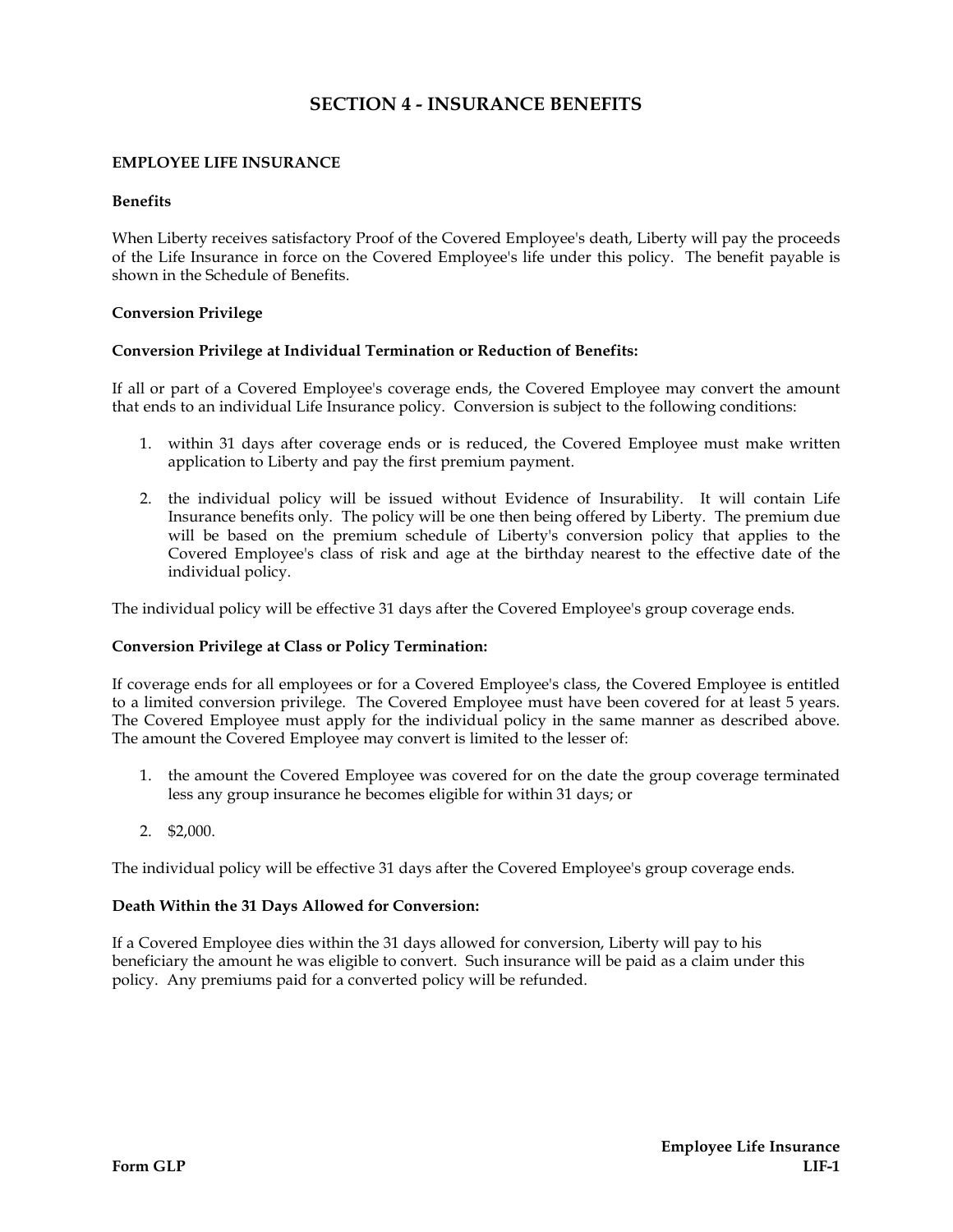(Continued)

### **EMPLOYEE LIFE INSURANCE COVERAGE** (Continued)

#### **Accelerated Death Benefit**

#### **Note: The receipt of an Accelerated Death Benefit may be taxable. A Covered Employee should consult his tax consultant or legal advisor before applying for an Accelerated Death Benefit.**

If, while insured under this policy, a Covered Employee gives Liberty satisfactory Proof of having a Terminal Condition, the Covered Employee may receive a portion of his Life Insurance as an Accelerated Death Benefit. Such insurance will be paid one time to the Covered Employee in one lump sum.

The amount of Accelerated Death Benefit payable under this policy is limited to the lesser of the following:

- 1. the Accelerated Death Benefit amount requested by the Covered Employee;
- 2. 75.00% of the Covered Employee's Life Insurance that is in force on the date the Covered Employee applies for an Accelerated Death Benefit; or
- 3. \$250,000.00.

If the amount of a Covered Employee's Life Insurance under this policy is scheduled to reduce within 12 months following the date the Covered Employee applies for the Accelerated Death Benefit, the benefit payable under this policy will be based on the reduced amount.

#### **Application for an Accelerated Death Benefit**

A Covered Employee must apply for an Accelerated Death Benefit. To apply, the Covered Employee must give Liberty:

- 1. certification, from a Physician, that he has a Terminal Condition, as defined by this policy;
- 2. supporting evidence satisfactory to Liberty, documenting the Terminal Condition;
- 3. a completed claims form.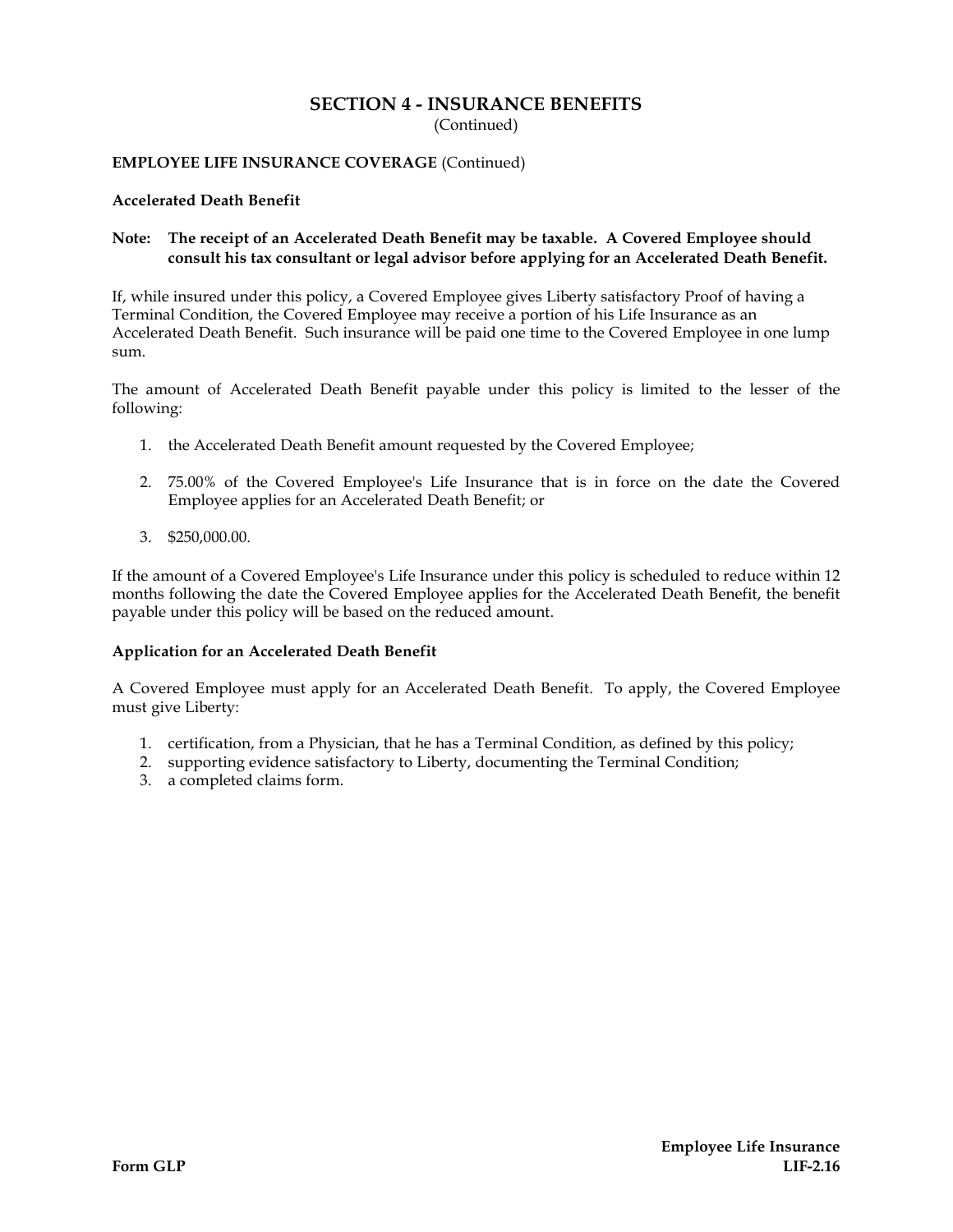(Continued)

### **EMPLOYEE LIFE INSURANCE COVERAGE** (Continued)

#### **Accelerated Death Benefit** (Continued)

#### **Application for an Accelerated Death Benefit** (Continued)

During the pendency of a claim, Liberty may, at its own expense, have a Physician examine the Covered Employee.

If the Covered Employee has assigned all or a portion of the Life Insurance under this policy or named an irrevocable beneficiary, the Covered Employee must also give Liberty a signed written consent form from the assignee or irrevocable beneficiary.

The Accelerated Death Benefit will be payable upon receipt of satisfactory Proof of a Terminal Condition; and signed written consent from an assignee or irrevocable beneficiary, if required.

With respect to this provision **"Terminal Condition"** means a condition:

- 1. which is expected to result in the Covered Employee's death within 12 months; and
- 2. from which there is no reasonable prospect of recovery.

#### **Effect on Insurance**

The amount of a Covered Employee's Life Insurance will be reduced by the amount paid as an Accelerated Death Benefit. Premiums, if any, for the remaining portion of a Covered Employee's Life Insurance will be based on the amount of the remaining Life Insurance in effect after payment of the Accelerated Death Benefit. All other terms and provisions of this policy will apply to the remaining portion.

#### **Exceptions**

No Accelerated Death Benefit will be paid if:

- 1. the Covered Employee is required by a court of law to exercise this option to satisfy a claim of creditors, whether in bankruptcy or otherwise;
- 2. the Covered Employee is required by a governmental agency to exercise this option in order to apply for, receive, or continue a government benefit or entitlement;
- 3. all or a part of a Covered Employee's insurance must be paid to the Covered Employee's children or spouse or former spouse as part of a divorce decree, separate maintenance agreement or property settlement agreement;
- 4. the Covered Employee is married and lives in a community property state, unless the Covered Employee's spouse has given Liberty signed written consent; or
- 5. the Covered Employee has previously received an Accelerated Death Benefit under this policy or any other group policy held by the Sponsor.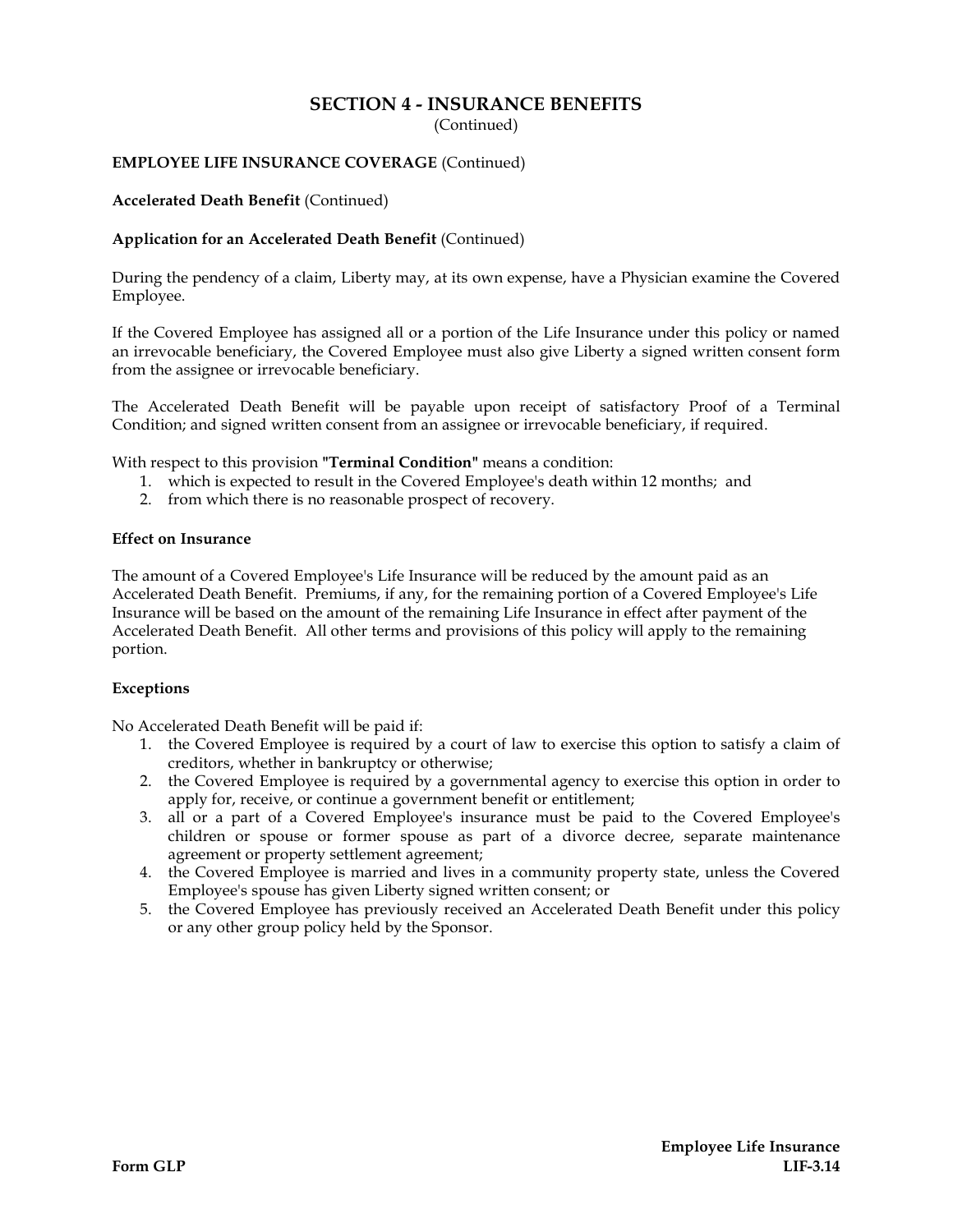(Continued)

#### **DEPENDENT LIFE INSURANCE**

#### **Benefits**

When Liberty receives satisfactory Proof of the Covered Dependent's death, Liberty will pay to the Covered Employee the amount in force on such Covered Dependent's life under this policy. The Dependent Life Insurance benefit will be paid in one sum. It is shown in the Schedule of Benefits.

#### **Conversion Privilege**

#### **Conversion Privilege at Individual Termination or Reduction of Benefits:**

If a Covered Dependent's coverage ends because:

- 1. of the Covered Employee's death; or
- 2. the Covered Employee's employment in an eligible class for Dependent Life Insurance ends,

the Covered Employee's Covered Dependent spouse or Domestic Partner may convert Dependent Life Insurance to an individual policy. Within 31 days after coverage ends, the Covered Dependent spouse or Domestic Partner must make written application to Liberty and pay the first premium payment. The individual policy will contain Life Insurance benefits only. The policy will be one then being offered by Liberty. Evidence of Insurability will not be required.

#### **Conversion Privilege at Class or Policy Termination:**

If a Covered Dependent's coverage ends because:

- 1. coverage ends for all employees; or
- 2. coverage ends for all employees in the Covered Employee's eligible class,

the Covered Dependent spouse or Domestic Partner is entitled to a limited conversion privilege. The Covered Employee must be entitled to convert to an individual policy in order for his Covered Dependent spouse or Domestic Partner to have this limited privilege. Conversion must be applied for in the same way as stated above. The amount the Covered Dependent spouse or Domestic Partner may convert is limited to the lesser of:

- 1. the amount the Covered Dependent spouse or Domestic Partner was covered for on the date coverage ended less any group insurance he becomes eligible for within 31 days; or
- 2. \$2,000.

The individual policy will become effective 31 days after the Covered Dependent spouse's or Domestic Partner coverage ends.

#### **Death Within the 31 Days Allowed for Conversion:**

Dependent Life Insurance is payable if a Covered Dependent spouse or Domestic Partner dies during this period. The amount payable is the amount the Covered Dependent spouse or Domestic Partner was entitled to convert. Such insurance will be paid under this policy. Any premium paid for an individual policy will be refunded.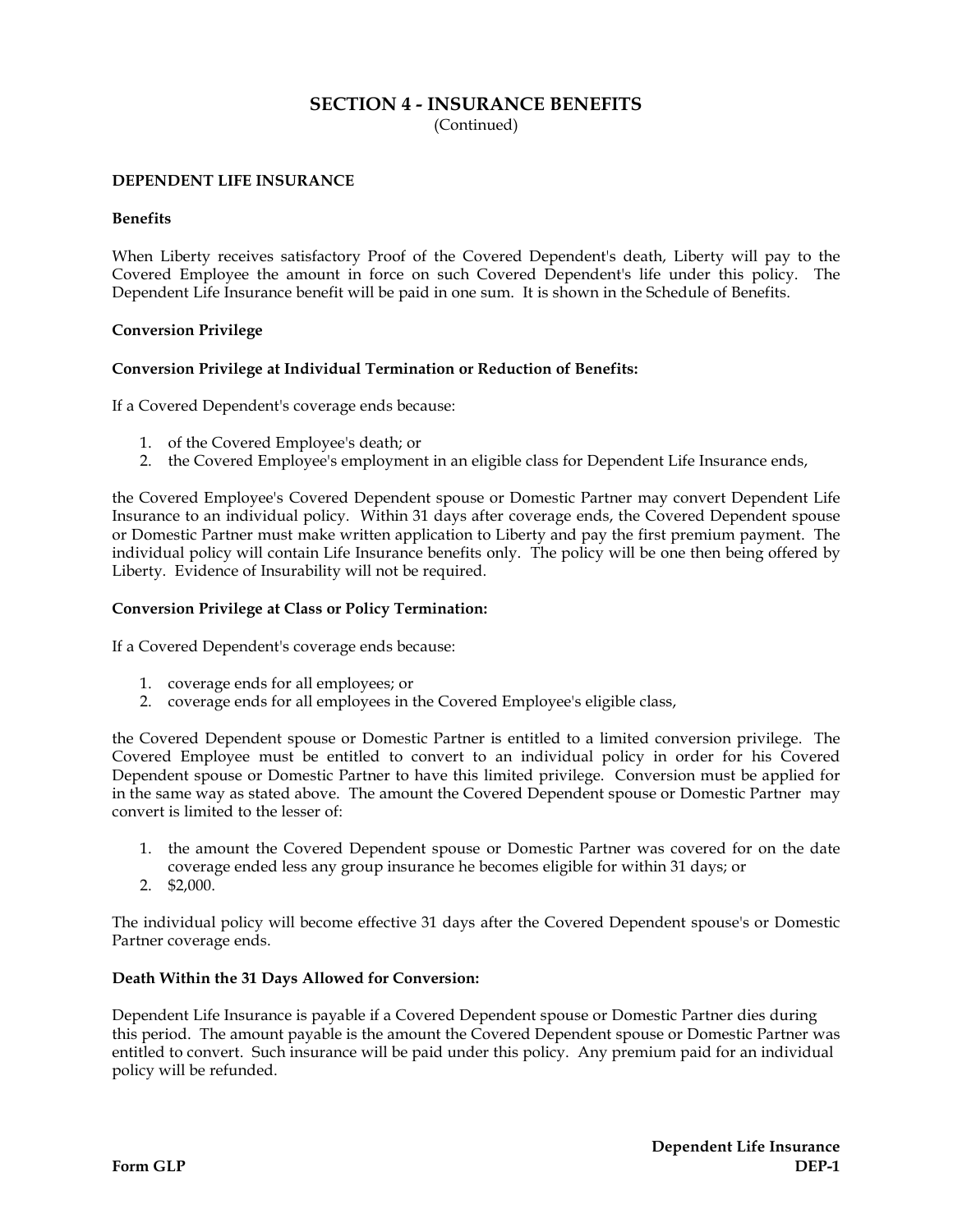(Continued)

### **EMPLOYEE AND DEPENDENT ACCIDENTAL DEATH AND DISMEMBERMENT INSURANCE**

#### **Benefits**

Accidental Death and Dismemberment benefits are payable when a Covered Person suffers a loss solely as the result of accidental Injury that occurs while covered. The loss must occur within 365 days after the date of the accident. The benefit payable is called the Full Amount. It is shown in the Schedule of Benefits.

| <b>Loss Schedule:</b>                   | <b>Benefit Payable:</b>   |
|-----------------------------------------|---------------------------|
|                                         |                           |
| Life                                    | Full Amount               |
| Both Hands or Both Feet                 | Full Amount               |
| Sight of Both Eyes                      | Full Amount               |
| One Hand and One Foot                   | Full Amount               |
| One Hand and Sight of One Eye           | Full Amount               |
| One Foot and Sight of One Eye           | Full Amount               |
| Speech and Hearing in Both Ears         | Full Amount               |
| One Hand or One Foot                    | One-half Full Amount      |
| Sight of One Eye                        | One-half Full Amount      |
| Speech or Hearing in Both Ears          | One-half Full Amount      |
| Thumb and Index Finger of the Same Hand | One-quarter Full Amount   |
| Quadriplegia                            | Full Amount               |
| Paraplegia                              | Three-quarter Full Amount |
| Hemiplegia                              | One-half Full Amount      |

Payment is made for loss due to each accident without regard to loss resulting from any prior accident. In no event may the total amount payable for all losses due to any one accident exceed the Full Amount.

Loss of hands or feet means complete severance through or above the wrist or ankle joint.

Loss of sight, speech or hearing must be total and irrecoverable.

Loss of thumb and index finger means that all of the thumb and index finger are cut off at or above the joint closest to the wrist. This benefit is not payable if a benefit is payable for the loss of the same entire hand.

Quadriplegia means the total and permanent paralysis of both upper and lower limbs.

Paraplegia means the total and permanent paralysis of both lower limbs.

Hemiplegia means the total and permanent paralysis of the upper and lower limbs on one side of the body.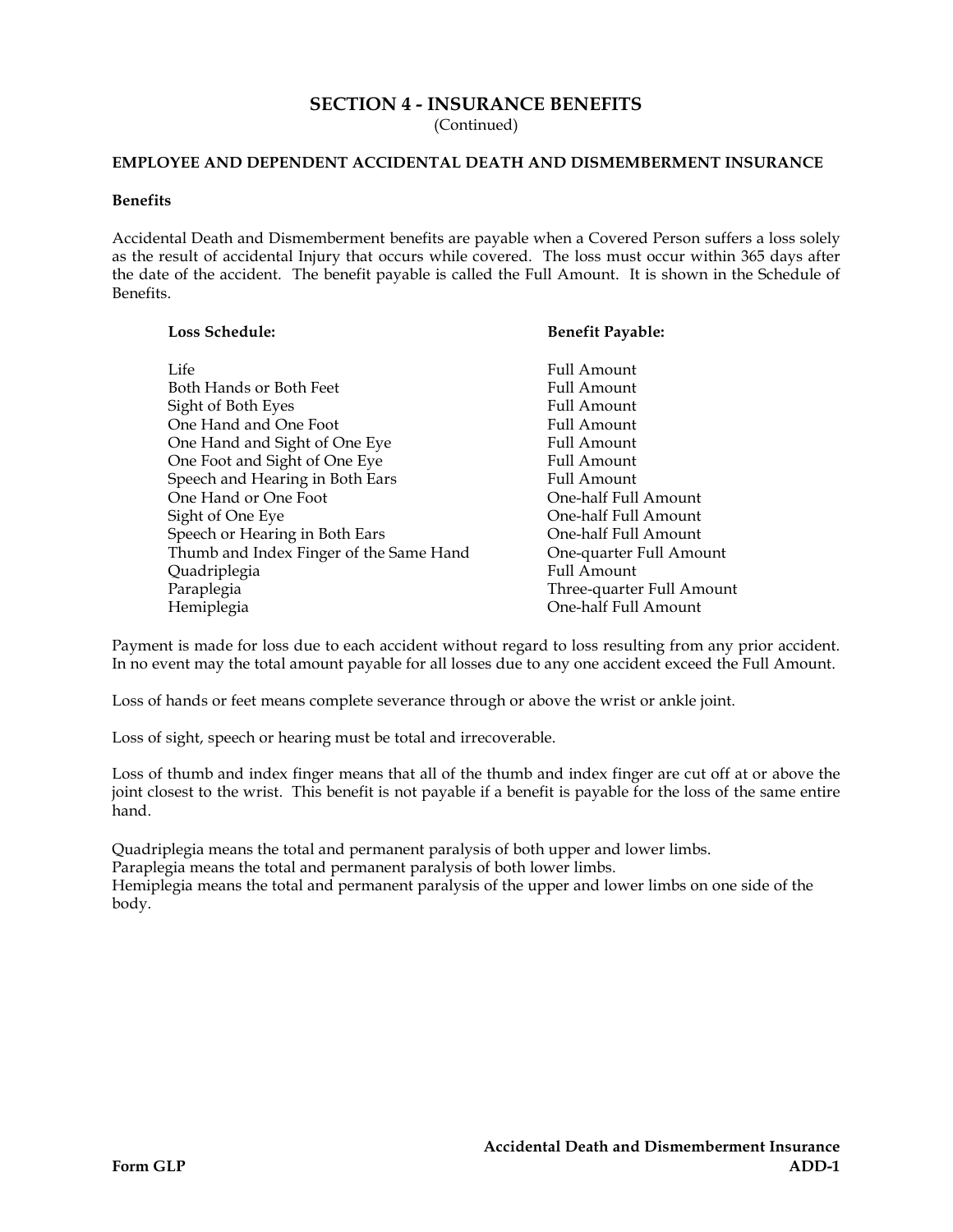(Continued)

### **ADDITIONAL ACCIDENTAL DEATH AND DISMEMBERMENT INSURANCE**

#### **Benefits**

#### **Seat Belt Benefit**

Liberty will pay an additional benefit if accidental death was caused by an Automobile accident while the Covered Person was driving or riding in an Automobile and the Covered Person was covered by this policy. The benefit is payable if the Covered Person was wearing a Seat Belt at the time of the accident. The benefit payable is shown in the Schedule of Benefits.

Liberty must be given satisfactory written Proof that the Covered Person's death resulted from an Automobile accident while wearing a Seat Belt. A copy of the police accident report should be submitted with the claim. If a copy of the police accident report is not available, or if it is unclear that the Covered Person was wearing a Seat Belt, Liberty will pay 10.00% of the maximum benefit as shown in the Schedule of Benefits.

No benefit will be paid if the Covered Person was the driver of the Automobile and did not hold a current valid driver's license.

#### **Air Bag Benefit**

Liberty will pay an additional benefit if accidental death was caused by an Automobile accident while the Covered Person was driving or riding in an Automobile and the Covered Person was covered by this policy. The benefit is payable if the Covered Person was wearing a Seat Belt at the time of the accident and was seated behind a properly installed Air Bag. The benefit payable is shown in the Schedule of Benefits.

Liberty must be given satisfactory written Proof that the Covered Person's death resulted from an Automobile accident while wearing a Seat Belt and the Automobile was equipped with an Air Bag directly in front of the Covered Person. A copy of the police accident report should be submitted with the claim.

No benefit will be paid if the Covered Person was the driver of the Automobile and did not hold a current valid driver's license.

With respect to this provision, **"Air Bag"** means the passive restraint device in an Automobile which inflates automatically upon collision to provide protection in Automobile accidents. The Air Bag must meet the Federal Vehicle Safety Standards of the National Highway Traffic Safety Administration and be installed by the manufacturer.

With respect to this provision, **"Automobile"** means a private passenger motor vehicle licensed for use on public highways.

With respect to this provision, **"Seat Belt"** means a combination lap and shoulder restraint system that must meet the Federal Vehicle Safety Standards of the National Highway Traffic Safety Administration and be installed by the manufacturer. A Seat Belt will include a lap belt alone, but only if the Automobile did not have a combination lap and shoulder restraint system when manufactured. Seat Belt does not include a shoulder restraint alone.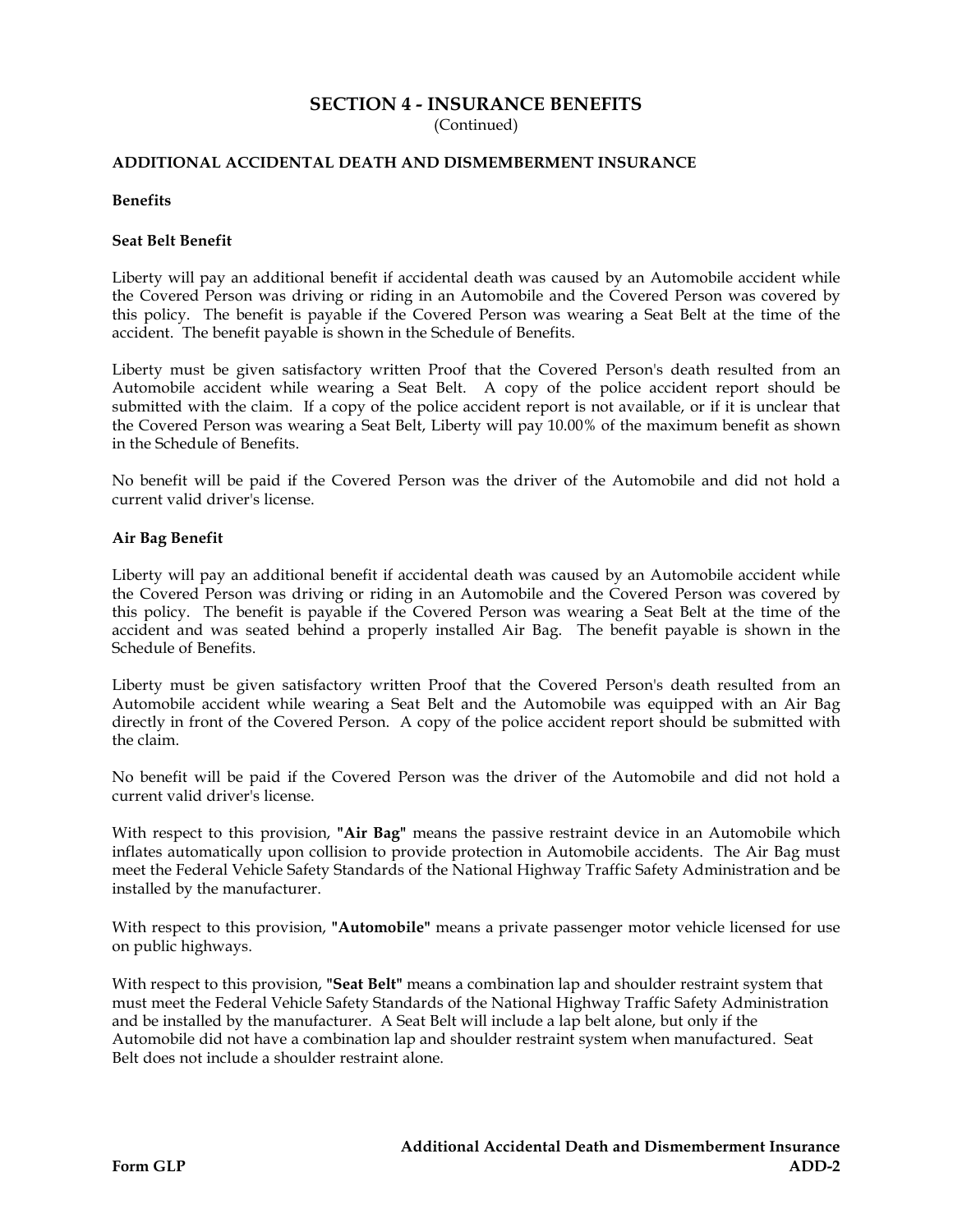(Continued)

## **ADDITIONAL ACCIDENTAL DEATH AND DISMEMBERMENT INSURANCE** (Continued)

**Benefits** (Continued)

#### **Exposure Benefit**

Liberty will pay a benefit to the Covered Person or beneficiary in the event the Covered Person suffers a loss from exposure to the elements of nature by reason of a covered Injury. The benefit payable is shown on the Loss Schedule in the Accidental Death and Dismemberment provision.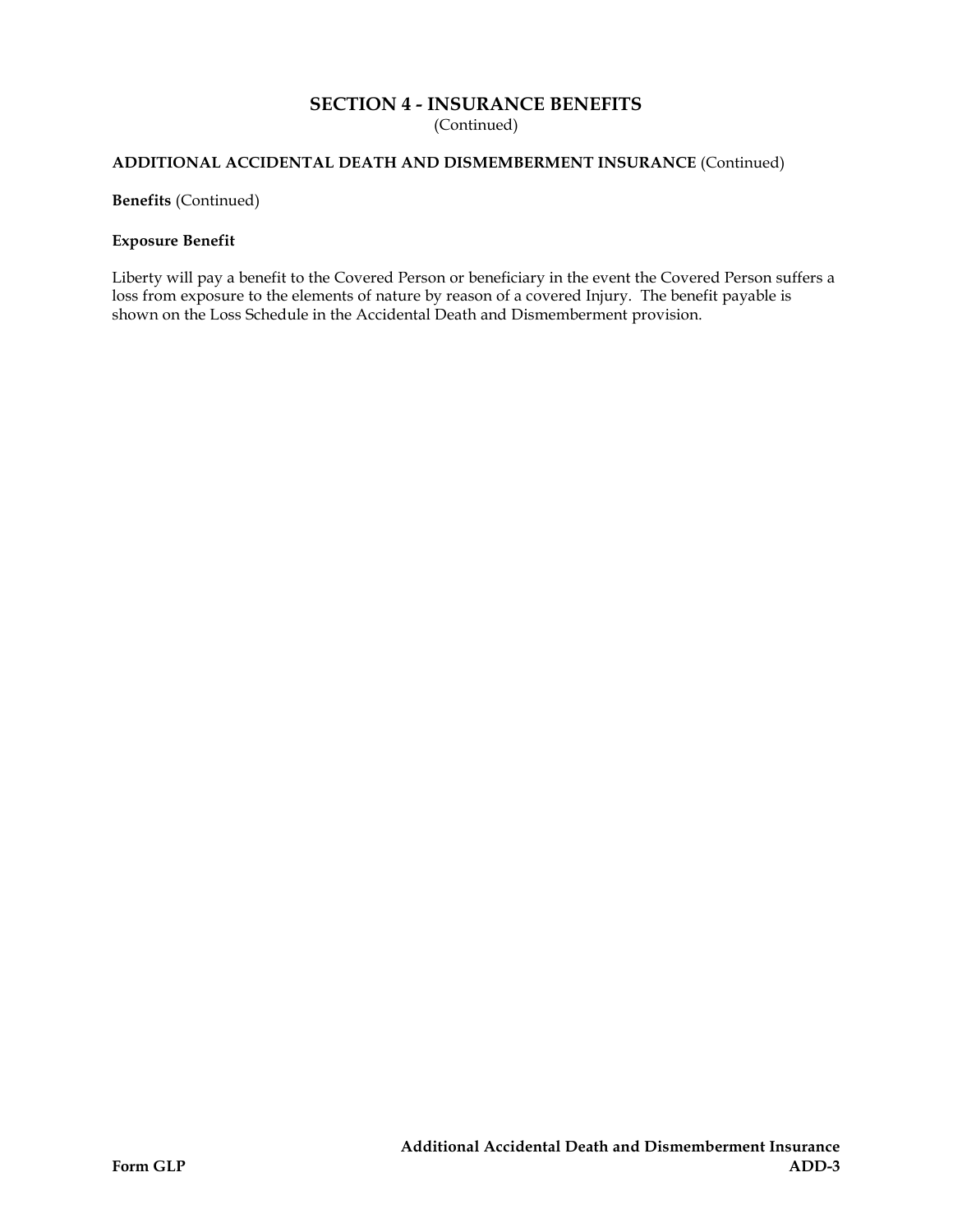(Continued)

### **ADDITIONAL ACCIDENTAL DEATH AND DISMEMBERMENT INSURANCE** (Continued)

**Benefits** (Continued)

#### **Child Education Benefit**

Liberty will pay a one-time benefit to the Covered Person or beneficiary on behalf of the Covered Person's Dependent children if the Covered Employee or Covered Dependent spouse or Domestic Partner suffers loss of life as a result of an accident provided:

- 1. the Dependent child meets the definition of Dependent under this policy; and
- 2. satisfactory proof is furnished to Liberty that the child is a Dependent child; and
- 3. on the date of the accident the Dependent child was at the 12th grade level and enrolls as a full-time student in an accredited post-secondary institution of higher learning within 365 days of the Covered Person's death; or
- 4. the Dependent child continues to be enrolled as a full-time student in an accredited post-secondary institution of higher learning.

The one-time benefit payable is shown in the Schedule of Benefits. A benefit will not be payable beyond the earlier of:

- a. 4 years;
- b. the attainment of a bachelor's degree; or
- c. the attainment of the Dependent maximum age shown in the Schedule of Benefits.

The maximum benefit payable under this provision is shown in the Schedule of Benefits.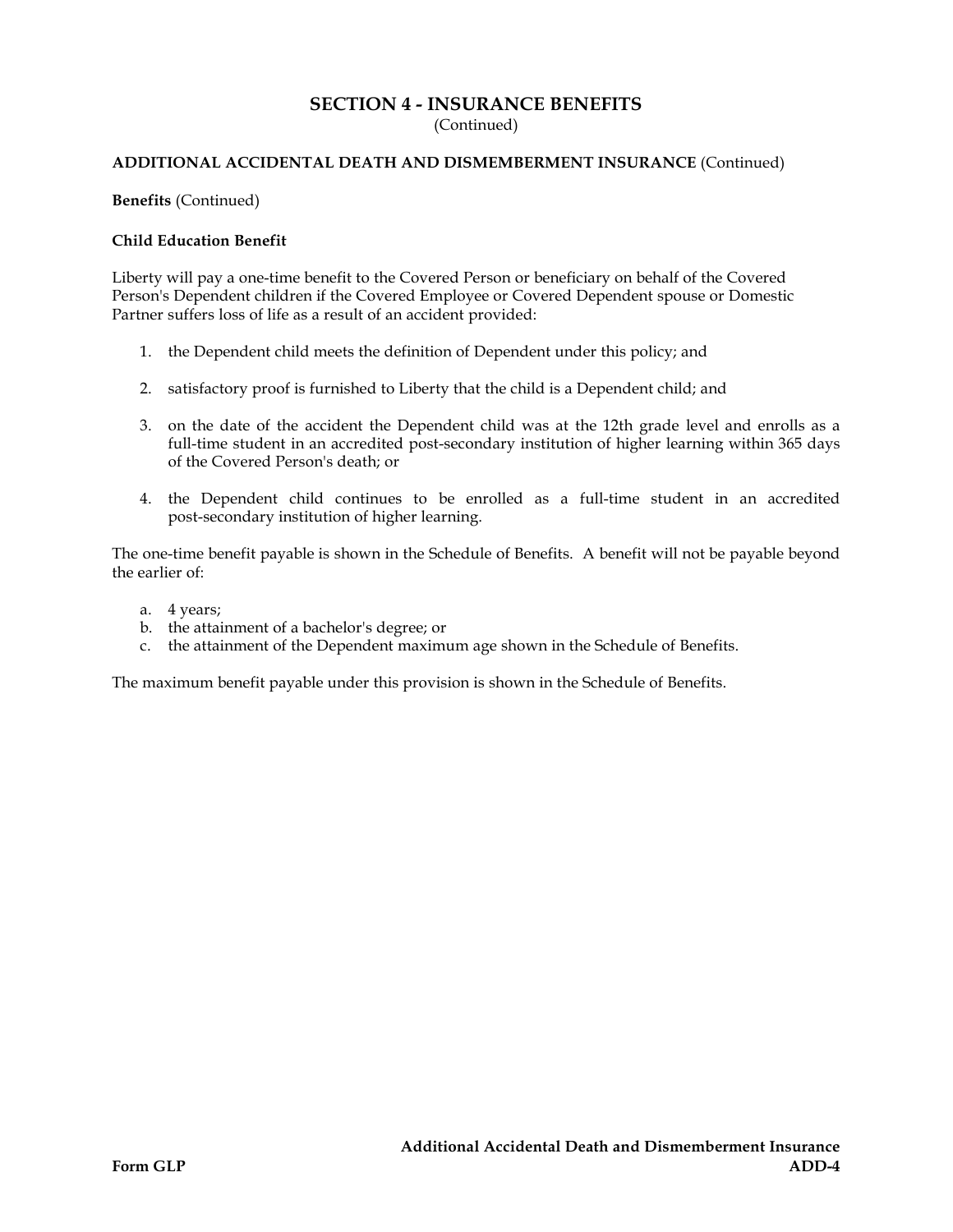(Continued)

### **ADDITIONAL ACCIDENTAL DEATH AND DISMEMBERMENT INSURANCE** (Continued)

#### **Benefits** (Continued)

#### **Child Care Benefit**

Liberty will pay a one-time benefit to the Covered Person or beneficiary on behalf of the Covered Person's Dependent children if the Covered Employee or Covered Dependent spouse or Domestic Partner suffers loss of life as a result of an accident provided:

- 1. the Dependent child meets the definition of Dependent under this policy; and
- 2. proof is furnished to Liberty that the child is a Dependent child and is age 7 or under; and
- 3. the Dependent child is enrolled within 365 days of the Covered Person's death or continues to be enrolled in a legally licensed Child Care Program.

Proof of a Dependent child's enrollment in a Child Care Program may be in the form of, but not limited to, the following:

- 1. a copy of the Dependent child's approved enrollment application in a Child Care Program; or
- 2. a canceled check which proves payment for a Child Care Program; or
- 3. a letter from the Child Care Program stating the Dependent child is attending a Child Care Program or has been enrolled in a Child Care Program and will be attending within 365 days of the date of the Covered Person's death.

The benefit payable is shown in the Schedule of Benefits. The maximum benefit payable under this provision is shown in the Schedule of Benefits.

With respect to this provision, **"Child Care Program"** means a center of child care which:

- 1. holds a license as a day care center, or is operated by a licensed day care provider, if required; or
- 2. if licensing is not required, operates primarily for the care of children on a daily basis for 12 months a year; and
- 3. is operated in a private home, school or other facility; and
- 4. customarily charges for the care provided.

A Child Care Program does not include a hospital; the Dependent child's home or care provided during normal school hours while a Dependent child is attending grades one through three.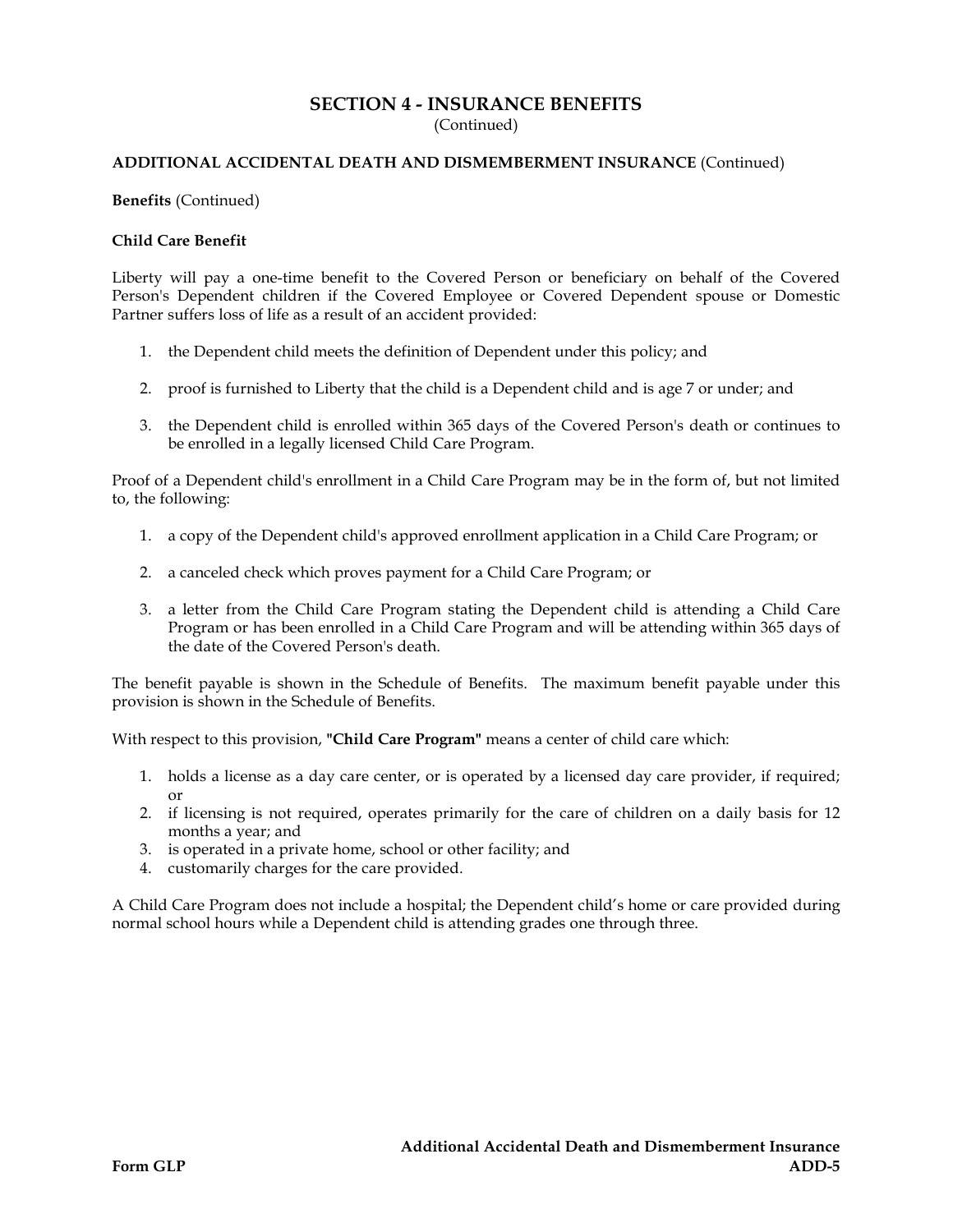(Continued)

### **ADDITIONAL ACCIDENTAL DEATH AND DISMEMBERMENT INSURANCE** (Continued)

**Benefits** (Continued)

#### **Spouse Training Benefit**

Liberty will pay a one-time benefit to a surviving Dependent spouse or Domestic Partner if the Covered Employee suffers loss of life as a result of an accident provided:

- 1. satisfactory proof is furnished to Liberty that the Dependent spouse or Domestic Partner meets the definition of Dependent under this policy; and
- 2. within 365 days after the Covered Employee's death, the surviving Dependent spouse or Domestic Partner is enrolled and attending an accredited institution or trades program for the purpose of obtaining employment or increasing earnings.

The benefit payable is shown in the Schedule of Benefits.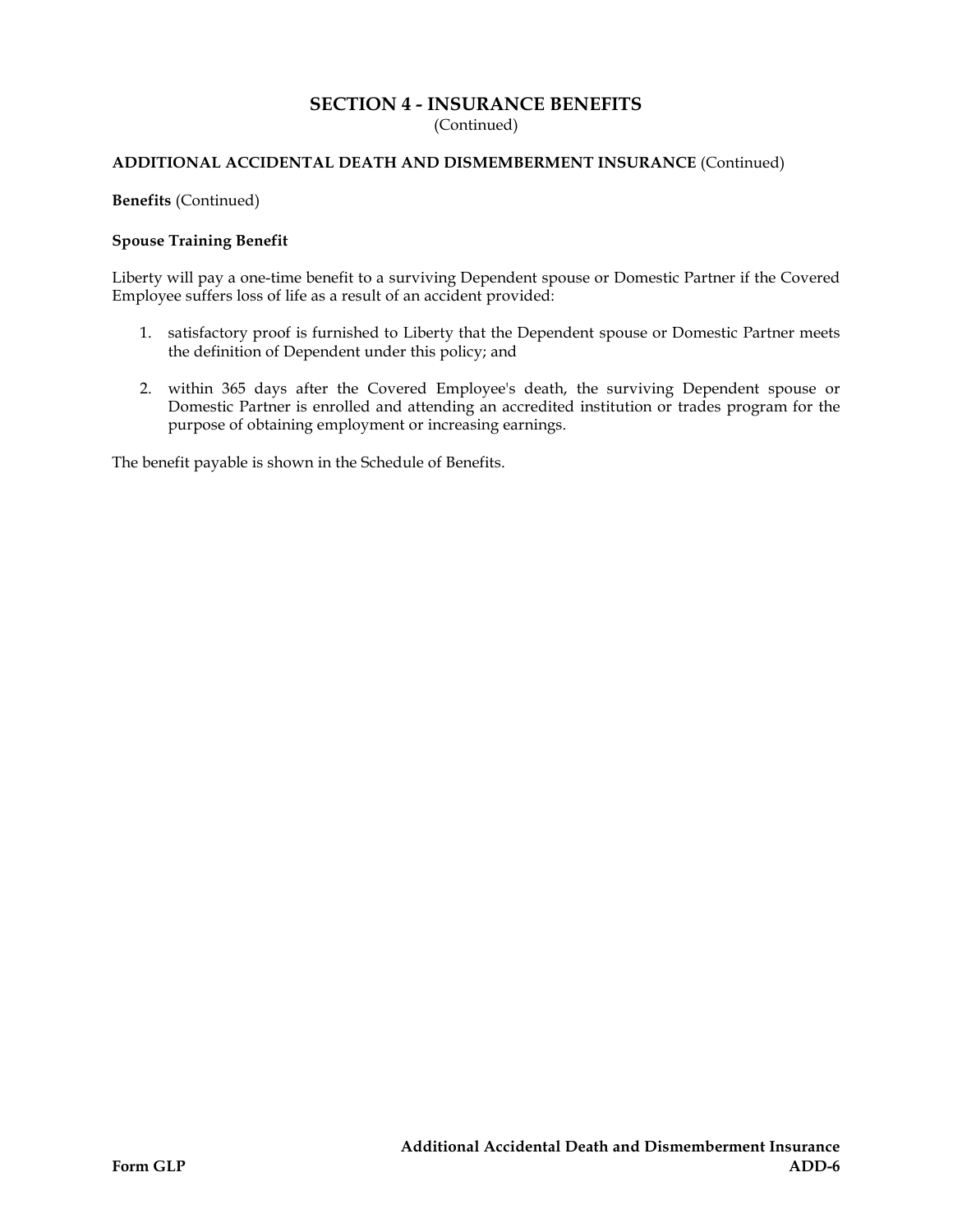(Continued)

### **ADDITIONAL ACCIDENTAL DEATH AND DISMEMBERMENT INSURANCE** (Continued)

#### **Benefits** (Continued)

#### **Coma Benefit**

Subject to all terms, conditions, and limitations of the Policy, Liberty will pay a Coma Benefit if, as a result of an accident, the Covered Employee or Covered Dependent spouse or Domestic Partner becomes Comatose.

For the Coma benefit to be payable:

- 1. the Covered Employee or Covered Dependent spouse or Domestic Partner must become comatose within a 31 day period from the date of the accident; and
- 2. remain Comatose for at least 30 days.

The Coma Benefit payable is:

- 1. 10.00% of the full Accidental Death and Dismemberment benefit amount up to a maximum of \$25,000.00; and
- 2. in addition to the Accidental Death and Dismemberment benefit payable under the policy.

The Coma Benefit will be paid to the Covered Person or the designated beneficiary.

For the purposes of this provision, **"Coma" or "Comatose"** means complete and continuous:

- 1. unconsciousness; and
- 2. inability to respond to external or internal stimuli.

Liberty must be given satisfactory written proof of the Covered Employee's or Covered Dependent spouse's or Domestic Partner's medical condition.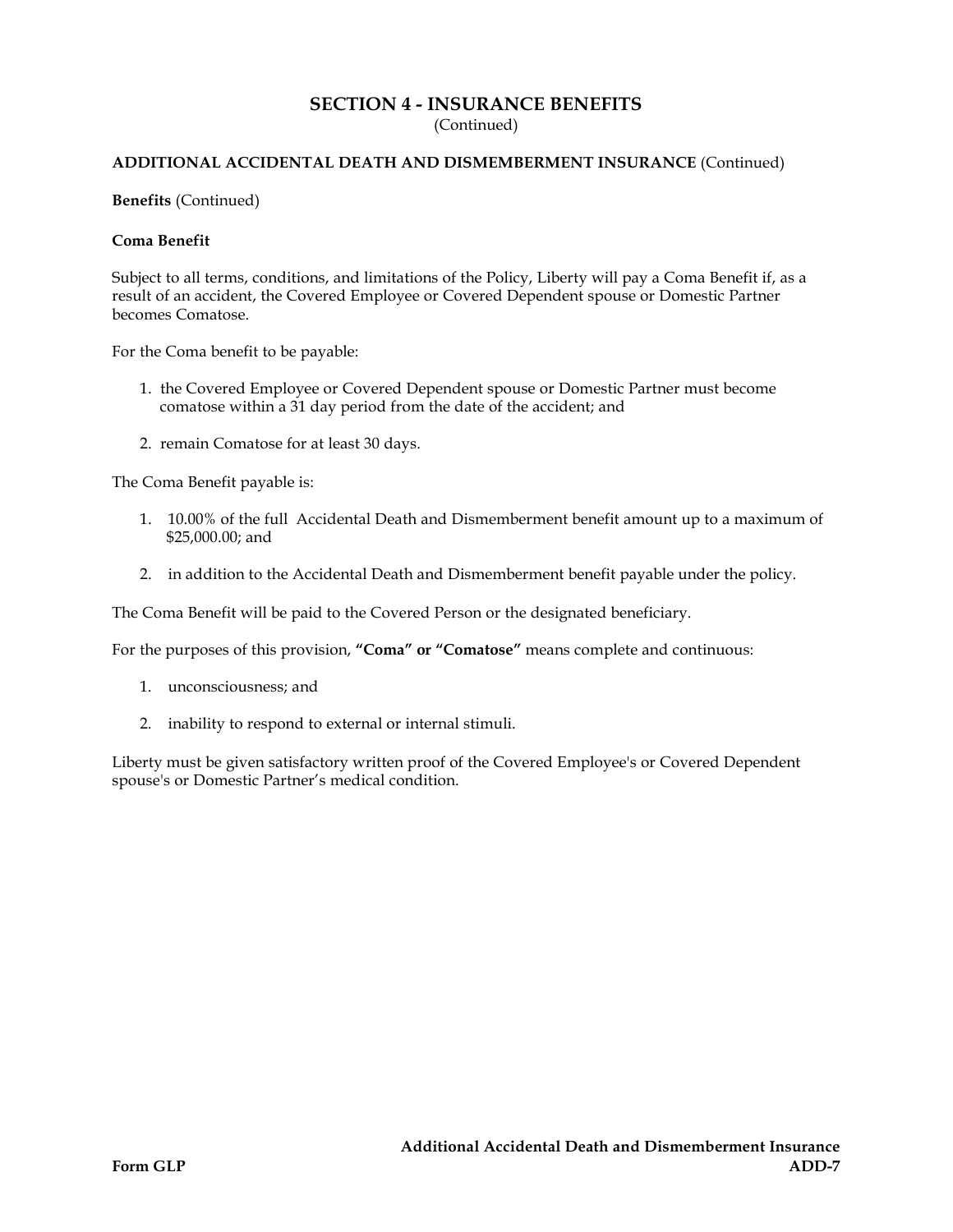(Continued)

#### **ADDITIONAL ACCIDENTAL DEATH AND DISMEMBERMENT INSURANCE** (Continued)

#### **Benefits** (Continued)

#### **Rehabilitation Benefit**

Subject to all terms, conditions, and limitations of the Policy, Liberty will pay a one time benefit for reimbursement of Expense Incurred for approved Rehabilitation if, as a result of an accident, the Covered Employee or Covered Dependent spouse or Domestic Partner suffers a loss listed on the Loss Schedule, other than a loss of life. The Rehabilitation Benefit is in addition to the Accidental Death and Dismemberment benefit payable under the terms of the Policy.

The Rehabilitation Benefit payable is the lesser of:

- 1. Expense Incurred; or
- 2. 1.00% of the full Accidental Death and Dismemberment benefit amount up to a maximum of \$500.00.

With respect to this provision, **"Rehabilitation"** means any training that is:

- 1. part of an individualized written rehabilitation program; and
- 2. required, due to the Covered Employee's or Covered Dependent spouse's or Domestic Partner's accident, to prepare the Covered Employee or Covered Dependent spouse or Domestic Partner for an occupation in which they would have not engaged except for the accident; and
- 3. agreed upon with a rehabilitation counselor certified by the Commission on Rehabilitation Counselor Certification.

With respect to this provision, **"Expense Incurred"** means the actual cost of the:

- 1. training; and
- 2. materials needed for the training.

Rehabilitation must occur during the two year period that begins on the date of the Covered Employee's or Covered Dependent spouse's or Domestic Partner's accident.

If the benefits payable under this provision are covered by one or more group insurance contracts in addition to the Liberty Mutual Group Life Insurance Contract containing this provision, the benefits payable under this provision shall be secondary to any payments made under such other insurance contracts.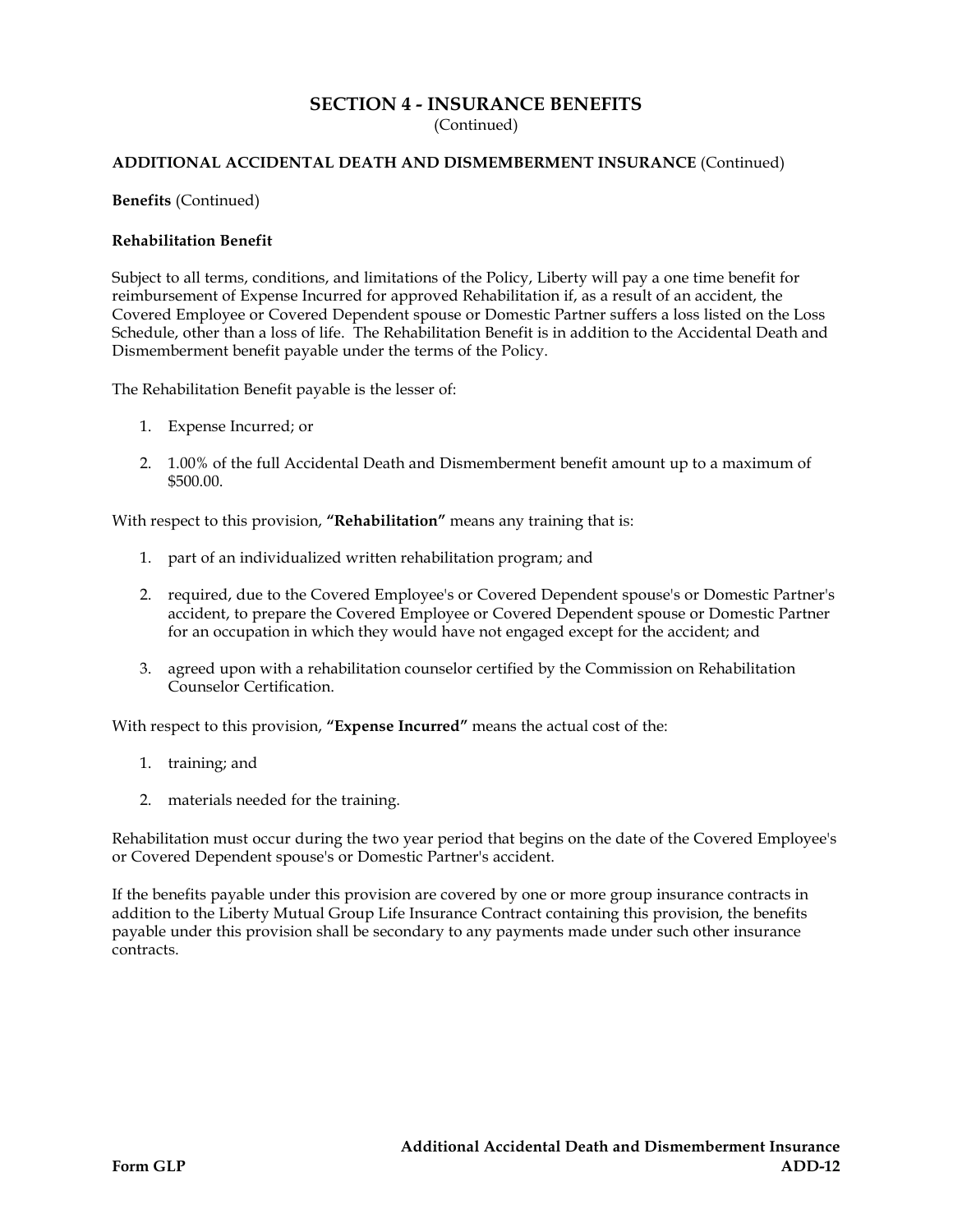(Continued)

#### **ADDITIONAL ACCIDENTAL DEATH AND DISMEMBERMENT INSURANCE** (Continued)

**Benefits** (Continued)

#### **Adaptive Home or Adaptive Vehicle Benefit**

Subject to all terms, conditions, and limitations of the Policy, Liberty will pay, in addition to the Accidental Death And Dismemberment benefit on the Loss Schedule, a one time benefit for reimbursement of Expense Incurred for either Adaptive Home or Vehicle Modifications if, as the result of an accident, the Covered Employee or Covered Dependent spouse or Domestic Partner suffers a loss listed on the Loss Schedule, other than a loss of life.

For the Home Modification Reimbursement Benefit to be payable, the Home Modifications must be:

- 1. necessary, due to the accident, to make the Covered Employee or Covered Dependent spouse or Domestic Partner's home accessible; and
- 2. performed by a licensed contractor, if such a license is required in the state, who is not the Covered Person, any family member, or domestic partner.

For the Vehicle Modification Reimbursement Benefit to be payable, the Vehicle Modifications must be:

- 1. necessary, due to the accident, to make the Covered Employee or Covered Dependent spouse or Domestic Partner's private automobile accessible for driving or riding by the Covered Employee or Covered Dependent spouse or Domestic Partner.
- 2. performed by a licensed contractor, if such a license is required in the state, who is not the Covered Person, any family member, or domestic partner.

The Adaptive Home or Vehicle Modification Benefit payable is the lesser of:

- 1. Expense Incurred; or
- 2. 10.00% of the full Accidental Death and Dismemberment benefit amount up to a maximum of \$25,000.00.

With respect to this provision, **"Expense Incurred**" means the actual cost of the Home or Vehicle Modifications.

The Home or Vehicle Modifications must be made within the two year period that begins on the date of the Covered Employee's or Covered Dependent spouse's or Domestic Partner's accident.

If the benefits payable under this provision are covered by one or more group insurance contracts in addition to the Liberty Mutual Group Life Insurance Contract containing this provision, the benefits payable under this provision shall be secondary to any payments made under such other insurance contracts.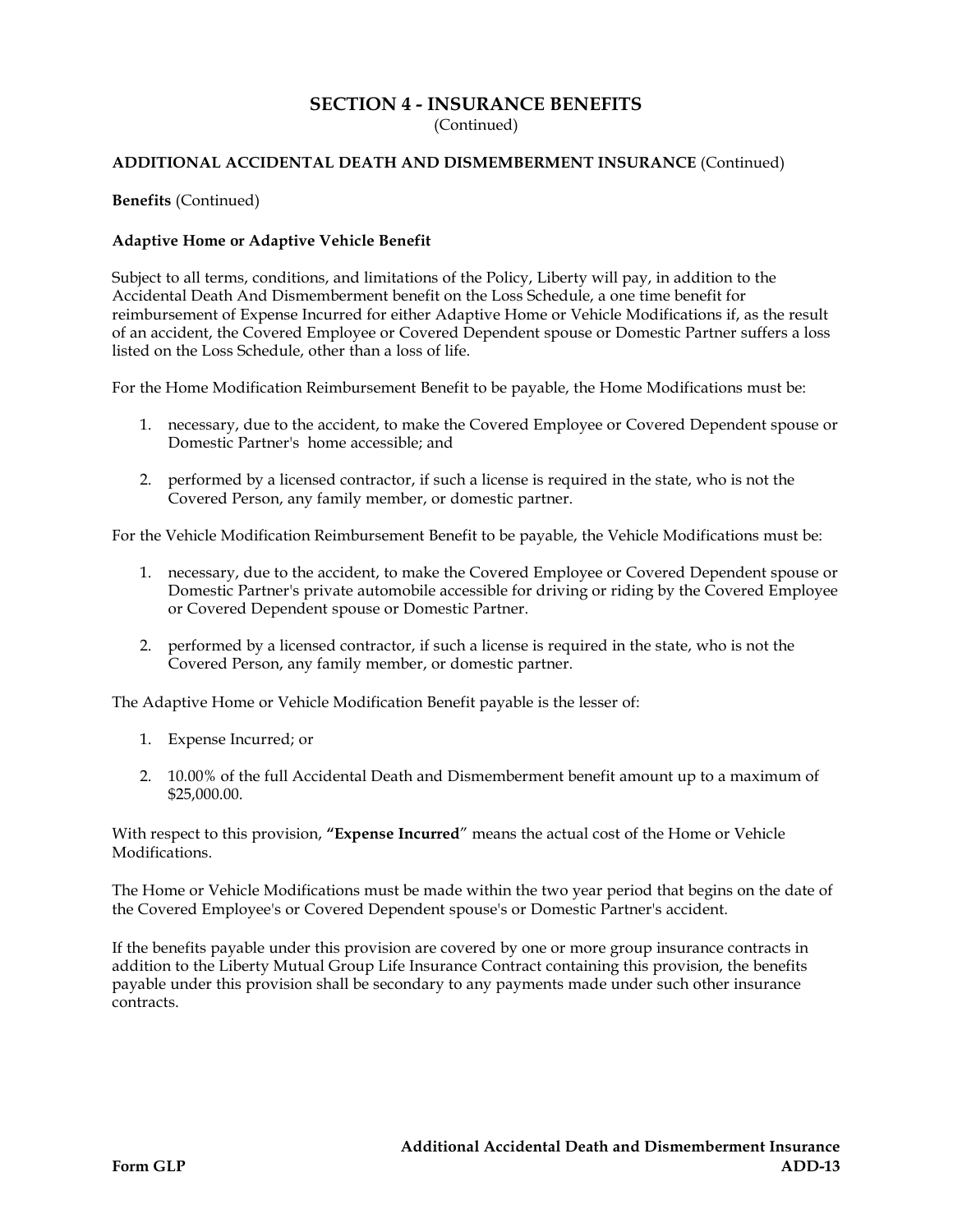(Continued)

### **WAIVER OF PREMIUM FOR TOTAL DISABILITY**

If a Covered Employee becomes Totally Disabled while insured under this policy he may be eligible for continued Life Insurance coverage without premium payment, provided that:

- 1. he becomes Totally Disabled while insured under this policy and before age 60;
- 2. within one year from the date he is no longer in Active Employment Liberty receives initial Proof that his Total Disability has continued for 9 months (initial Proof); and
- 3. during the three months before each anniversary of receipt of initial Proof, Liberty receives Proof of continuation of Total Disability.

In addition, Liberty, at its own expense, may request the Covered Employee to be examined by a Physician chosen by Liberty. After the benefit has been continued for two years under this provision, Liberty will not require an examination more than once a year.

When Proof of Total Disability has been approved, premiums will be waived beginning the later of:

- 1. the date Liberty gives approval; or
- 2. 9 months from the date the Covered Employee is no longer in Active Employment due to Total Disability.

Accidental Death and Dismemberment and Dependent coverage will not be continued during the Covered Employee's period of Total Disability.

The Life Insurance benefit continued under this provision will be the amount in force on the Covered Employee's life under this policy on the date the Covered Employee is no longer in Active Employment due to Total Disability, subject to any reductions provided by any part of this policy. The amount continued will not include any part of the Covered Employee's Life Insurance that he converted to an individual policy unless he was Totally Disabled when he applied to convert and he returns the converted policy to Liberty without claim other than for a refund of the premiums.

If the Waiver of Premium provision has been denied, the Covered Employee may convert his Life Insurance benefit as provided in the Conversion Privilege.

A Covered Employee's continued Life Insurance coverage under this provision will end on the earliest of the date when:

- 1. he recovers and ceases to be Totally Disabled;
- 2. he returns to Active Employment;
- 3. he refuses to have an examination by a Physician chosen by Liberty or fails to give satisfactory Proof of continuation of Total Disability;
- 4. 90 Days after the date Liberty mails the Covered Employee a request for additional Proof of loss, Liberty does not receive such Proof;
- 5. he reaches age 65;
- 6. the date he begins receiving a benefit from a retirement or pension plan; or
- 7. the date the Sponsor classifies him as retired.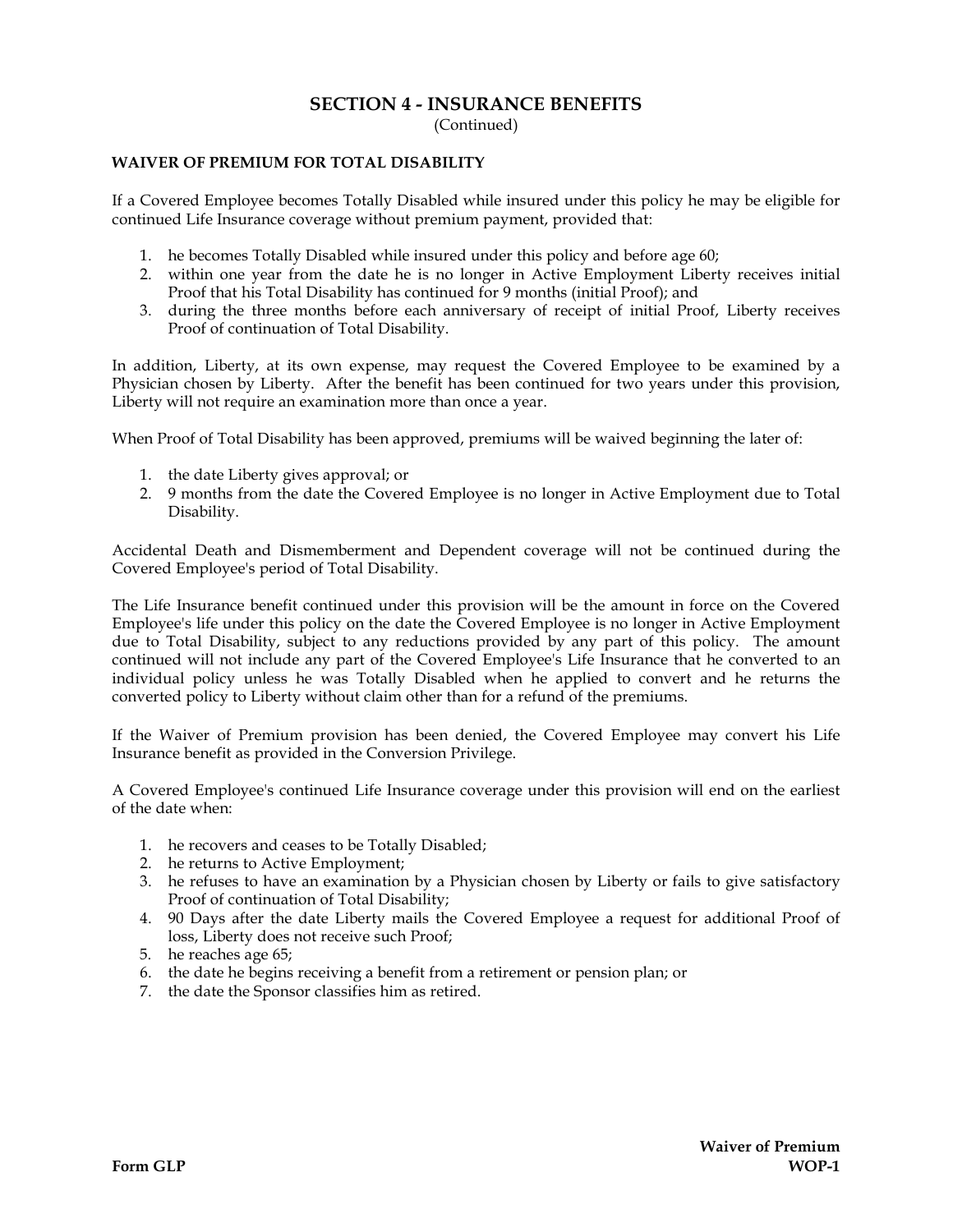(Continued)

### **WAIVER OF PREMIUM FOR TOTAL DISABILITY**

If continued Life Insurance coverage under this provision ends or reduces, the Covered Employee may convert his Life Insurance benefit as provided in the Conversion Privilege. Dependent coverage may be converted as allowed within this policy.

If the Covered Employee dies within one year from the date he is no longer in Active Employment due to Total Disability, Liberty will pay the Life Insurance benefit provided satisfactory Proof of continuous Total Disability until death is given to Liberty within one year after death.

If this policy terminates before the Covered Employee has received approval of waiver of premium, he is eligible to convert to an individual policy until such approval has been received. If this policy terminates after approval for waiver of premium, coverage will continue as if this policy continued to be in force.

With respect to this provision, **"Total Disability"** or **"Totally Disabled"** means the complete inability, as a result of Injury or Sickness, to perform the Material and Substantial Duties of Any Occupation.

With respect to this provision, **"Material and Substantial Duties"** means responsibilities that are normally required to perform Any Occupation, and cannot be reasonably eliminated or modified.

With respect to this provision, **"Any Occupation"** means any occupation that the Covered Employee is or becomes reasonably fitted by training, education, experience, age, physical and mental capacity.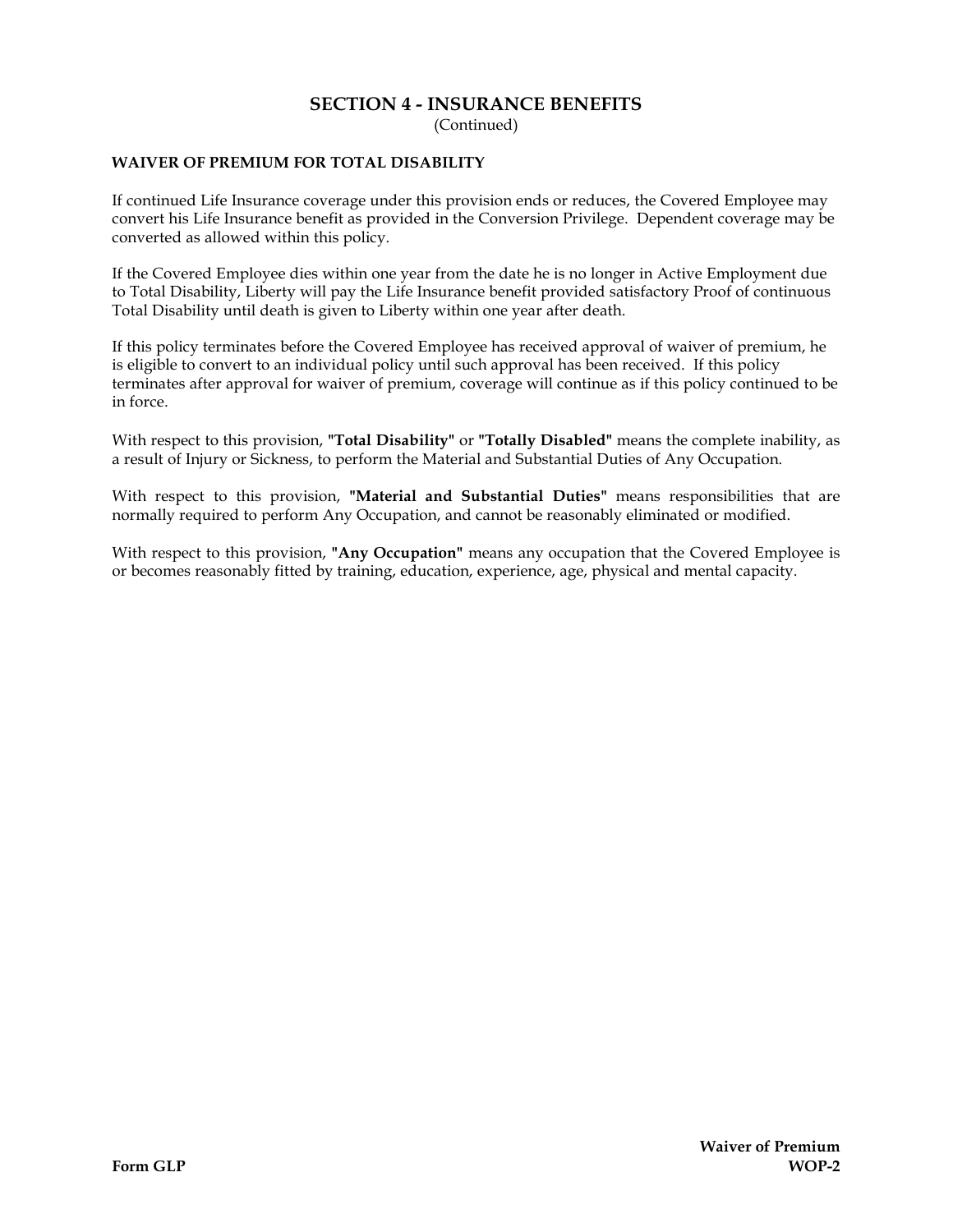(Continued)

### **EMPLOYEE AND DEPENDENT LIFE INSURANCE COVERAGE**

#### **PORTABLE GROUP TERM LIFE INSURANCE**

If all of a Covered Employee's coverage ends, he may be eligible to continue all or a part of the amount that ends, less any amount converted to an individual policy as provided in the Conversion Privilege and subject to any minimum and maximum amounts specified in this provision, as portable group term Life Insurance. The coverage must end because the Covered Employee is no longer in an eligible class or is no longer in Active Employment, other than by retirement, as determined in the Sponsor's records. Portable group term Life Insurance is not available if coverage ends because this policy terminates.

If a Covered Employee is eligible for portable group term Life Insurance, he may also elect portable group term Life Insurance on his Covered Dependent spouse or Domestic Partner whose coverage under this policy also ends when the Covered Employee's coverage ends.

A Covered Employee and Covered Dependent spouse or Domestic Partner is eligible for portable group term Life Insurance if:

- 1. he is under age 70;
- 2. he is a citizen of the United States or Canada;
- 3. he is not a full-time member of the armed forces of any country; and
- 4. no group Life Insurance under this policy will be continued on a premium paying or waiver of premium basis.

To apply for portable group term Life Insurance, a Covered Employee must, within 31 days of the date a Covered Employee ceases to be eligible for coverage under this policy:

- 1. complete the application for portable group term Life Insurance; and
- 2. send the application, along with the first premium payment, to Liberty at the address shown on the application.

If a Covered Employee and Covered Dependent spouse or Domestic Partner is applying for coverage and is not required to provide Evidence of Insurability, his portable group term Life Insurance will be effective at 12:01 A.M. Standard Time on the day after coverage under this policy ends.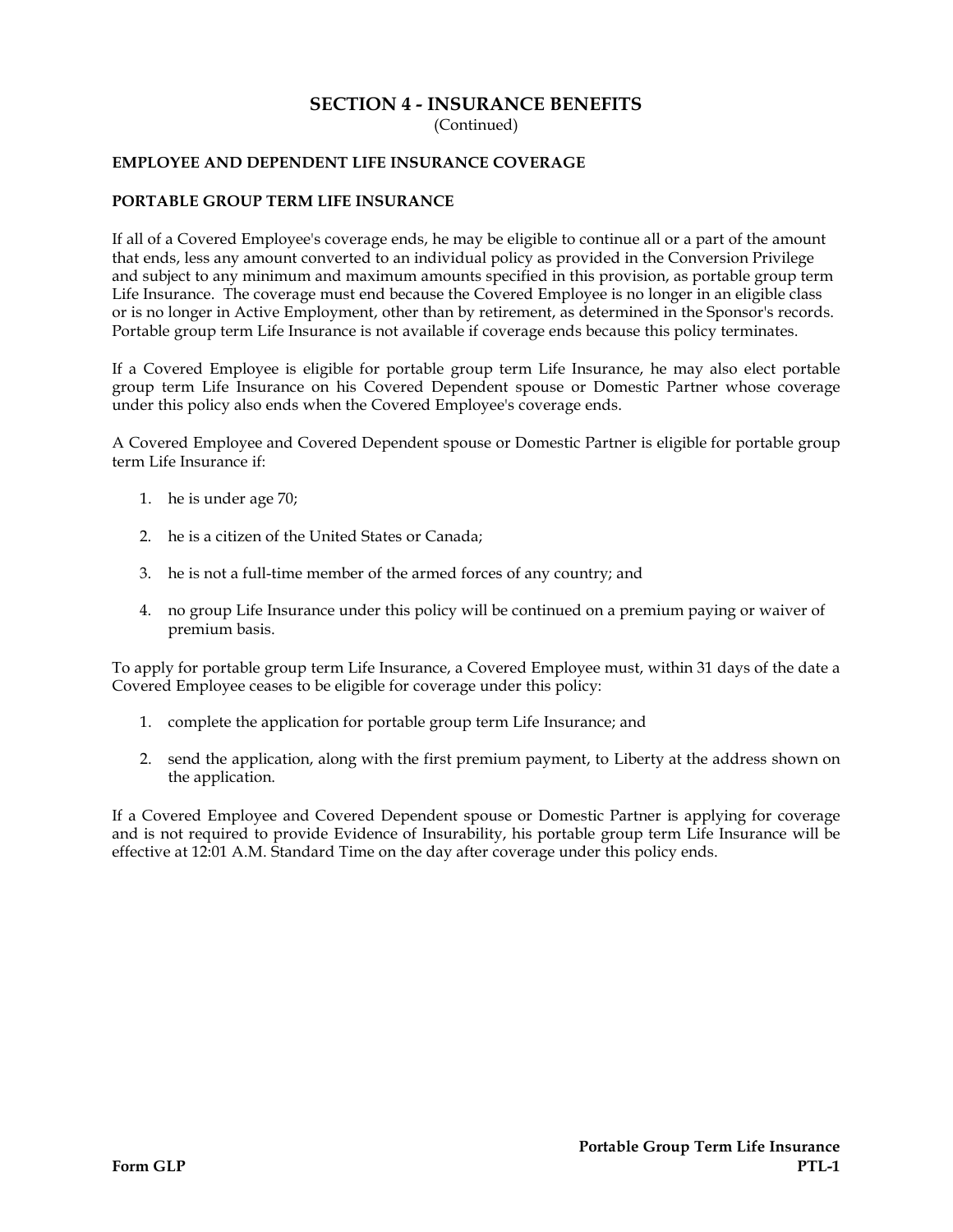(Continued)

#### **EMPLOYEE AND DEPENDENT LIFE INSURANCE COVERAGE** (Continued)

#### **PORTABLE GROUP TERM LIFE INSURANCE** (Continued)

Portable group term Life Insurance will contain only term Life Insurance. It will be issued without Evidence of Insurability. The plan available will be one then being offered by Liberty as portable group term Life Insurance. The premium due will be based on Liberty's then current rate for such plans that apply to the Covered Employee and Covered Dependent spouse or Domestic Partner class of risk and age at birthday nearest to the effective date of portable group term Life Insurance.

The amount of portable group term Life Insurance a Covered Employee may apply for is subject to the following limits:

- 1. the maximum amount is equal to the lesser of:
	- a. the amount of insurance that terminated under this policy; or
	- b. \$250,000.00.
- 2. the minimum amount on a former Covered Person is \$10,000.00.

The amount of portable group term Life Insurance a Covered Dependent spouse may apply for is subject to the following limits:

- 1. the maximum amount is equal to the lesser of:
	- a. the amount of insurance that terminated under this policy; or
	- b. \$250,000.00.
- 2. the minimum amount on a former Covered Person is \$10,000.00.

This amount is subject to any reductions due to age that may be contained in the portable group term Life Insurance policy. The amount of portable group term Life Insurance may be decreased at any time. However, once elected, the amount of portable group term Life Insurance may not be increased.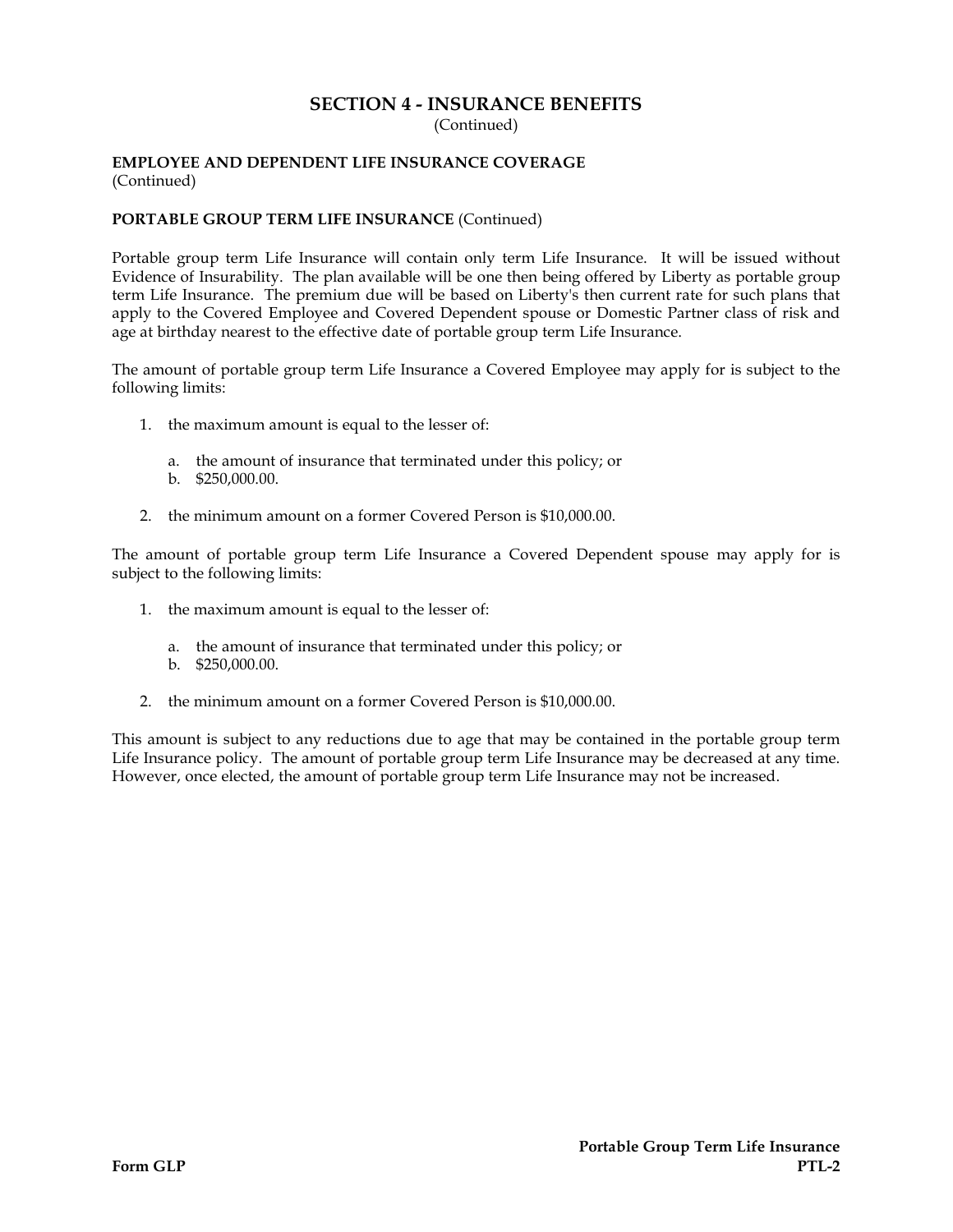## **SECTION 5 - EXCLUSIONS**

## **LIFE INSURANCE EXCLUSIONS**

This policy has no applicable exclusions.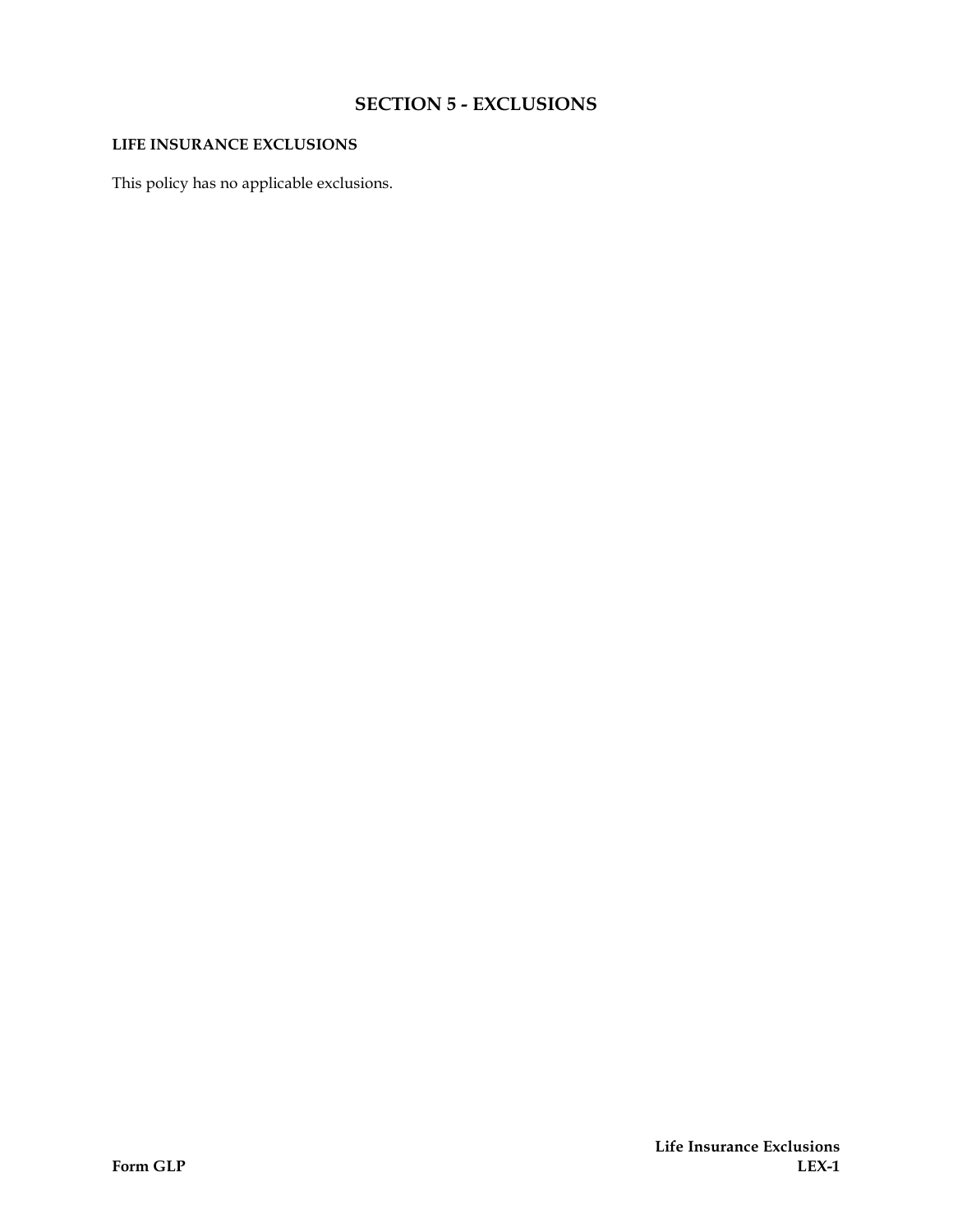## **SECTION 5 - EXCLUSIONS** (Continued)

#### **ACCIDENTAL DEATH AND DISMEMBERMENT EXCLUSIONS**

No benefits are payable for any loss that is contributed to or caused by:

- 1. war, declared or undeclared, or any act of war;
- 2. intentionally self-inflicted injuries, while sane or insane;
- 3. suicide, or suicide attempt, while sane or insane;
- 4. active Participation in a Riot;
- 5. committing or attempting to commit a felony or misdemeanor;
- 6. disease, bodily or mental illness (or medical or surgical treatment thereof);
- 7. infections, except septic infections of and through a visible wound;
- 8. controlled substances (as defined in Title II of the Comprehensive Drug Abuse Prevention and Control Act of 1970 and all amendments) that are voluntarily taken, ingested or injected, unless as prescribed or administered by a Physician;
- 9. serving full-time active duty in the Armed Forces of any country or international authority;
- 10. boarding, leaving or being in or on any kind of aircraft. However, this exclusion will not apply if the Covered Person is a fare paying passenger on a commercial aircraft or traveling as a passenger in any aircraft that is owned or leased by or on behalf of the Sponsor; or
- 11. the presence of alcohol in the Covered Person's blood which raises a presumption that the Covered Person was under the influence of alcohol and contributed to the cause of the accident. The blood alcohol level is governed by the jurisdiction of the state in which the accident occurred; or
- 12. hazardous sports, including but not limited to, motor sports (land or water), mountain climbing, skydiving, parachuting, bungee jumping, hang gliding and scuba diving

No benefit will be payable for any loss suffered as a result of Accidental Injury during any period of incarceration.

With respect to this provision, **"Participation"** shall include promoting, inciting, conspiring to promote or incite, aiding, abetting, and all forms of taking part in, but shall not include actions taken in defense of public or private property, or actions taken in defense of the Covered Person, if such actions of defense are not taken against persons seeking to maintain or restore law and order including, but not limited to police officers and fire fighters.

With respect to this provision, **"Riot"** shall include all forms of public violence, disorder or disturbance of the public peace, by three or more persons assembled together, whether or not acting with a common intent and whether or not damage to persons or property or unlawful act or acts is the intent or the consequence of such disorder.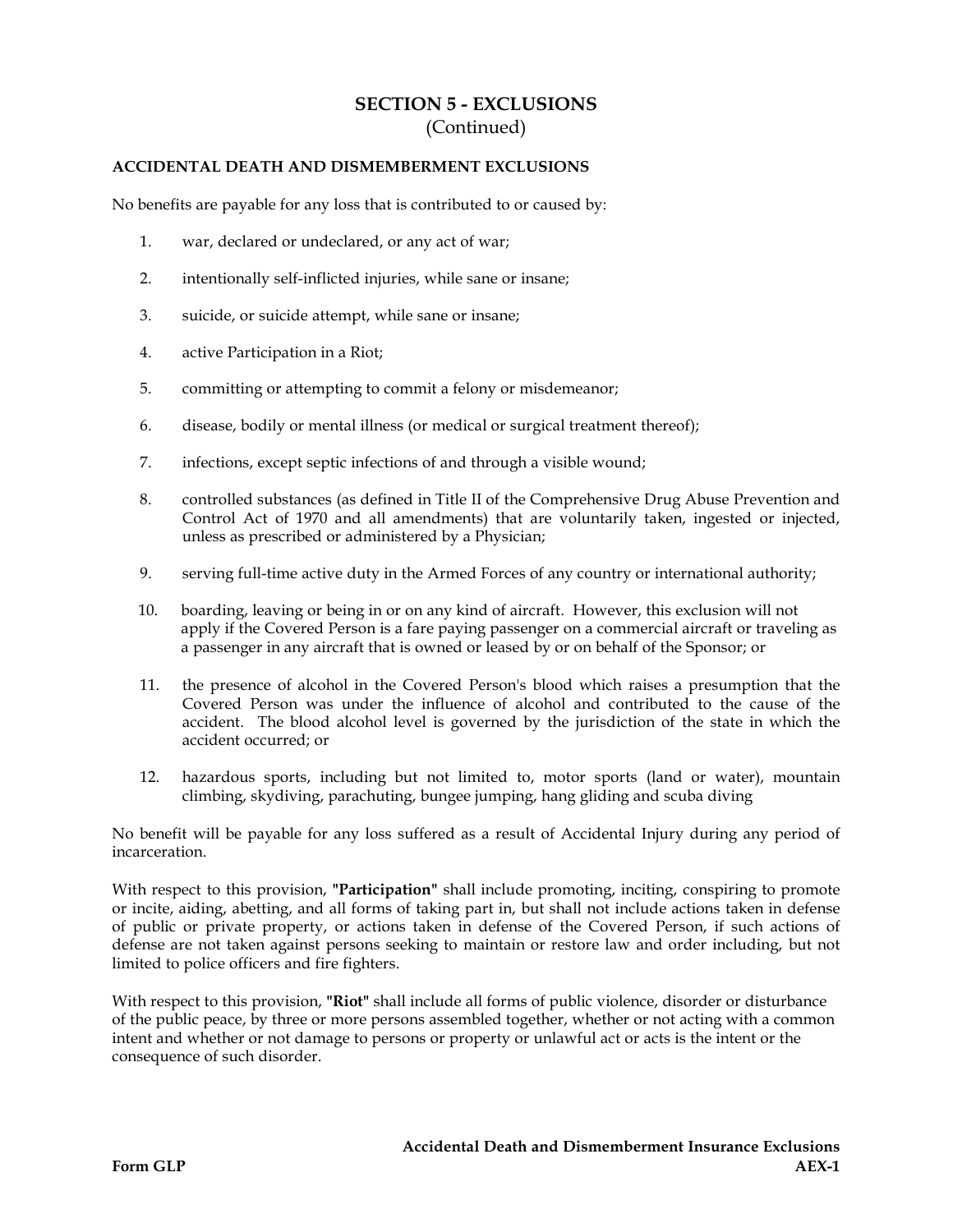## **SECTION 6 - TERMINATION PROVISIONS**

#### **Termination of a Covered Person's Insurance**

A Covered Person will cease to be insured on the earliest of the following dates:

- 1. the date this policy terminates, but without prejudice to any claim originating prior to the time of termination;
- 2. the date the Covered Employee is no longer in an eligible class;
- 3. the date the Covered Employee's class is no longer included for insurance;
- 4. the last day for which any required Employee contribution has been made;
- 5. the date employment (status as an active Employee) or eligibility ends for any reason; or
- 6. the date the Covered Employee ceases to be in Active Employment due to a labor dispute, including any strike, work slowdown, or lockout.

Liberty reserves the right to review and terminate all classes insured under this policy if any class(es) cease(s) to be covered.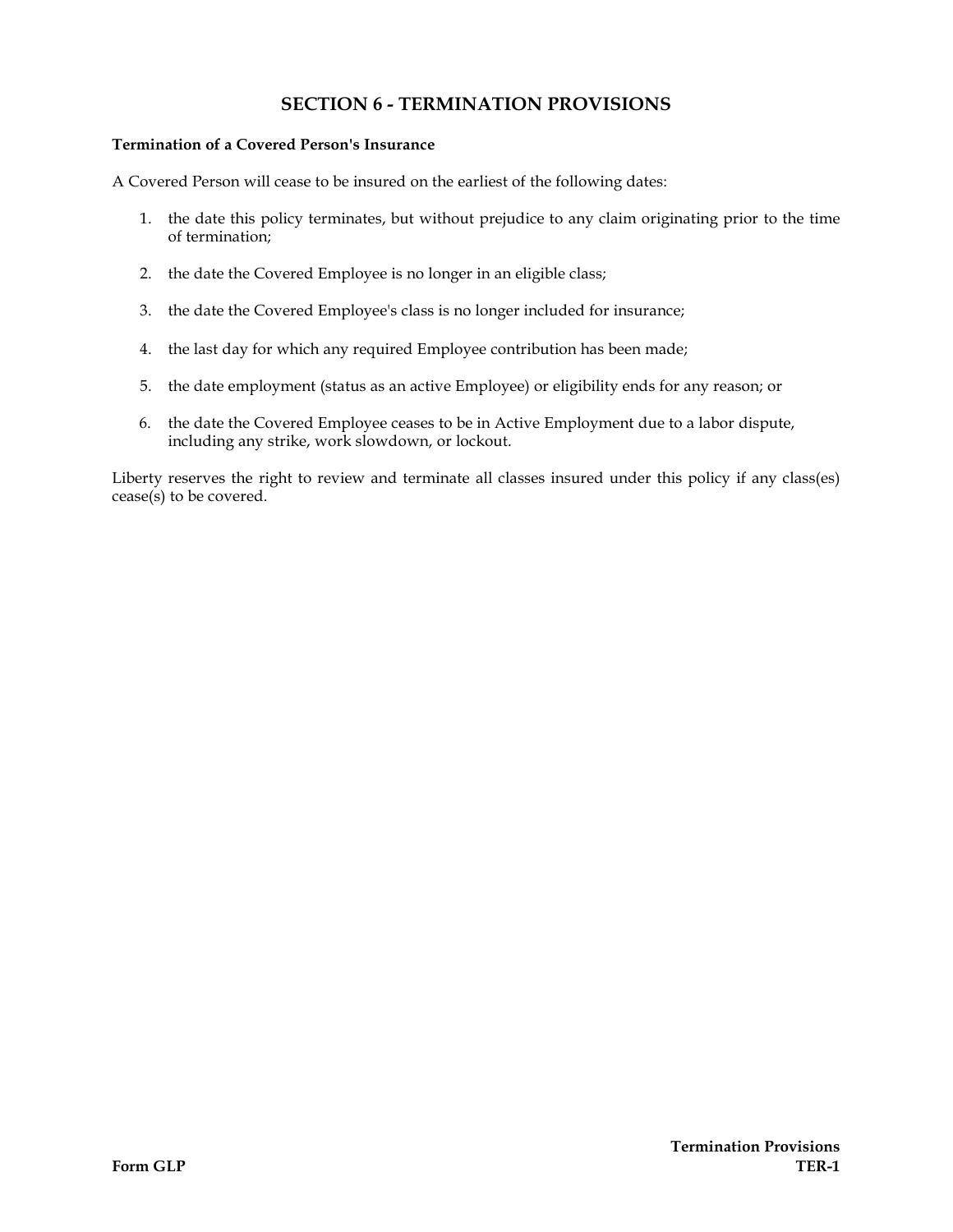## **SECTION 6 - TERMINATION PROVISIONS**

(Continued)

#### **Policy Termination**

- 1. Termination of this policy under any conditions will not prejudice any claim which occurs while this policy is in force.
- 2. If the Sponsor fails to pay any premium within the grace period, this policy will terminate at 12:00 midnight Standard Time on the last day of the grace period. The Sponsor may terminate this policy by advance written notice delivered to Liberty at least 31 days prior to the termination date. This policy will not terminate during any period for which premium has been paid. The Sponsor will be liable to Liberty for all premiums due and unpaid for the full period for which this policy is in force.
- 3. Liberty may terminate this policy on any premium due date by giving written notice to the Sponsor at least 31 days in advance if:
	- a. the number of Employees insured is fewer than 10; or
	- b. less than 100% of the Employees eligible for any non-contributory insurance are insured for it; or
	- c. less than 25.00% of the Employees eligible for any contributory optional insurance are insured for it; or
	- d. the Sponsor fails:
		- i. to furnish promptly any information which Liberty may reasonably require; or
		- ii. to perform any other obligations pertaining to this policy.
- 4. Liberty may terminate this policy or any coverage(s) afforded hereunder and for any class of covered Employees on any premium due date after it has been in force for 12 months. Liberty will provide written notice of such termination to the Sponsor at least 31 days before the termination is effective.
- 5. Termination may take effect on an earlier date if agreed to by the Sponsor and Liberty.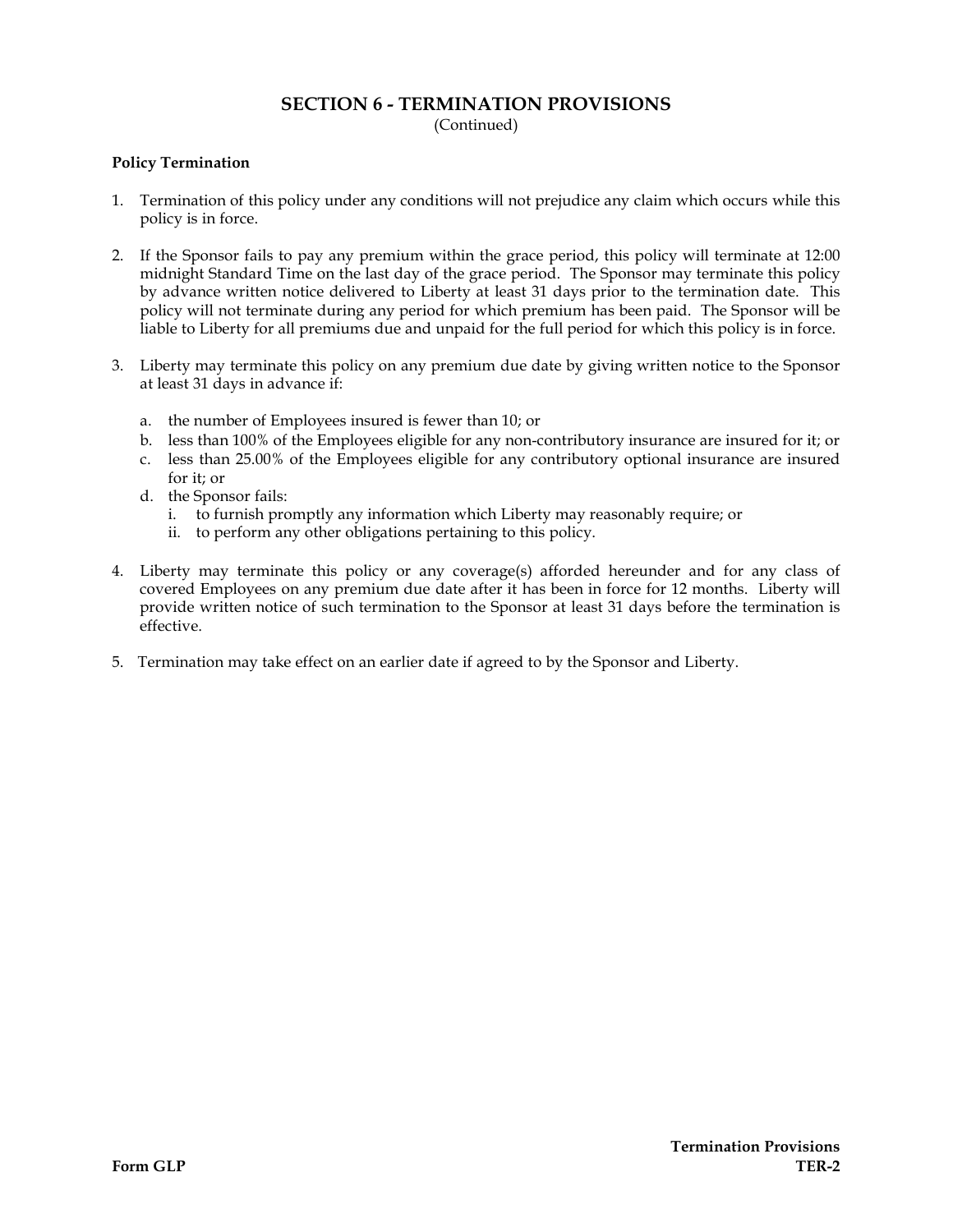#### **Appeal Process**

Liberty will notify in writing any Covered Person or beneficiary whose claim is denied in whole or part. That written notice will explain the reasons for denial. If the claimant does not agree with the reasons given, he may request an appeal of the claim. To do so, the claimant should write to Liberty within 60 days after the notice of denial was received. The claimant should state why he believes the claim was improperly denied. Any data, questions or comments that the claimant thinks are appropriate should be included. Unless Liberty requests additional material in a timely fashion, the claimant will be advised of Liberty 's decision within 60 days after his or her letter is received.

#### **Assignment**

The coverage under this policy is not assignable by the Sponsor without Liberty's written consent. A Covered Employee may assign all of his present and future right, title, interest, and incidents of ownership of:

- 1. any Life Insurance;
- 2. any disability provision of Life Insurance; and
- 3. any Accidental Death and Dismemberment Insurance under this policy.

Such assignment will include, but is not limited to, the rights:

- 1. to make any contribution required to keep the coverage in force;
- 2. to exercise any conversion privilege; and
- 3. to change the beneficiary.

#### **Beneficiary**

Each Covered Employee must name a beneficiary to whom the insurance benefits under this policy are payable. If more than one beneficiary is named and if their interests are not specified, any surviving Beneficiaries will share equally.

If, at the death of a Covered Employee, there is no named or surviving beneficiary, Liberty will pay the benefits to the executor or administrator of the Covered Employee's estate. Liberty may, at its option, pay the benefits to a surviving relative in the following order: spouse, child, parent, sibling. Such payment will release Liberty of all further liability to the extent of payment.

A Covered Employee may change his beneficiary at any time by written request. Liberty or the Sponsor will provide a form for that purpose. Any change of beneficiary will take effect when the Sponsor receives the written request whether or not the Covered Employee is alive at that time. Such change will relate back to the date of the request. Any change of beneficiary will not apply to any payment made before the request was received by the Sponsor.

#### **Conformity with State Statutes**

Any provision of this policy which, on its effective date, is in conflict with the statutes of the governing jurisdiction of this policy is hereby amended to conform to the minimum requirements of such statute.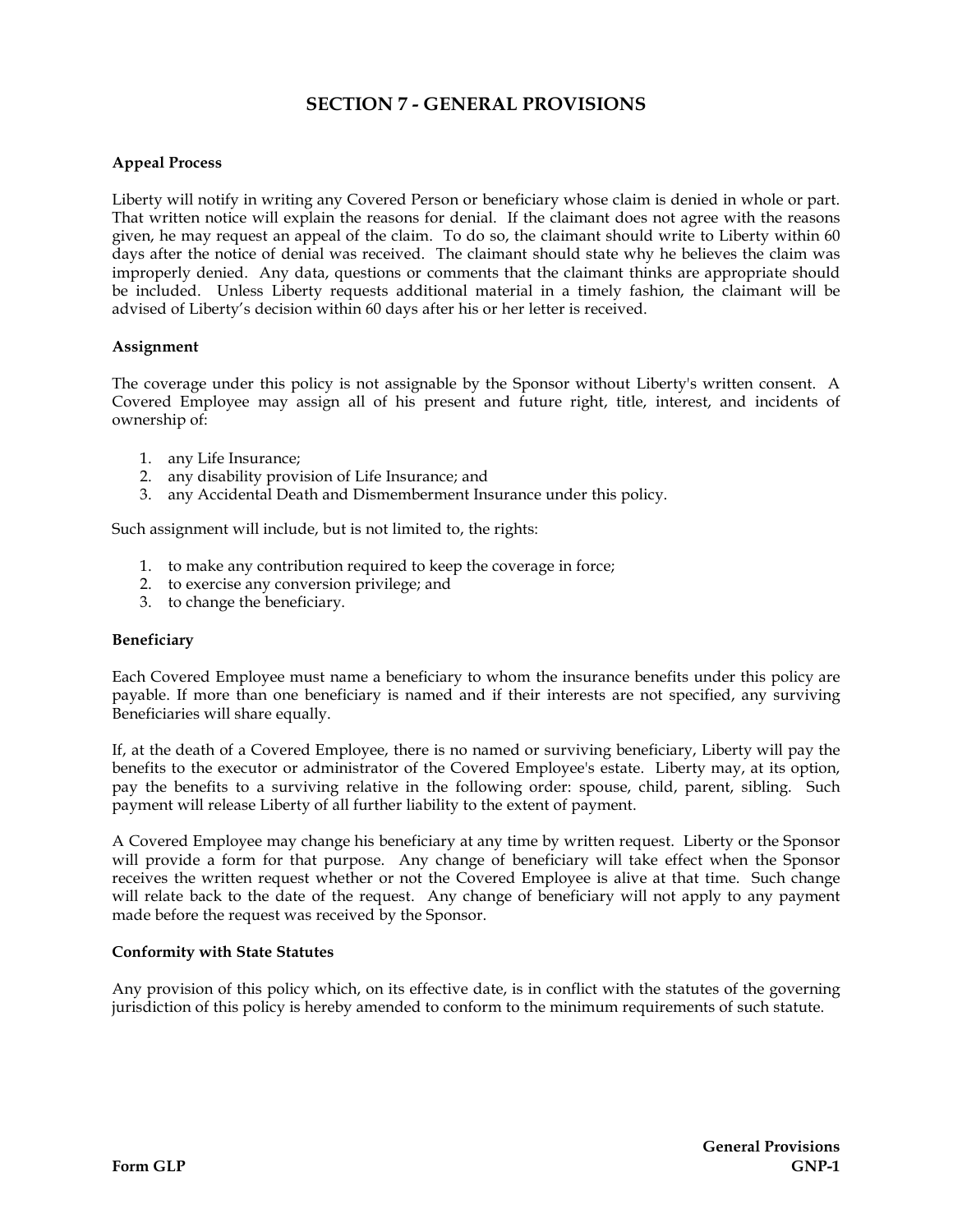(Continued)

#### **Employee's Certificate**

Liberty will provide a Certificate to the Sponsor for delivery to Covered Employees. It will state:

- 1. the name of the insurance company and the policy number;
- 2. a description of the insurance provided;
- 3. the method used to determine the amount of benefits;
- 4. to whom benefits are payable;
- 5. limitations or reductions that may apply;
- 6. the circumstances under which insurance terminates; and
- 7. the rights of the Covered Person upon termination of this policy.

If the terms of a Certificate and this policy differ, this policy will govern.

#### **Entire Contract - Policy Changes**

- 1. This policy is the entire contract. It consists of:
	- a. all of the pages;
	- b. the attached signed Application of the Sponsor; and
	- c. if contributory each Employee's signed application for insurance.
- 2. This policy may be changed in whole or in part. Only an officer of Liberty can approve a change to the policy. The approval must be in writing and endorsed on or attached to this policy.
- 3. No other person, including an agent, may change this policy or waive any part of it.

#### **Examination**

Liberty, at its own expense, has the right and opportunity to have a Covered Person, whose Injury or Sickness is the basis of a claim, examined or evaluated at reasonable intervals deemed necessary by Liberty. This right may be used as often as reasonably required. Liberty may also require an autopsy unless prohibited by law.

#### **Facility of Payment**

If a beneficiary or Covered Person is a minor or is physically or mentally incapable of giving a valid release for payment, Liberty, at its option, may make payment not to exceed \$2,000.00 to a party who appears to have assumed responsibility for the care and support of such person. Liberty will only make such payment until claim is made by a guardian of the estate of the beneficiary or the Covered Person. Such payment will release Liberty of all further liability to the extent of payment.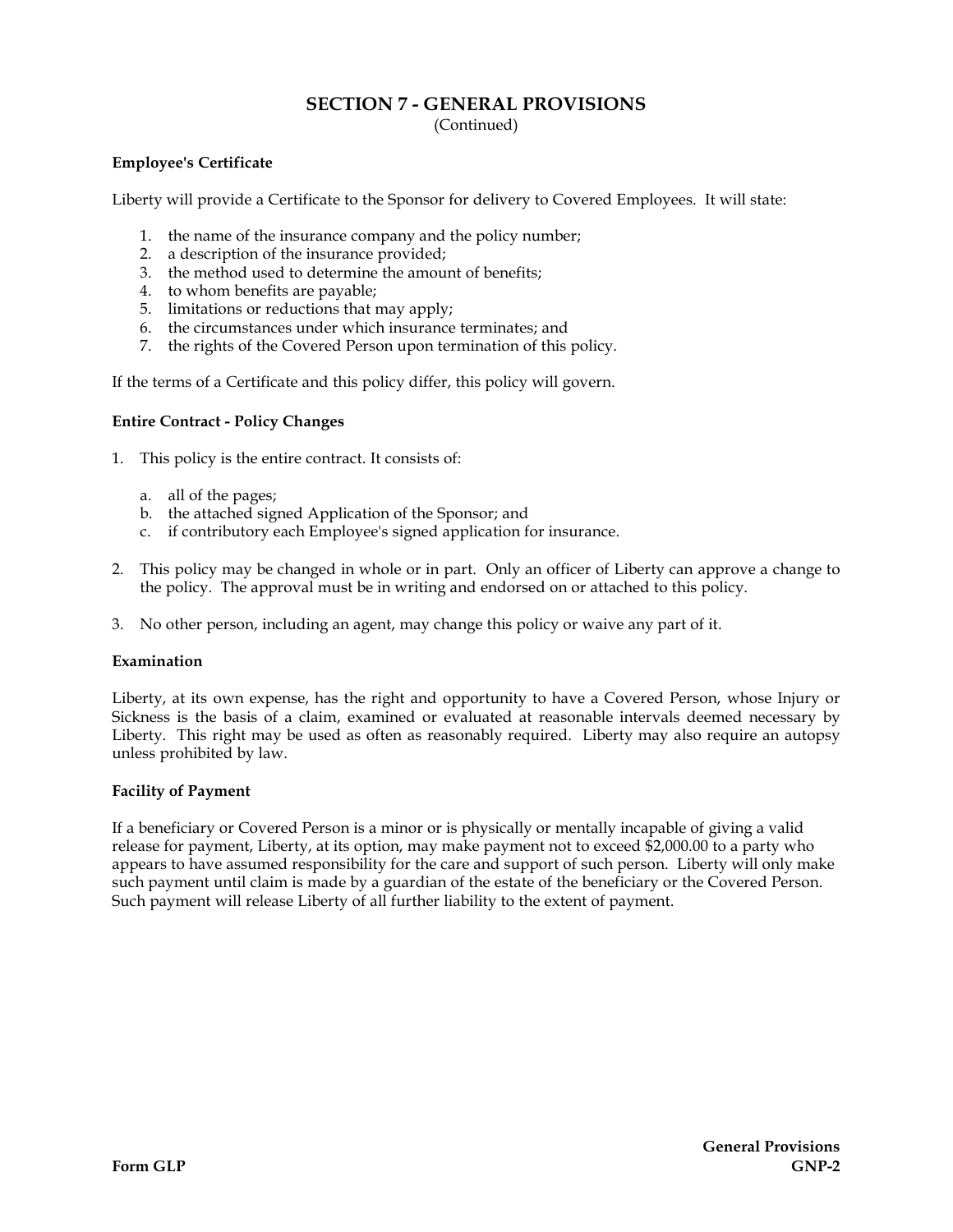(Continued)

#### **Furnishing of Information - Access to Records**

- 1. The Sponsor will furnish at regular intervals to Liberty:
	- a. information relative to Employees:
		- i. who qualify to become insured;
		- ii. whose amounts of insurance change; and/or
		- iii. whose insurance terminates.
	- b. any other information about this policy that may be reasonably required.

The Sponsor's records which, in the opinion of Liberty, have a bearing on the insurance will be opened for inspection at any reasonable time.

2. Clerical error or omission will not deprive an Employee of insurance.

#### **Incontestability**

This policy will not be contested, except for nonpayment of premium, after it has been in force for two years from the date of issue. The coverage of any Covered Person shall not be contested, except for nonpayment of premium, on the basis of a statement made relating to insurability of the Covered Person after such coverage has been in force for two years during the Covered Person's lifetime.

In the absence of fraud, any statements in any application will be deemed representations and not warranties. No representation made by:

- 1. the Sponsor in applying for this policy will make it void unless the representation is contained in the Sponsor's signed Application; or
- 2. any Covered Person in enrolling for insurance under this policy will be used to reduce or deny a claim unless the representation is contained in an application signed by him and such application is given to him or his beneficiary.

#### **Legal Proceedings**

A claimant or the claimant's authorized representative cannot start any legal action:

- 1. until 60 days after Proof of claim has been given; or
- 2. more than one year after the time Proof of claim is required.

Legal actions are contingent upon first having followed the Claims and Appeals procedure outlined in this policy.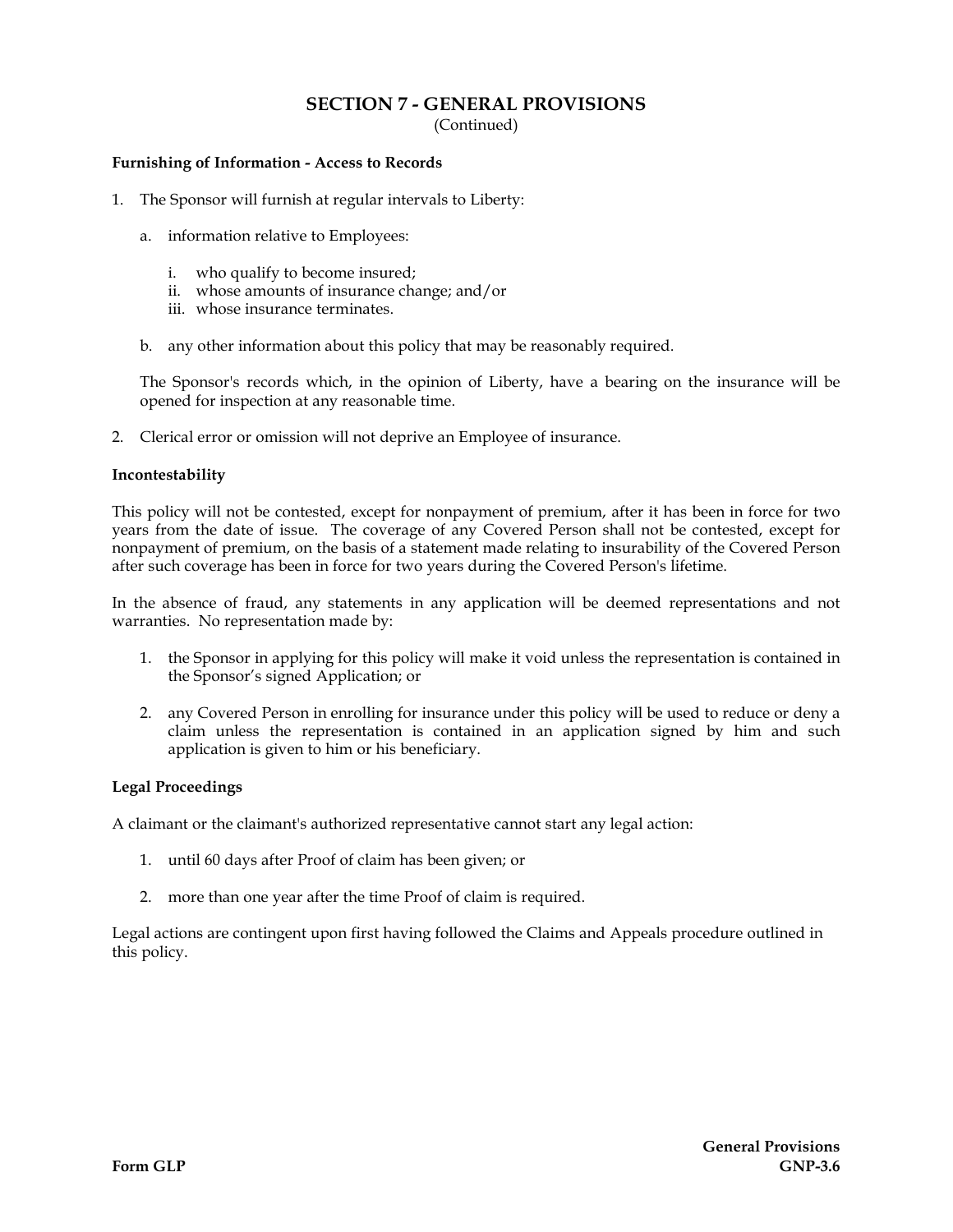(Continued)

#### **Misstatement of Age**

If a Covered Person's age has been misstated, an equitable adjustment will be made in the premium. If the amount of the benefit is dependent upon the Covered Person's age, the amount of the benefit will be the amount the Covered Person would have been entitled to if his correct age were known.

A refund of premium will not be made for a period more than 12 months before the date Liberty is advised of the error.

#### **Notice and Proof of Claim**

#### 1. **Notice**

- a. Notice of claim must be given to Liberty within 30 days of the date of the loss on which the claim is based. If that is not possible, Liberty must be notified as soon as it is reasonably possible to do so. Such notice of claim must be received in a form or format satisfactory to Liberty.
- b. When written notice of claim is applicable and has been received by Liberty, the Covered Person will be sent claim forms. If the forms are not received within 15 days after written notice of claim is sent, the Covered Person can send to Liberty written Proof of claim without waiting for the forms.

#### 2. **Proof**

- a. Satisfactory Proof of loss must be given to Liberty no later than 30 days after the date of loss.
- b. Failure to furnish such Proof within such time shall not invalidate or reduce any claim if it was not reasonably possible to furnish such Proof within such time. Such Proof must be furnished as soon as reasonably possible, and in no event, except in the absence of legal capacity of the claimant, later than one year from the time Proof is otherwise required.

Liberty has the power to construe the terms of, and to determine benefit eligibility under, this policy.

#### **Optional Methods of Settlement**

Benefits are usually payable in one sum. However, the Covered Person may elect in writing to have the proceeds paid through an installment program offered by Liberty. If the Covered Person makes no such election, his beneficiary may do so at the Covered Person's death.

Any installments remaining after the death of the payee will be paid as directed in the election of this option. Such direction is subject to the approval of Liberty.

#### **Payment of Benefits**

All benefits are payable when Liberty receives written satisfactory Proof of loss. Benefits for loss of life of the Covered Employee are paid to the beneficiary. Benefits for loss of life of the Covered Dependent are paid to the Covered Employee. Benefits for other losses are paid to the Covered Employee.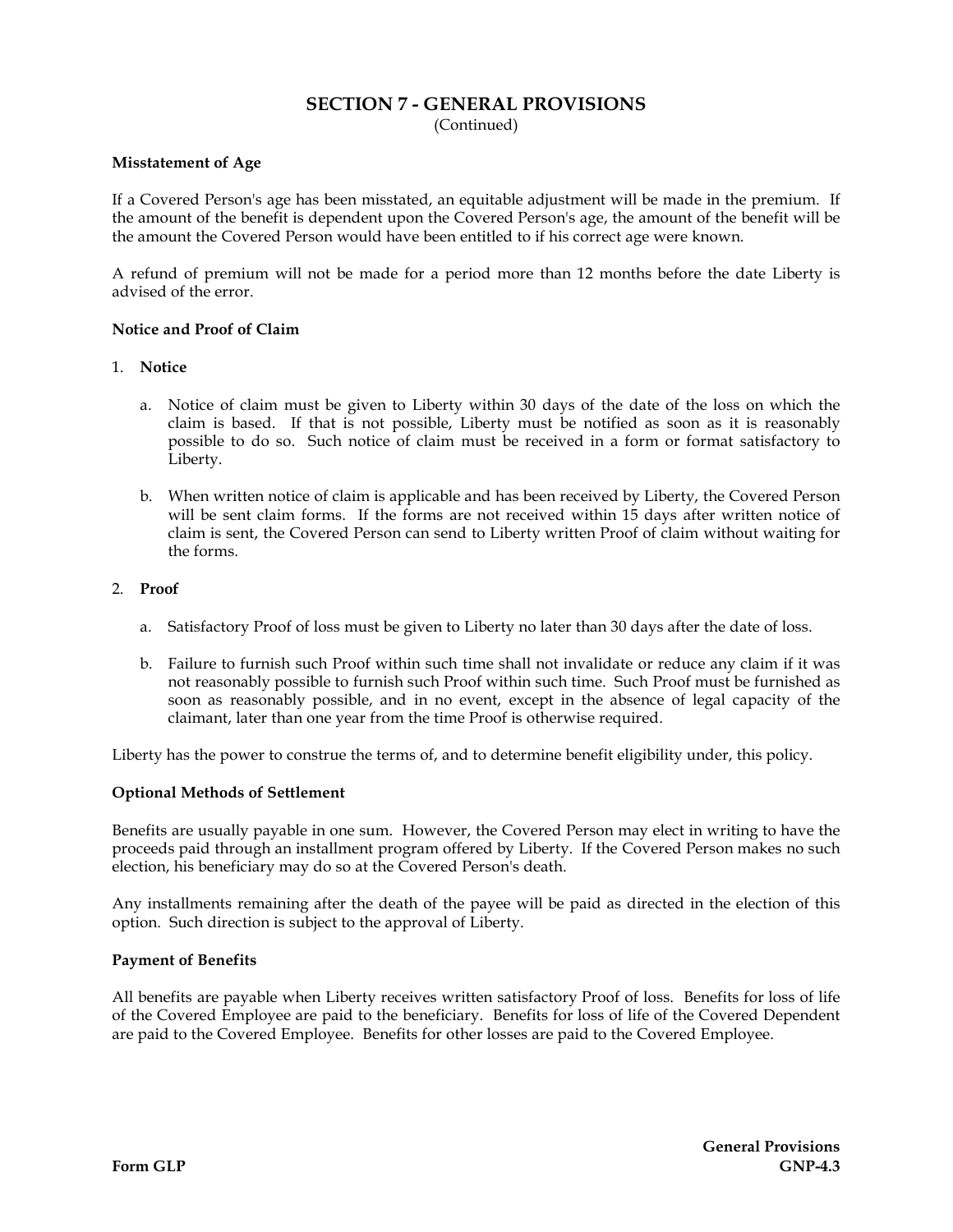(Continued)

#### **Right of Recovery**

Liberty has the right to recover any overpayment of benefits caused by, but not limited to, the following:

- 1 . f r a u d ;
- 2. any error made by Liberty in processing a claim; or
- 3. any error made in the eligibility or administration of this policy by the Sponsor.

Liberty may recover an overpayment by, but not limited to, the following:

- 1. requesting a lump sum payment of the overpaid amount;
- 1. requesting a lump sum payment of the overpaid amount;<br>2. reducing any benefits payable under this policy; or
- 3. taking any appropriate collection activity available including any legal action needed.

It is required that full reimbursement be made to Liberty.

#### Workers' Compensation

This Policy and the coverages provided are not in lieu of, nor will they affect any requirements for coverage under any Workers' Compensation Law or other similar law.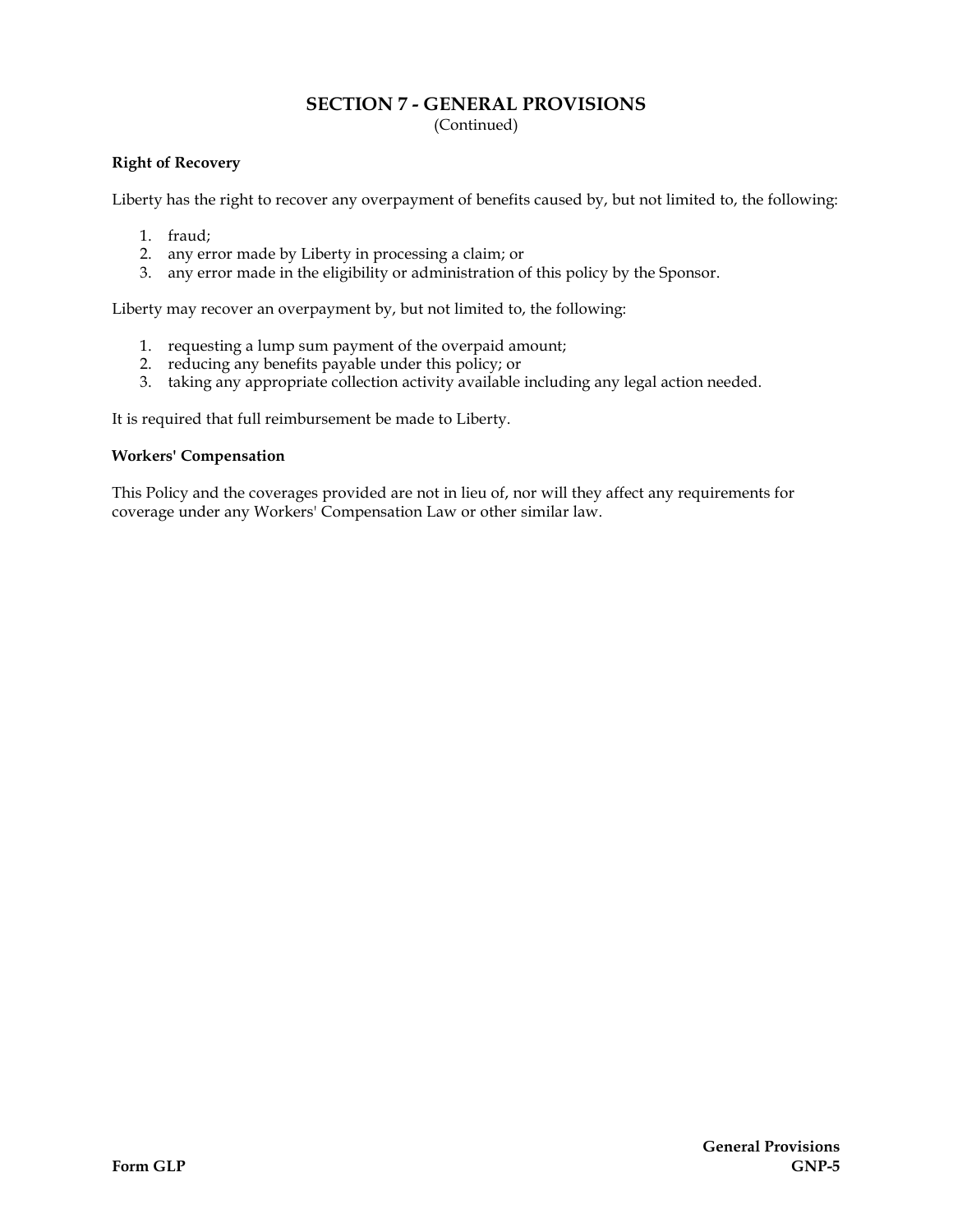## **SECTION 8 - PREMIUMS**

#### **Premium Rates**

Liberty has set the premiums that apply to the coverage(s) provided under this policy. Those premiums are shown in a notice given to the Sponsor with or prior to delivery of this policy.

A change in the initial premium rate(s) will not take effect within the first 36 months except that Liberty may change premium rates at any time for reasons which affect the risk assumed, including those reasons shown below:

- 1. a change occurs in the policy design;
- 2. a division, subsidiary or Associated Company is added to or deleted from this policy;
- 3. when the number of Covered Persons changes by 15.00% or more from the number insured on this policy's effective date; or
- 4. a change in existing law which affects this policy.

Liberty may, upon notice to the Sponsor, set new premium rates to become effective on or at any time after the first anniversary date of this policy. However, no premium may be changed unless Liberty notifies the Sponsor at least 31 days in advance. Premium changes may take effect on an earlier date when both Liberty and the Sponsor agree.

#### **Payment of Premiums**

- 1. All premiums due under this policy, including adjustments, if any, are payable by the Sponsor on or before their due dates at Liberty's Administrative Office, or to Liberty's agent. The due dates are specified on the first page of this policy.
- 2. All payments made to or by Liberty shall be in United States dollars.
- 3. If premiums are payable on a monthly basis, premiums for additional or increased insurance becoming effective during a policy month will be charged from the next premium due date.
- 4. The premium charge for insurance terminated during a policy month will cease at the end of the policy month in which such insurance terminates. This manner of charging premium is for accounting purposes only. It will not extend insurance coverage beyond a date it would have otherwise terminated as shown in the "Termination of a Covered Person's Insurance" provision of this policy.
- 5. If premiums are payable on other than a monthly basis, premiums for additional, increased, reduced or terminated insurance will cause a prorated adjustment on the next premium due date.
- 6. Except for fraud and premium adjustments, refunds of premiums or charges will be made only for:
	- a. the current policy year; and
	- b. the immediately preceding policy year.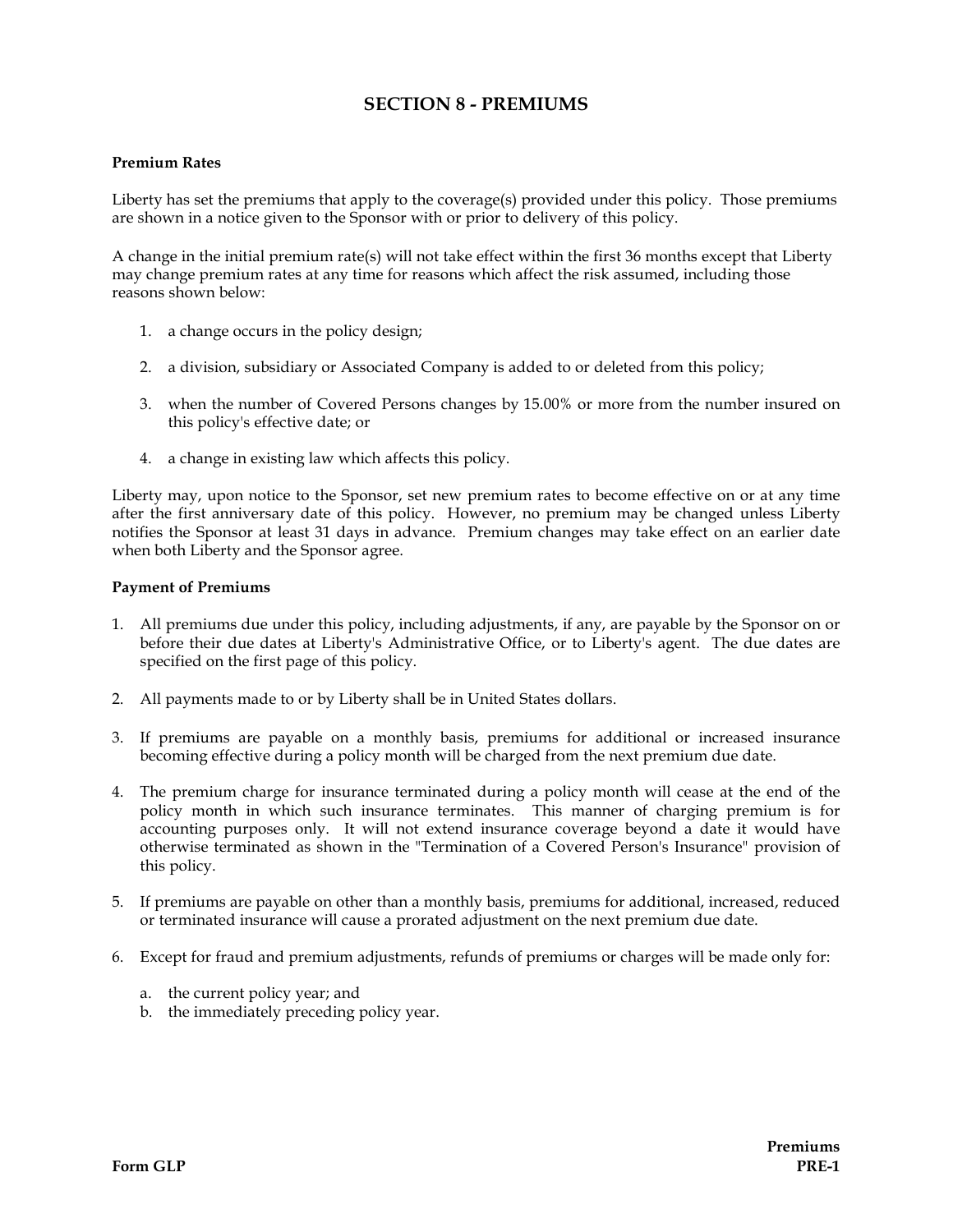## **SECTION 8 - PREMIUMS**

(Continued)

#### **Grace Period**

A grace period of 31 days will be allowed for the payment of premium after a premium due date other than the first. No interest will be charged. During this period this policy will continue in force. But, if the Sponsor gives Liberty written notice to terminate the policy on an earlier date, then this policy will end on such earlier date. The Sponsor must pay the pro rata premium for the time the policy was in force during the grace period.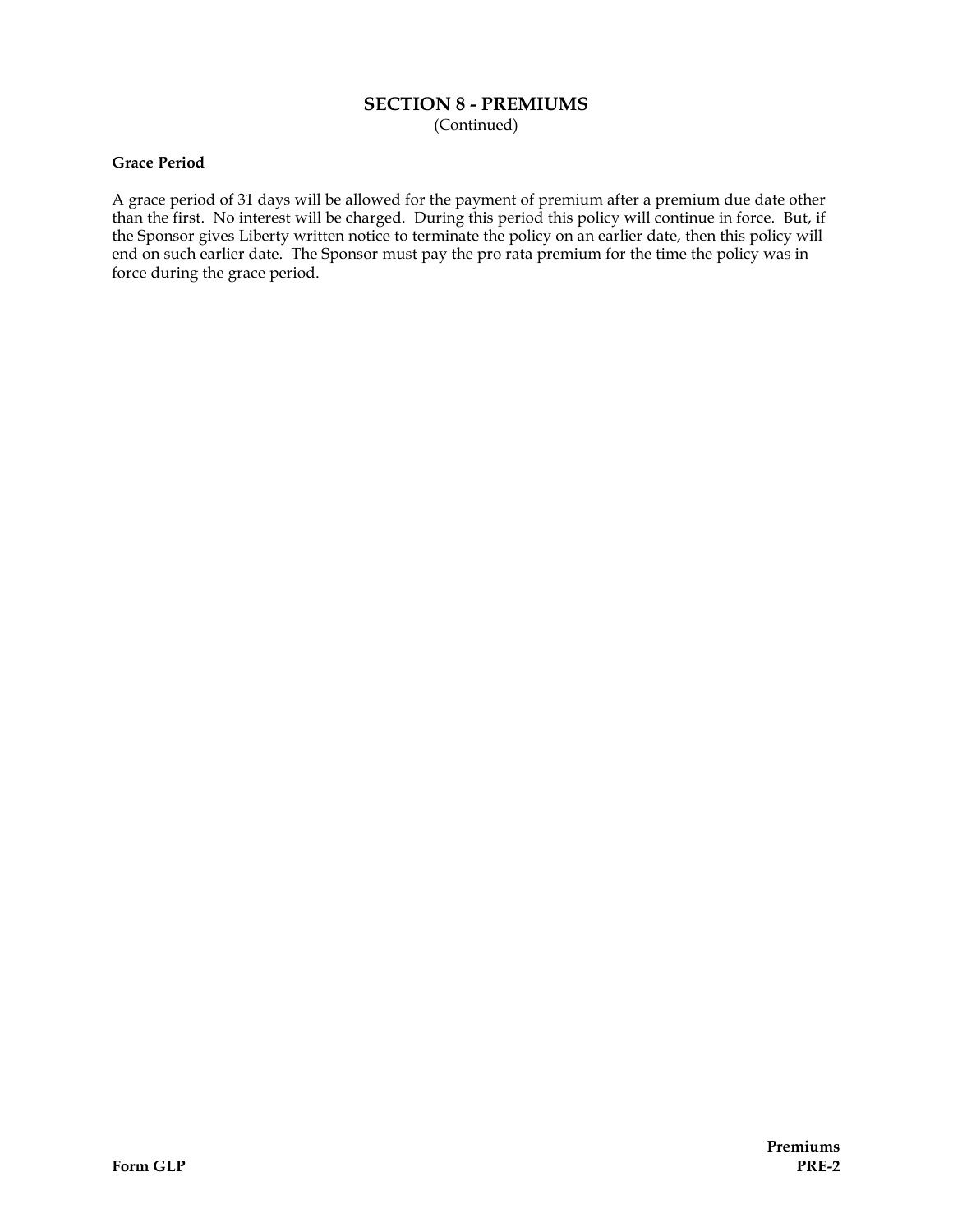#### **NOTICE REGARDING POLICYHOLDER INQUIRY PROCEDURES**

For inquiries, information about coverage or assistance in resolving complaints you may contact Liberty Life Assurance Company of Boston at:

1-800-344-0197

Written inquiries should be directed to:

Presidential Service Team Liberty Mutual Insurance Group 175 Berkeley Street Boston, MA 02117

For policies issued or delivered by authorized representatives or agents of Liberty Life Assurance Company of Boston, you should contact that representative or agent directly for assistance.

The California Department of Insurance may be contacted only after discussions with Liberty Life Assurance Company of Boston, or its agents or other representatives, or both, have failed to produce a satisfactory resolution to the problem. You may contact the department at:

1-800-927-4357 or 213-897-8921.

Written inquiries should be directed to:

Department of Insurance Consumer Communications Bureau 300 South Spring Street-South Tower Los Angeles, California 90013

Sand of Jong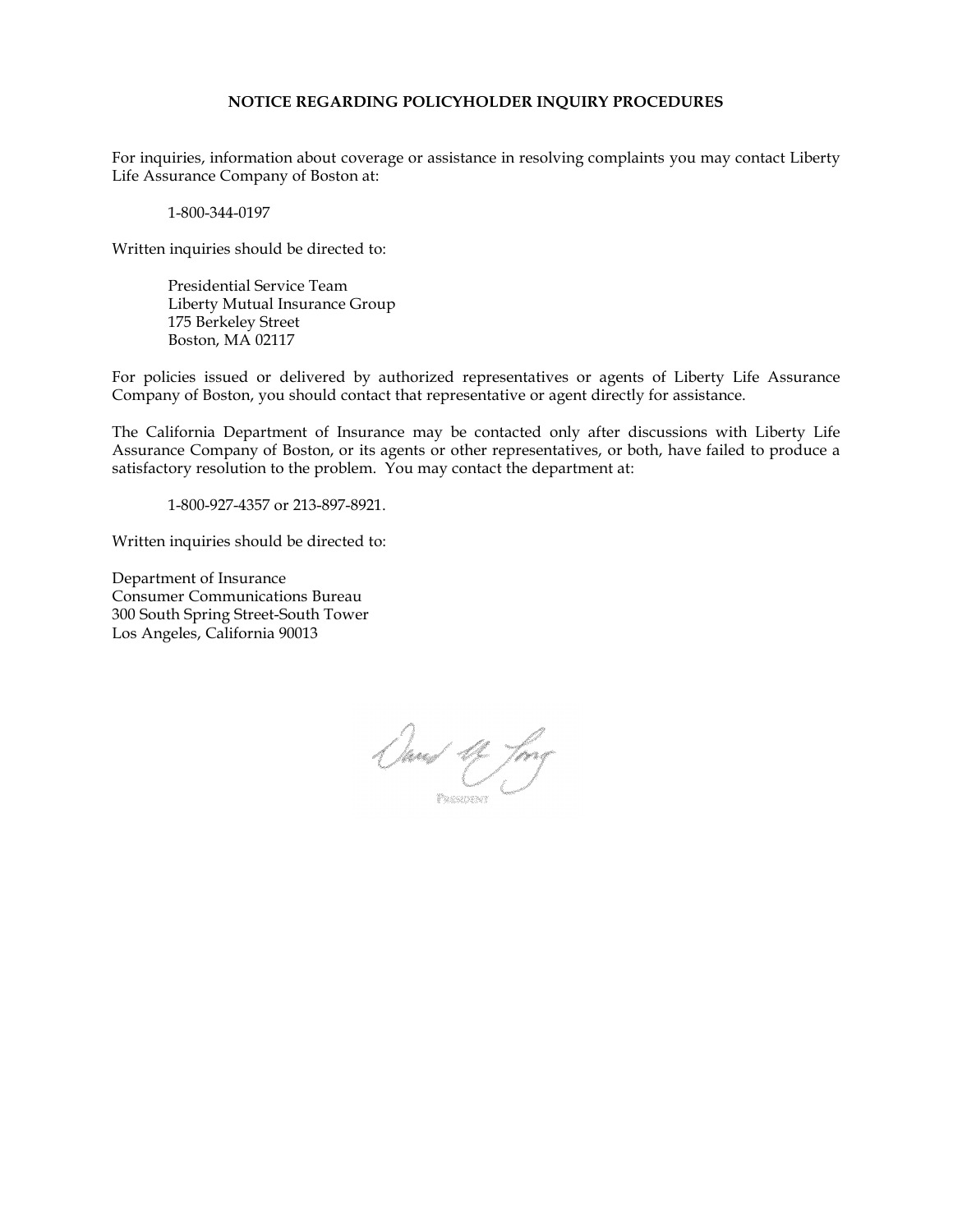## **AMENDMENT NO. 1**

It is agreed the following changes are hereby made to this policy: SA3-860-038492-02

| <b>Changes</b>                   | <b>Additions</b>      | <b>Deletions</b> |
|----------------------------------|-----------------------|------------------|
| The Evidence of Insurability     | Form GLP-SCH-5 $R(1)$ | Form GLP-SCH-5   |
| requirements changed under the   |                       |                  |
| <b>Employee Optional Annual</b>  |                       |                  |
| Enrollment and Employee Optional |                       |                  |
| Family Status Change.            |                       |                  |

The effective date of this change is January 1, 2012.

This policy's terms and provisions will apply other than as stated in this amendment.

Dated this 25th day of April, 2012.

Issued to and Accepted by:

Synopsys, Inc. **Sponsor**

By \_\_\_\_\_\_\_\_\_\_\_\_\_\_\_\_\_\_\_\_\_\_\_\_\_\_\_\_\_\_\_\_\_\_\_\_\_\_\_\_\_\_\_\_\_\_

**Signature and Title of Officer**

**Liberty Life Assurance Company of Boston**

Jan Scan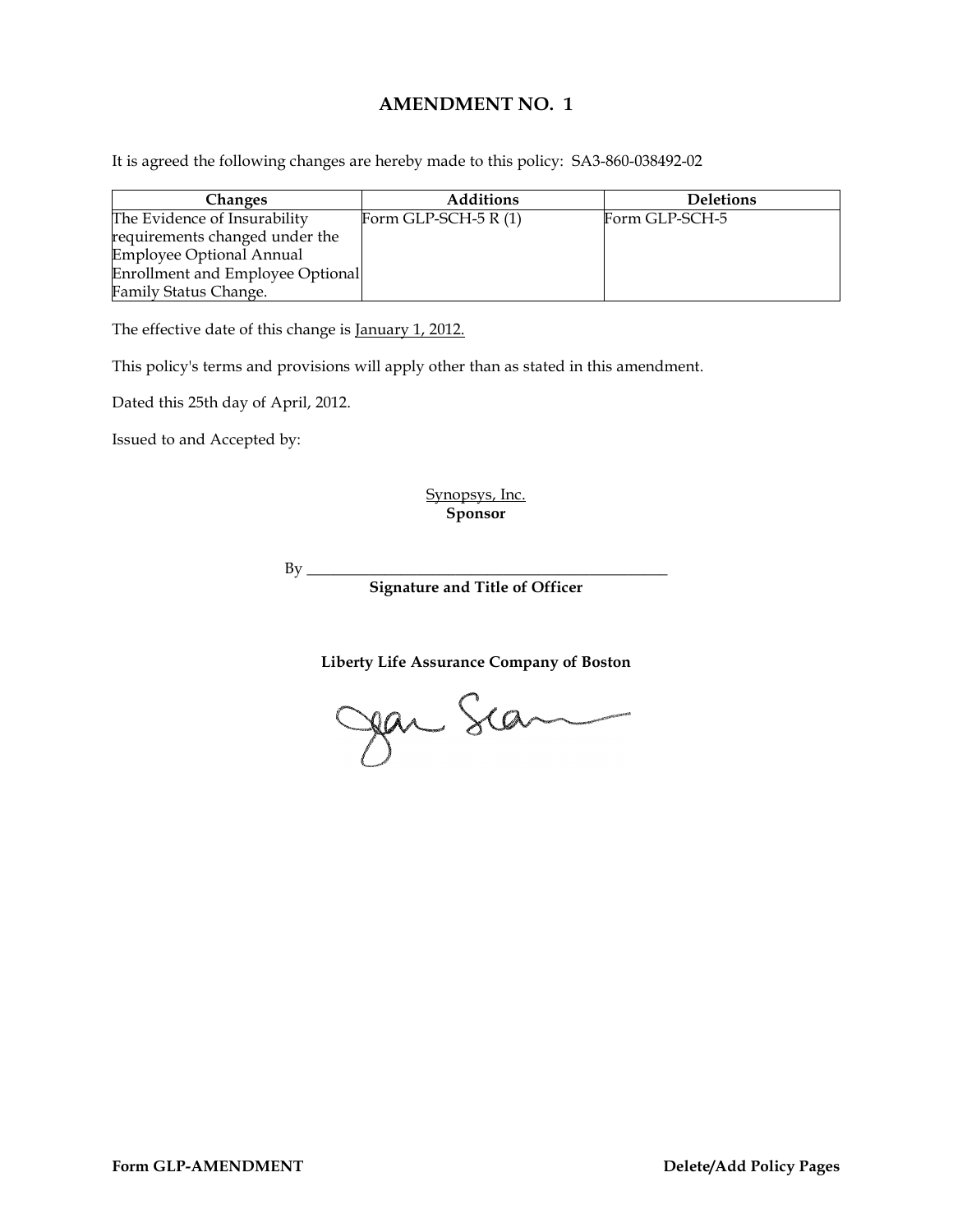## **AMENDMENT NO. 2**

It is agreed the following changes are hereby made to this policy: SA3-860-038492-02

| Changes                      | <b>Additions</b>      | <b>Deletions</b> |
|------------------------------|-----------------------|------------------|
| The full-time student status | Form GLP-SCH-2 $R(1)$ | Form GLP-SCH-2   |
| requirement was removed.     | Form GLP-SCH-3 $R(1)$ | Form GLP-SCH-3   |

The effective date of this change is January 1, 2012.

This policy's terms and provisions will apply other than as stated in this amendment.

Dated this 11th day of June, 2012.

Issued to and Accepted by:

Synopsys, Inc. **Sponsor**

By \_\_\_\_\_\_\_\_\_\_\_\_\_\_\_\_\_\_\_\_\_\_\_\_\_\_\_\_\_\_\_\_\_\_\_\_\_\_\_\_\_\_\_\_\_\_

**Signature and Title of Officer**

**Liberty Life Assurance Company of Boston**

Jean Scan